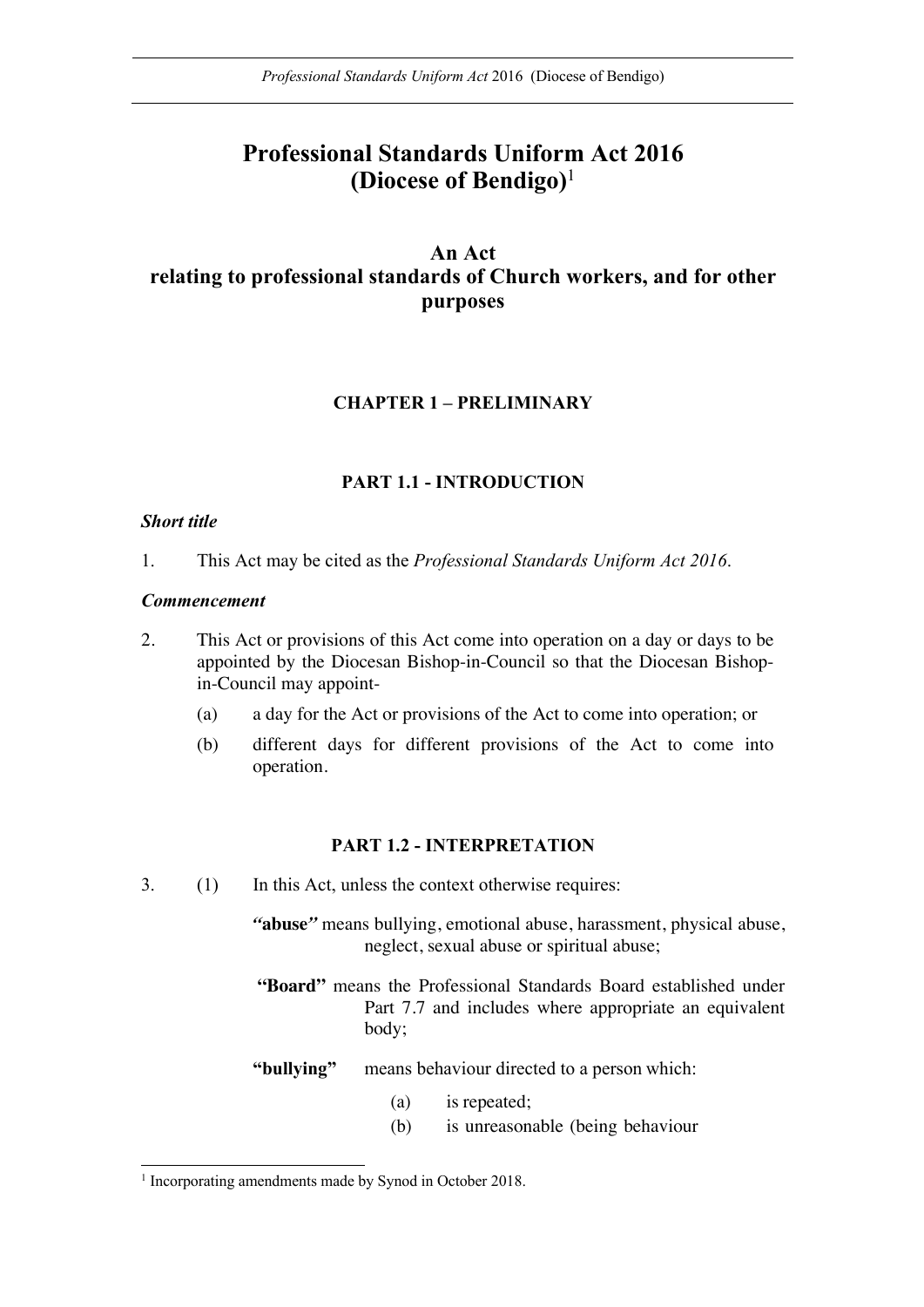that a reasonable person, having considered the circumstances, would see as unreasonable, including behaviour that is victimising, humiliating, intimidating or threatening); and

(c) creates a risk to the person's health and safety

but does not include excluded conduct as defined in this Act;

- **"ceremonial"** includes ceremonial according to the use of this Church, and also the obligation to abide by such use;
- **"Chapter"** means the Chapter or other governing body of the Cathedral of the Diocese;
- "child" means a person under the age of 18 years;
- **"Church"** means the Anglican Church of Australia within the Diocese;

**"Church authority"** has the meaning in section 173;

- **"Church body**" includes a parish, vicar, rector, parish council, the Dean or Chapter of the Cathedral, a school affiliated with the Church, Anglicare Victoria and any other body corporate, organization or association that exercises ministry within, or on behalf of, the Church;
- **"Church volunteer"** has the meaning in schedule 1;

**"Church worker"** has the meaning in schedule 1;

- **"clearance for ministry"** has the meaning in section 49;
- **"clearance for service"** has the meaning in section 59;
- **"code of conduct"** means a code of conduct approved from time to time under Part 1.5;
- **"complainant"** means a person who makes an allegation of misconduct against a Church worker;
- **"complaint"** means a complaint against a Church worker under section 21;

**"Constitution"** means the Constitution of the Anglican Church of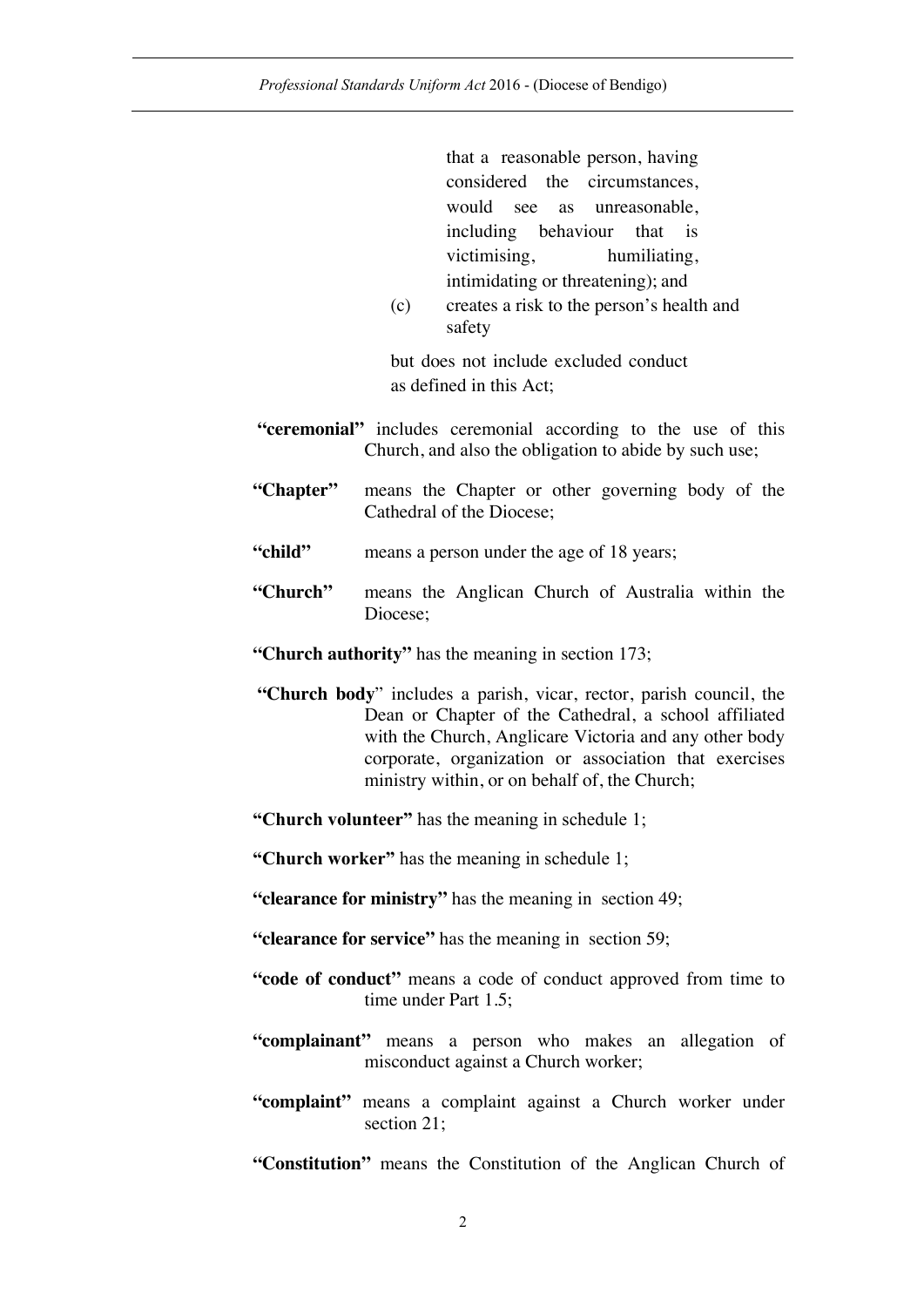Australia;

- **"Diocesan Bishop"** means the Archbishop/Bishop of the Diocese and includes a person appointed Vicar-General or Commissary pursuant to legislation of the Synod of the Diocese and any Administrator of the Diocese within the meaning of that legislation;
- **"Diocesan Bishop-in-Council"** means the Diocesan Bishop acting with the advice and consent of the Diocesan Council;
- **"Diocesan Office"** means the administrative offices of the Diocese and the Diocesan Corporation, wherever situate;
- **"Diocesan Corporation"** means the Bendigo Anglican Diocesan Corporation Ltd;
- **"Diocesan Council"** means the Council of the Diocese constituted under an ordinance of the Synod of the Diocese.
- **"Diocesan Synod"** means the synod of the Diocese;
- **"Diocesan Tribunal"** means the Tribunal established by the Diocesan Synod and section 53 of the Constitution;
- **"Diocese"** means the Diocese of Bendigo;
- **"Director"** means the Director of Professional Standards appointed under Part 7.3 and includes an acting Director of Professional Standards and a Deputy Director of Professional Standards;
	- **"emotional abuse"** means—
		- (a) subjecting a person to excessive and repeated personal criticism;
		- (b) ridiculing a person, including the use of insulting or derogatory terms to refer to that person;
		- (c) threatening or intimidating a person;
		- (d) ignoring a person openly and pointedly;
		- (e) behaving in a hostile manner or in any way that could reasonably result in another person feeling isolated or rejected; or
		- (f) any other act or omission in relation to a person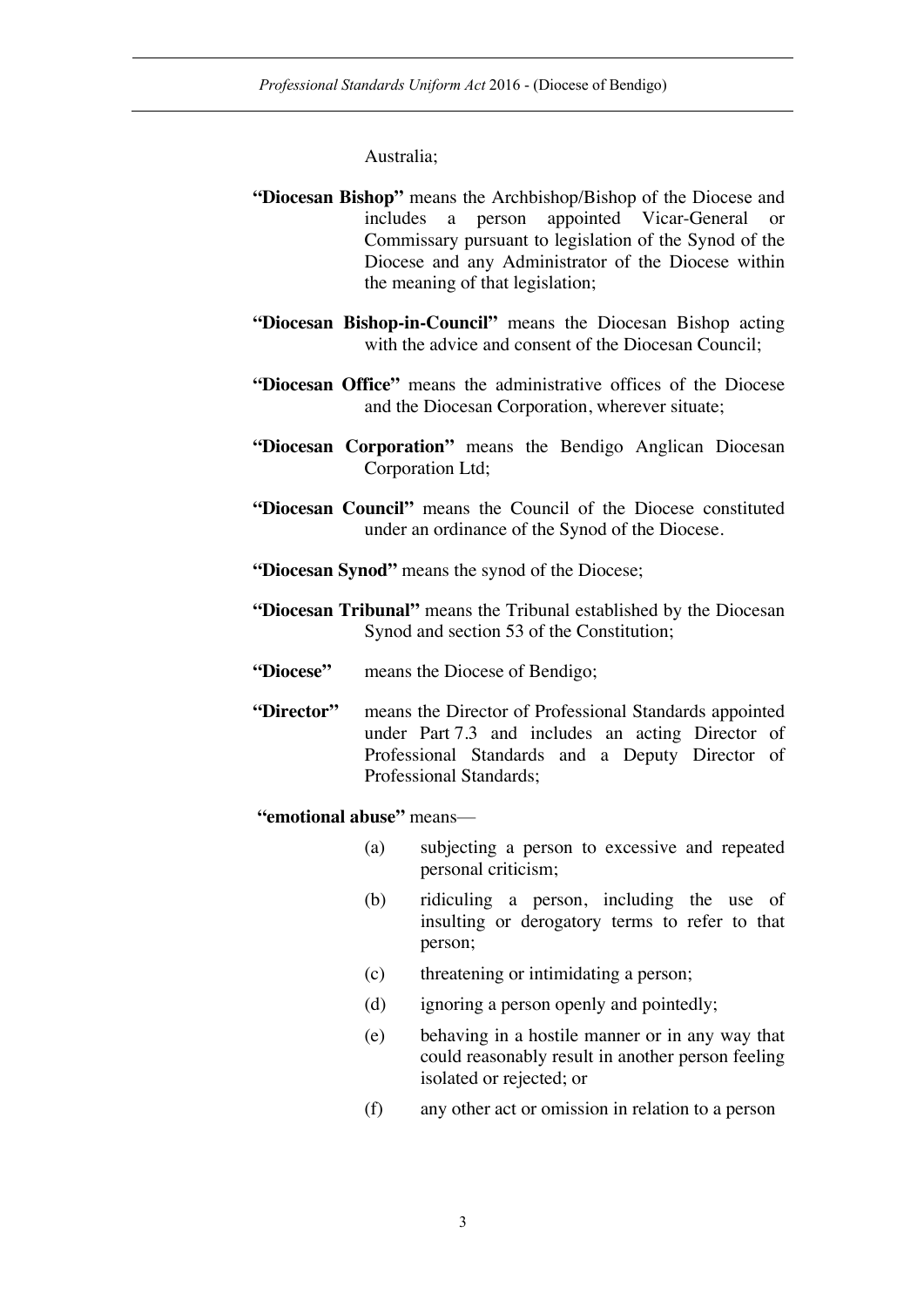which has caused, or is likely to cause physical or mental harm including self harm but does not include excluded conduct;

- **"equivalent body"** means a body of another diocese exercising powers, duties or functions equivalent to those of the PSC, the Board, the Review Board or the applicable panel as the case may be, or where there is no such body, the bishop of the diocese;
- **"excluded conduct"** has the meaning in section 4;
- **"Executive Director"** means the Executive Director of the Office of Professional Standards appointed under Part 7.4 and includes an acting Executive Director and a Deputy Executive Director;
- "**faith**" includes the obligation to hold the faith;
- "**former Diocesan bishop** means a person who was once the Bishop of a Diocese;
- "**General Synod**" means the General Synod established under the Constitution;
- **"harassment"** means unwelcome conduct, whether intended or not, in relation to a person where the person reasonably feels in all circumstances offended, belittled or threatened which has caused, or is likely to cause physical or mental harm including self harm but does not include excluded conduct;
- **"investigator"** means a person appointed from the panel of investigators under this Act to investigate a complaint or matter;
- "**lay minister**" means a person engaged in lay ministry of a kind that is or may be authorised by the Diocesan Bishop under the *Authorised Lay Ministry (Adoption) Act* 1992;
- "**medical**" includes psychiatric, psychological and other areas of health practice;
- **"member of the Church"** means a baptised person who attends the public worship of the Church and who declares that he or she is a member of the Church and of no church which is not in communion with the Church:

**"member of the Clergy"** means a person in Holy Orders;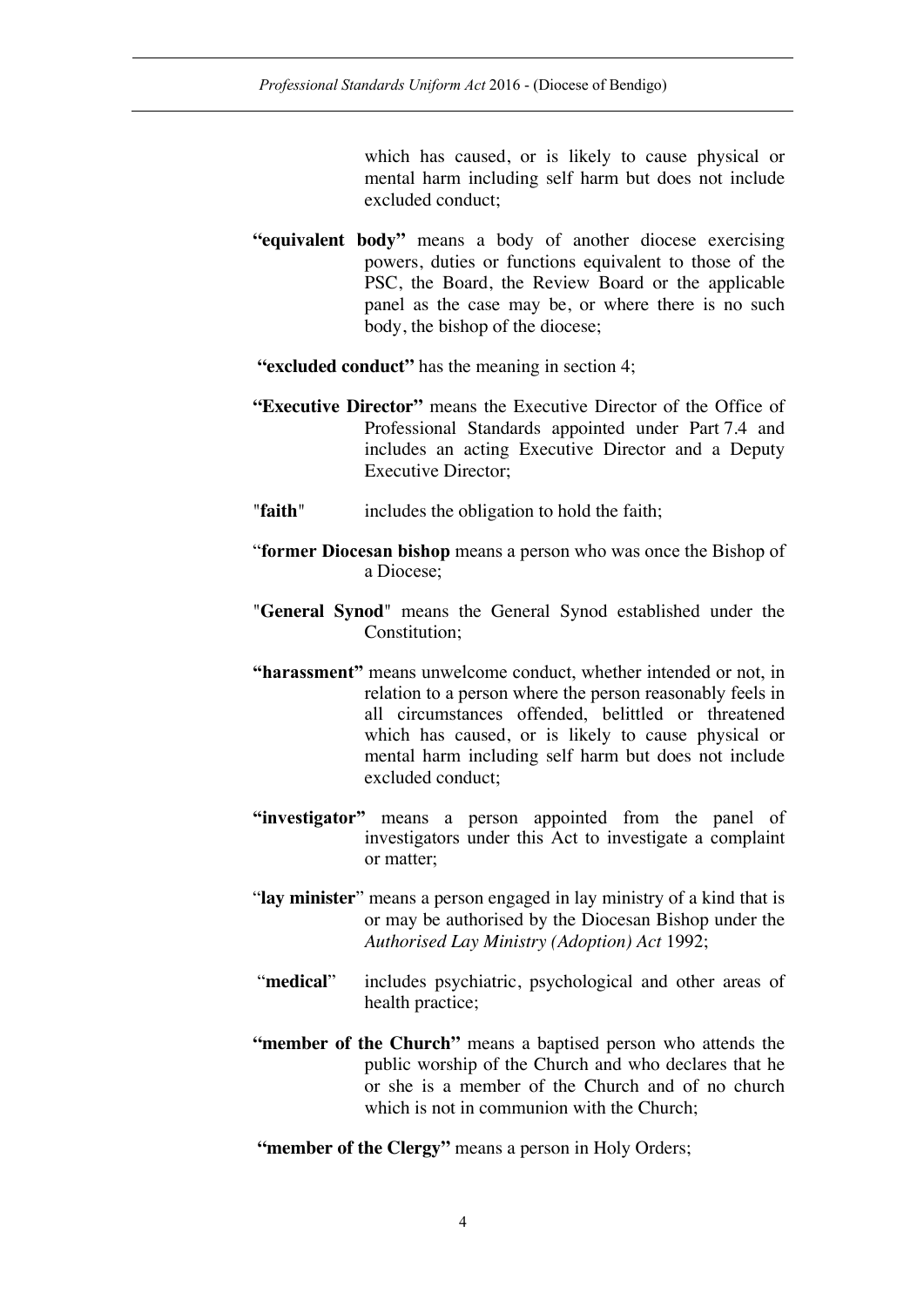#### "**misconduct**" has the meaning in section 5;

#### **"ministry"** means—

- (a) ordained ministry; or
- (b) lay ministry of a kind that is or may be authorised by the Diocesan Bishop under the *Authorised Lay Ministry (Adoption) Act* 1992 or an equivalent Act of the synod of another diocese, as the case may be

whether in a parish or congregation or in the Cathedral or in a school or other entity or otherwise;

- **"national register"** means the national register established pursuant to the *National Register Canon* 2007 of the General Synod of the Anglican Church of Australia or any canon enacted by General Synod in substitution for that canon;
- "**neglect**" means the failure of a parent or guardian to provide a child the basic necessities of life where the child has suffered, or is likely to suffer, significant harm to his or her wellbeing or development;
- "**Office of Professional Standards**" means the Office of Professional Standards established by the Scheme Corporation and referred to in Part 7.2 of this Act;
- "**ordinance**" includes an Act;
- "**participating diocese**" means a diocese the Synod of which has enacted like legislation to this Act and through the Diocesan Corporation appointed the Scheme Corporation to provide services through its Office of Professional Standards;
- "**participating entity**" means an entity which has approved terms of reference either generally or a particular class of persons in like terms of this Act and appointed the Scheme Corporation to provide services through its Office of Professional Standards;
- "**participating diocese and entity**" means a participating diocese and a participating entity;
- "**person in Holy Orders**" means a person ordained into Holy Orders as bishop, priest or deacon according to the rites and ceremonies of this Church or of a Church in communion with this Church;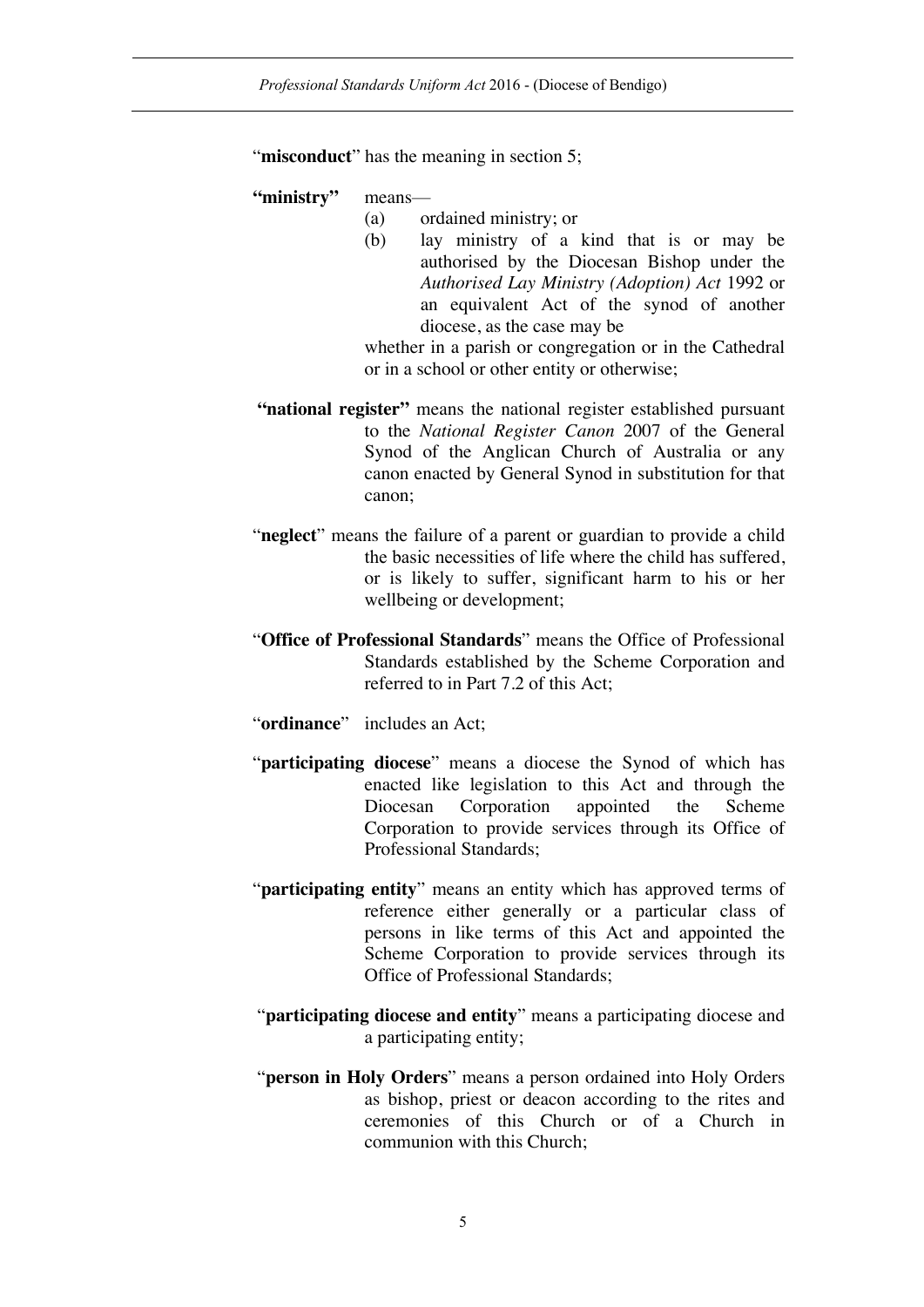- **"physical abuse"** means any intentional or reckless act, use of force or threat to use force causing injury to, or involving unwelcome physical contact with, another person but does not include lawful discipline by a parent or guardian.
- **"prescribed"** in relation to—
	- (a) a class of role office or position referred to in Part 4.2; or
	- (b) a form

means as prescribed by the Diocesan Bishop-in-Council pursuant to section 183;

**"prescribed Church worker"** has the meaning in schedule 1;

**"prescribed sexual offence"** means—

- (a) a sexual offence; or
- (b) such other offence referred to in s4(1A) of the *Judicial Proceedings Reports Act* 1958 (Vic)<sup>2</sup>;
- **"Professional Standards Committee"** or **"PSC"** means the Professional Standards Committee established under Part 7.1;
- **"Professional Standards Ombudsman"** means the Professional Standards Ombudsman appointed under Part 7.5 and includes an acting Professional Standards Ombudsman;
- **"prohibition order"** means an order prohibiting a Church worker either permanently or for a specified period—
	- (a) from holding a specified role office or position in or being employed by a Church body or Church authority or in relation to any role office or position in the Diocese or in relation to employment by a Church body; or
	- (b) if the Church worker is a person ordained to the order of bishop, from carrying out any functions–

<sup>&</sup>lt;sup>2</sup> Section 4(1A) provides - A person who publishes or causes to be published any matter that contains any particulars likely to lead to the identification of a person against whom a sexual offence, or an offence where the conduct constituting it consists wholly or partly of taking part, or attempting to take part, in an act of sexual penetration as defined in section 35 of the **Crimes Act 1958** , is alleged to have been committed is guilty of an offence, whether or not a proceeding in respect of the alleged offence is pending in a court.

For a diocese in Victoria, otherwise substitute the relevant legislation of the State in which the diocese is located.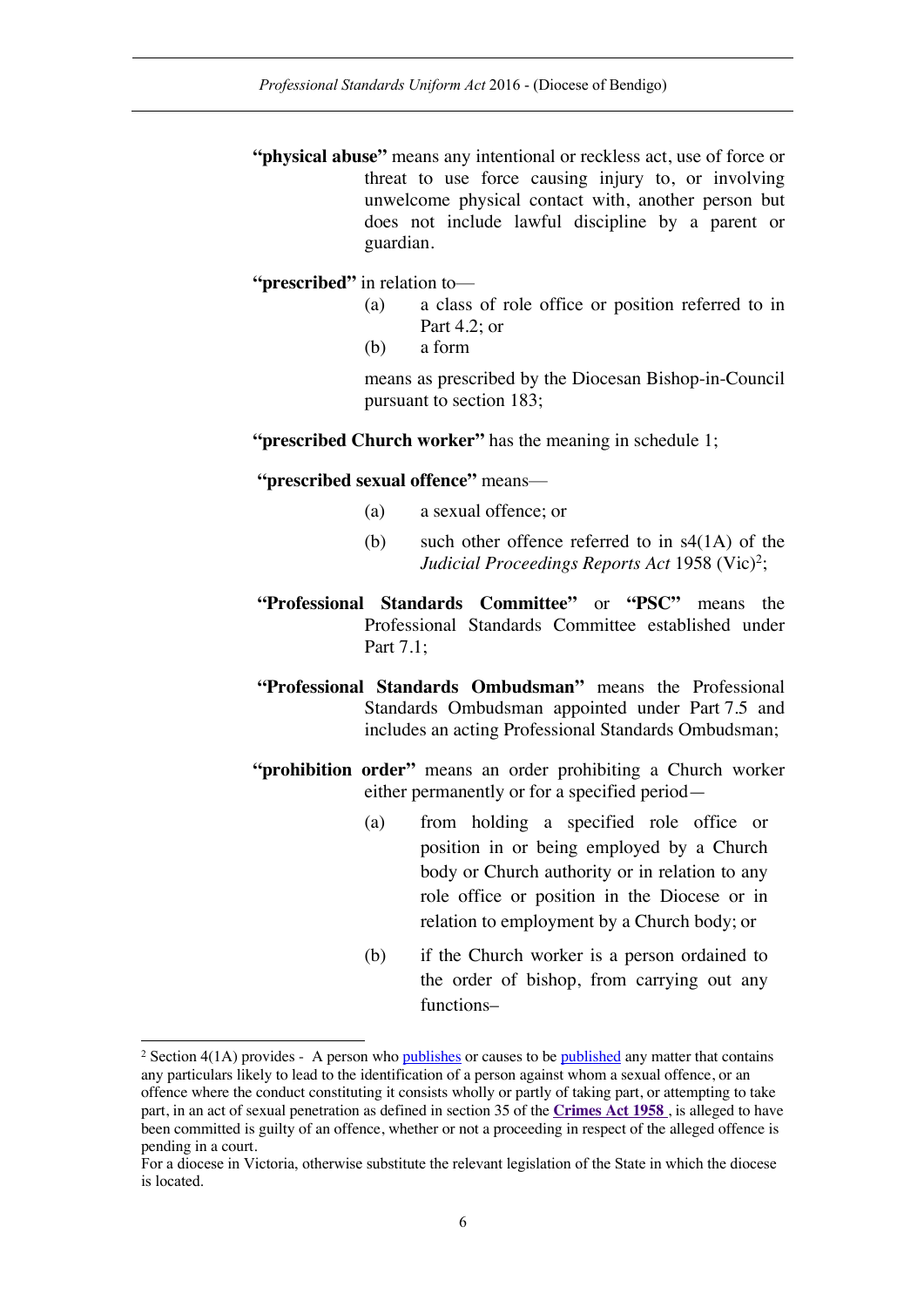- (i) as a bishop, or
- (ii) as a bishop and priest; or
- (iii) as a bishop, priest and deacon;
- (c) if the Church worker is a person ordained to the order of priest, from carrying out any functions–
	- (i) as a priest, or
	- (ii) as a priest and deacon;
- (d) if the Church worker is a person ordained to the order of deacon, from carrying out any functions of a deacon.
- **"protocol"** means any protocol approved from time to time by the Scheme Directors under Part 1.4;

#### "**rector**" means—

- (a) the person in Holy Orders instituted by or on behalf of the Diocesan Bishop to the cure of souls in a parish;
- (b) a person in Holy Orders appointed temporarily by the Diocesan Bishop to perform the ecclesiastical duties of that office holder;
- (c) if there is no such office holder and no person appointed under paragraph (b), or if such a person is absent from the parish on leave, the Archdeacon;
- **"referring body"** means the PSC or an equivalent body which refers a question or questions under section 69 or 70 to the Board;
- **"respondent"** means a Church worker against whom an allegation of misconduct is made and who is not deceased;
- **"Review Board"** means the Professional Standards Review Board established under Part 7.8;
- "**ritual**" includes rites according to the use of this Church, and also the obligation to abide by such use;

#### "**redress**" means—

(a) care and assistance, interim and final, that may be provided under this Act or any protocol approved under it; and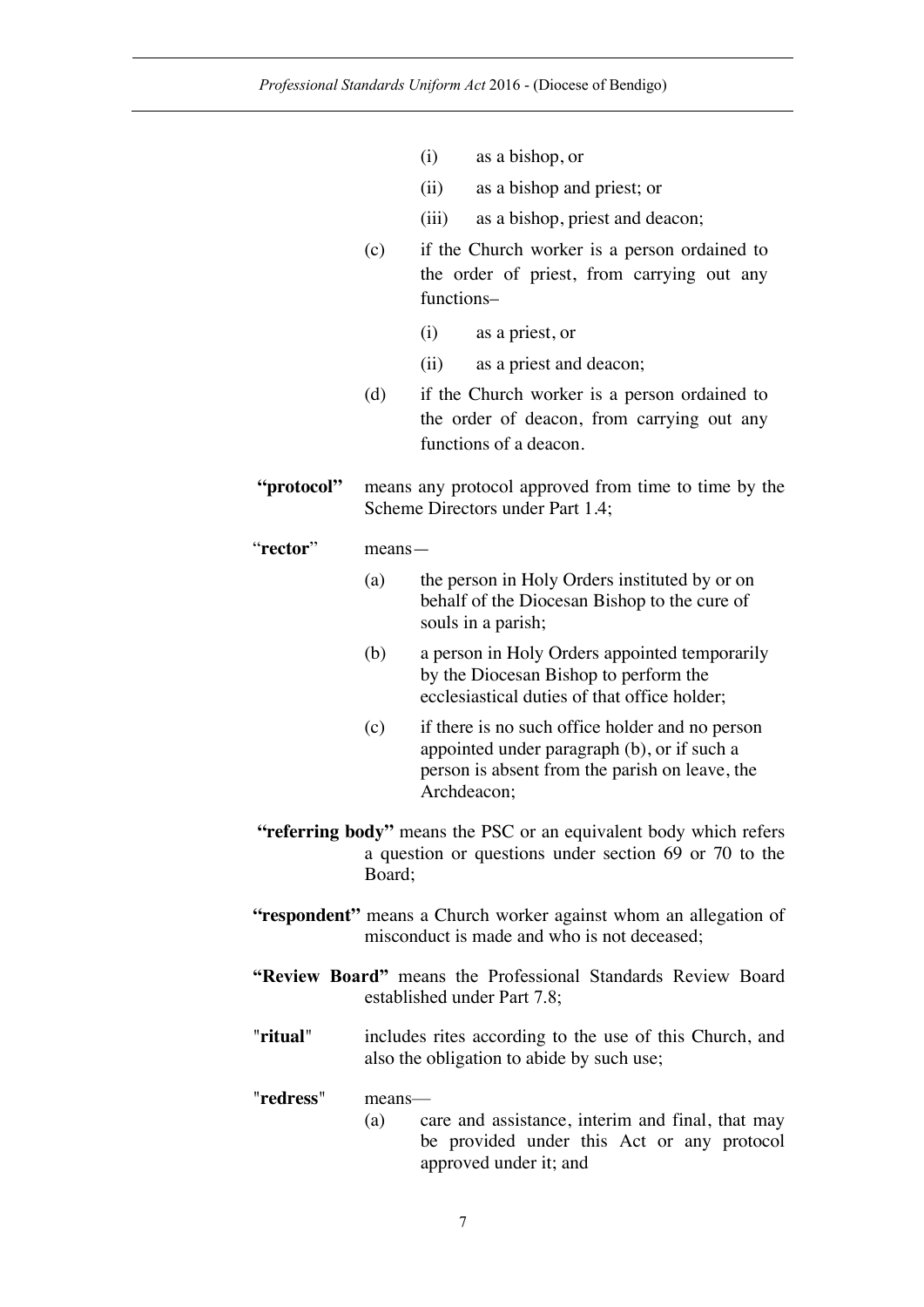- (b) any other action that may be taken under this Act in respect of a complaint;
- "**role office or position**" includes any function authorised under a licence or other authority granted by the Diocesan Bishop and includes the position of having been ordained into Holy Orders to the rank of bishop, priest or deacon according to the rites and ceremonies of this Church or of a Church in communion with this Church;
- "**Safety Agreement**" means an agreement between a person, a relevant Church authority or the nominees of that Church authority and the Executive Director of the Office of Professional Standards regulating the manner in which that person has entry and access to the premises and activities of the Church either generally or in a specified location or circumstances;
- "**Scheme Corporation**" means Kooyoora Ltd;
- "**Scheme Directors**" means the board of directors of the Scheme Corporation;
- **"sexual abuse"** means sexual assault, sexual exploitation or sexual harassment and in relation to a child includes the use of a child by another person for his or her own sexual stimulation or gratification or for that of others;
- **"sexual assault"** means any intentional or reckless act, use of force or threat to use force involving some form of sexual activity against an adult without their consent or against a child;
- **"sexual exploitation"** means any form of sexual contact or invitation to sexual contact with another person, with whom there is a pastoral or supervisory relationship, whether or not there is consent and regardless of who initiated the contact or invitation. It does not include such contact or invitation within a marriage;
- **"sexual harassment"** means unwelcome conduct of a sexual nature, whether intended or not, in relation to a person where the person reasonably feels in all circumstances offended, belittled or threatened;
- **"sexual offence"** means an offence as defined in s4(1) of the *Judicial Proceedings Reports Act* 1958 (Vic) <sup>3</sup> and in relation to a

 <sup>3</sup> 'Sexual offence' is defined to mean an offence under subdivision (8A), (8B), (8C), (8D) or (8E) of Division 1 of Part I of the Crimes Act 1958 (Vic) or under any corresponding previous enactment or an attempt to commit any such offence or an assault with intent to commit any such offence. For a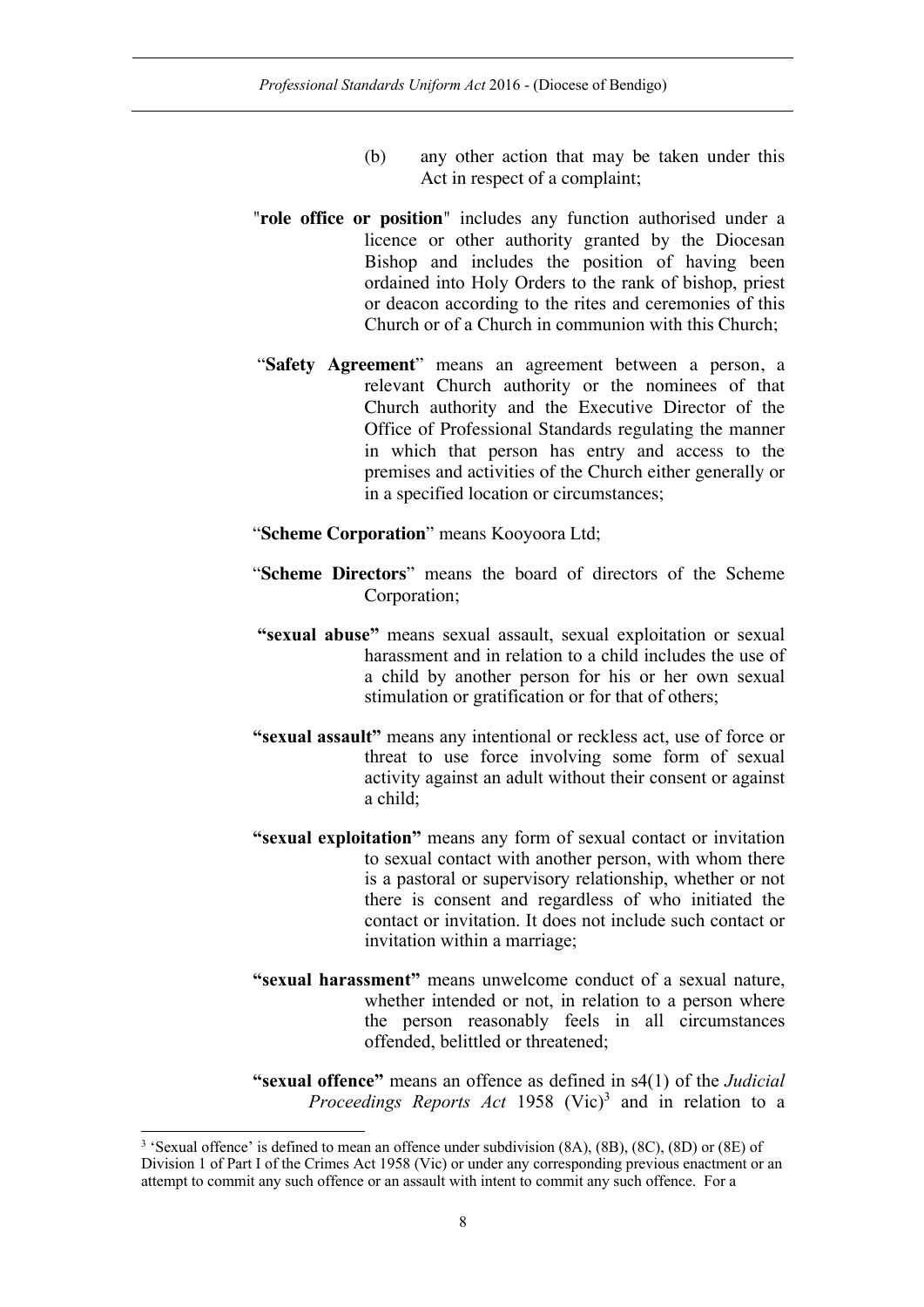jurisdiction outside Victoria, has the meaning given it by the applicable legislation of that jurisdiction;

"**spiritual abuse**" means the mistreatment of a person by actions or threats directed specifically to that person and justified by appeal to God, faith or religion, which mistreatment has caused, or is likely to cause physical or mental harm including self harm but does not include excluded conduct.

"**vicar**" has the same meaning as rector.

- (2) For the purposes of this Act—
	- (a) a person employed by a Church body; or
	- (b) a person holding a role office or position or performing a function whether voluntarily or for payment with the actual or apparent authority of a Church authority or Church body—

is to be taken to be engaged by a Church authority.

- (3) In this Act, a reference to a general meeting of a parish is to be taken as including a reference to a statutory parish meeting.
- (4) In this Act, a reference to conduct shall be read as a reference to—
	- (a) doing or refusing to do any act;
	- (b) refraining (otherwise than inadvertently) from doing an act; or
	- (c) making it known that an act will not be done.
- (5) Where in this Act, the Board or the Review Board is required to give reasons for a decision, the instrument giving the reasons must also set out the findings on material questions of fact and refer to the evidence or other material on which those findings were based.<sup>4</sup>

#### *What is excluded conduct?*

- 4. The expression "**excluded conduct**" in relation to a Church worker means—
	- (a) any act or omission or refusal of that person to appoint, correct, discipline, counsel, admonish, transfer, demote, suspend, retrench or dismiss a person; or
	- (b) any other act or omission or refusal of that person in the course of ministry or service; or
	- (c) any decision of that person relating to the same

if that person has acted or omitted or refused to act or decided—

(d) in good faith;

1

diocese outside Victoria, substitute the relevant legislation of the State in which the diocese is located. 4 Cf *QLD North Australia Pty Ltd v Takeovers Panel* [2015] FCAFC 68 at [97].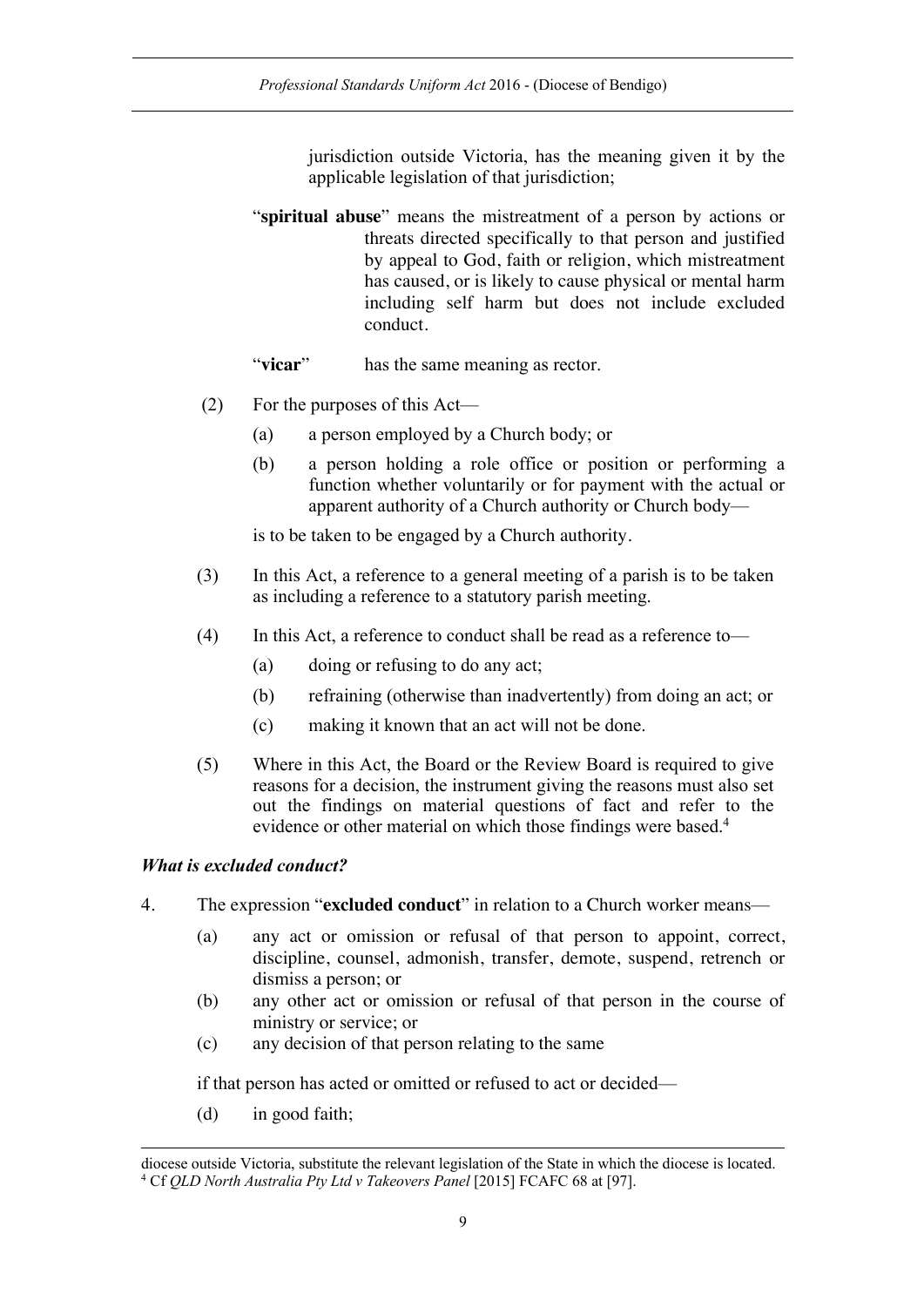- (e) reasonably; and
- (f) in the lawful discharge of the duties and functions of the role office or position held by that person.

Nothing in this definition shall be read as imposing any duty or function on the person.

#### *What is misconduct?*

- 5. The expression "**misconduct**" in relation to a Church worker means—
	- (a) bullying;
	- (b) emotional abuse;
	- (c) harassment;
	- (d) physical abuse;
	- (e) neglect of a child;
	- (f) sexual abuse;
	- (g) spiritual abuse;
	- (h) wilful violation of the Constitution or of a canon of the General Synod or of an ordinance of provincial synod or of the Diocesan Synod or of a synod of another diocese;
	- $(i)$  any offence under the Offences Canon 1962<sup>5</sup> as amended and in force from time to time and as adopted by the Diocesan Synod;
	- (j) any offence under a law of the State or Territory or the Commonwealth or under an ordinance of another diocese;
	- (k) any breach of the duty to report a matter referred to below in section 17 or 18 or of a like duty to report a matter under any previous ordinance or protocol of the Diocese;
	- (l) wilful or reckless failure to comply with a requirement of section  $57$ ;<sup> $\circ$ </sup>
	- (m) wilful or reckless failure to comply with a condition imposed by the Church authority under section 119;
	- (n) wilful or reckless failure to comply with an undertaking given to the Board, the Review Board or the Church authority;
	- (o) any other conduct (other than excluded conduct) that is unbecoming or inappropriate to the role office or position of the Church worker or

*1. Unchastity.*

- *3. Habitual and wilful neglect of ministerial duty after written admonition in respect thereof by the bishop of the diocese.*
- *4. Wilful failure to pay just debts.*
- *5. Conduct, whenever occurring,* 
	- *(a) which would be disgraceful if committed by a member of the clergy, and*
	- *(b) which at the time the charge is preferred is productive, or if known publicly would be productive, of scandal or evil report.*

 <sup>5</sup> Section 1 of the *Offences Canon* <sup>1962</sup> – 1998 provides-

*<sup>(1)</sup> A diocesan tribunal and a provincial tribunal in its original jurisdiction in addition to their respective powers under section 54(2) and section 55(3) of the Constitution may hear and determine charges made in respect of the following offences alleged to have been committed by a person who, at the time the charge is preferred, is licensed by the bishop of the diocese or is in holy orders resident in the diocese:*

*<sup>2.</sup> Drunkenness.*

*<sup>6.</sup> Any other offence prescribed by an ordinance of the synod of the diocese.* <sup>6</sup> Clearance for ministry provisions.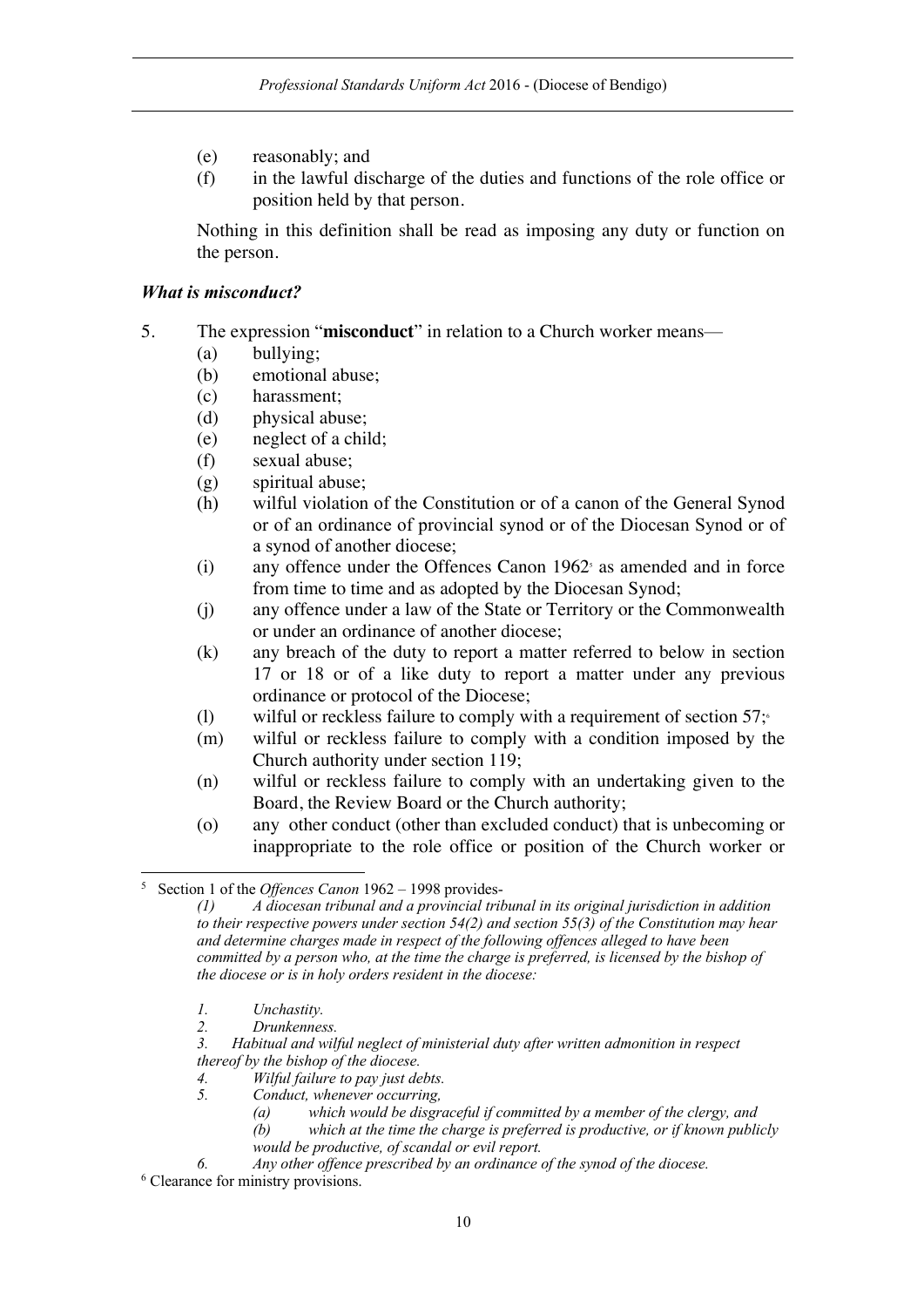their duties and functions

by the person whenever occurring (whether before or after the commencement of this Act) which, if established, would on its face call into question—

- (i) the fitness of the person to hold a role office or position, or to be or remain in Holy Orders;
- (ii) the fitness of the person, whether temporarily or permanently, to exercise ministry or perform any duty or function of the role office or position; or
- (iii) whether, in the exercise of ministry or in the performance of any duty or function, the person should be subject to any condition or restriction

but excludes for the purposes of this Act any breach of faith ritual or ceremonial

and includes in relation to a former Diocesan bishop examinable conduct as defined in the *Episcopal Standards (Child Protection) Canon* 2017.

## *Delegation of powers*

- 6. Where—
	- (a) the discharge, exercise or performance by a person of a responsibility, power, authority, duty or function under this Act or any regulation under it is dependent upon the opinion, belief or state of mind of that person in relation to a matter; and
	- (b) the responsibility, power, authority, duty or function is, in accordance with this Act or any regulation under it, delegated,

the delegate may, unless the contrary intention appears, discharge, exercise or perform the responsibility, power, authority, duty or function upon the delegate's own opinion, belief or state of mind (as the case requires) in relation to that matter.<sup>7</sup>

## *Construction of power to delegate*

- 7. Where this Act confers on a person or body a power to delegate the discharge, exercise or performance of a responsibility, power, authority, duty or function under this Act or any subordinate instrument, then, unless the contrary intention appears—
	- (a) the delegation does not prevent the discharge, exercise or performance of the responsibility, power, authority, duty or function by the person or body;
	- (b) the delegation may be made subject to such conditions or limitations as the person or body may specify; and

 <sup>7</sup> Cf *Interpretation of Legislation Act* 1984 (Vic), ss 42, 42A.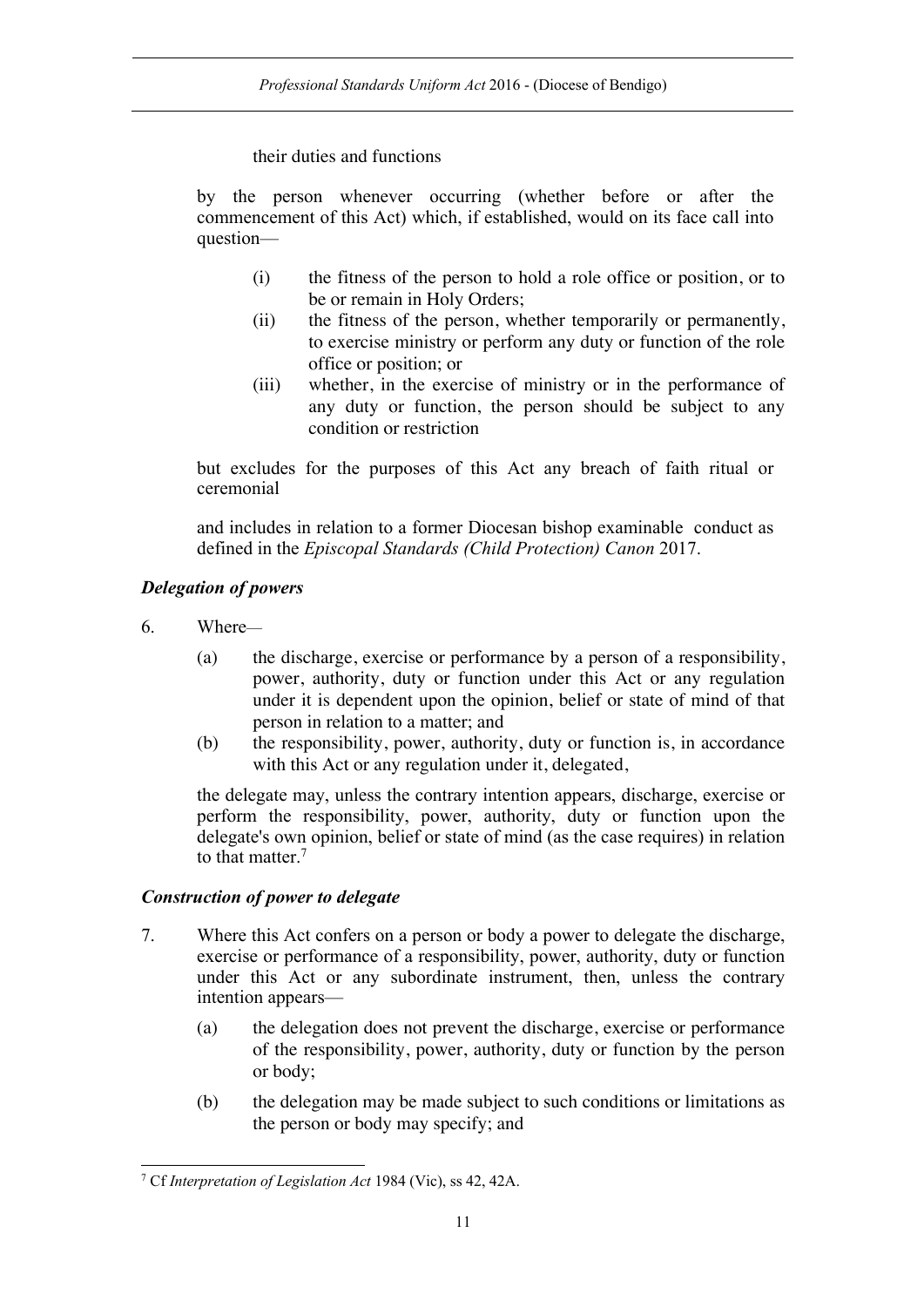- (c) a responsibility, power, authority, duty or function so delegated, when discharged, exercised or performed by the delegate, shall, for the purposes of the Act or subordinate instrument, be taken to have been discharged, exercised or performed by the person or body.
- 8. If this Act or any regulation under it confers power to delegate to the holder of a role office or position, then, unless the contrary intention appears, a delegation may be made to any person for the time being acting in or performing the duties of that role office or position.

## **PART 1.3 – OVERRIDING PURPOSES OF THE ACT**

### *Overriding purposes*

- 9. The overriding purposes of this Act and of any protocol made under this Act are—
	- (a) to facilitate the just, quick and inexpensive resolution of the real issues in the complaint or matter; and
	- (b) to regulate fitness for ministry or service to uphold standards in the Church and for the protection of the community.

### *Overriding purposes given effect to*

10. The PSC, the Board and the Review Board must each seek to give effect to the overriding purpose when it exercises any power given to it by this Act or by any protocol and when it interprets any provision of this Act or of any such protocol.

## **PART 1.4 –PROTOCOLS, ARRANGEMENTS AND PROMOTION**

### *Making and content of protocols*

- 11. (1) The Scheme Directors must from time to time consider and approve a protocol or protocols for implementation in relation to the matters the subject of this Act.
	- (2) The protocol or protocols must include provisions or procedures for—
		- (a) receiving a complaint or information concerning misconduct;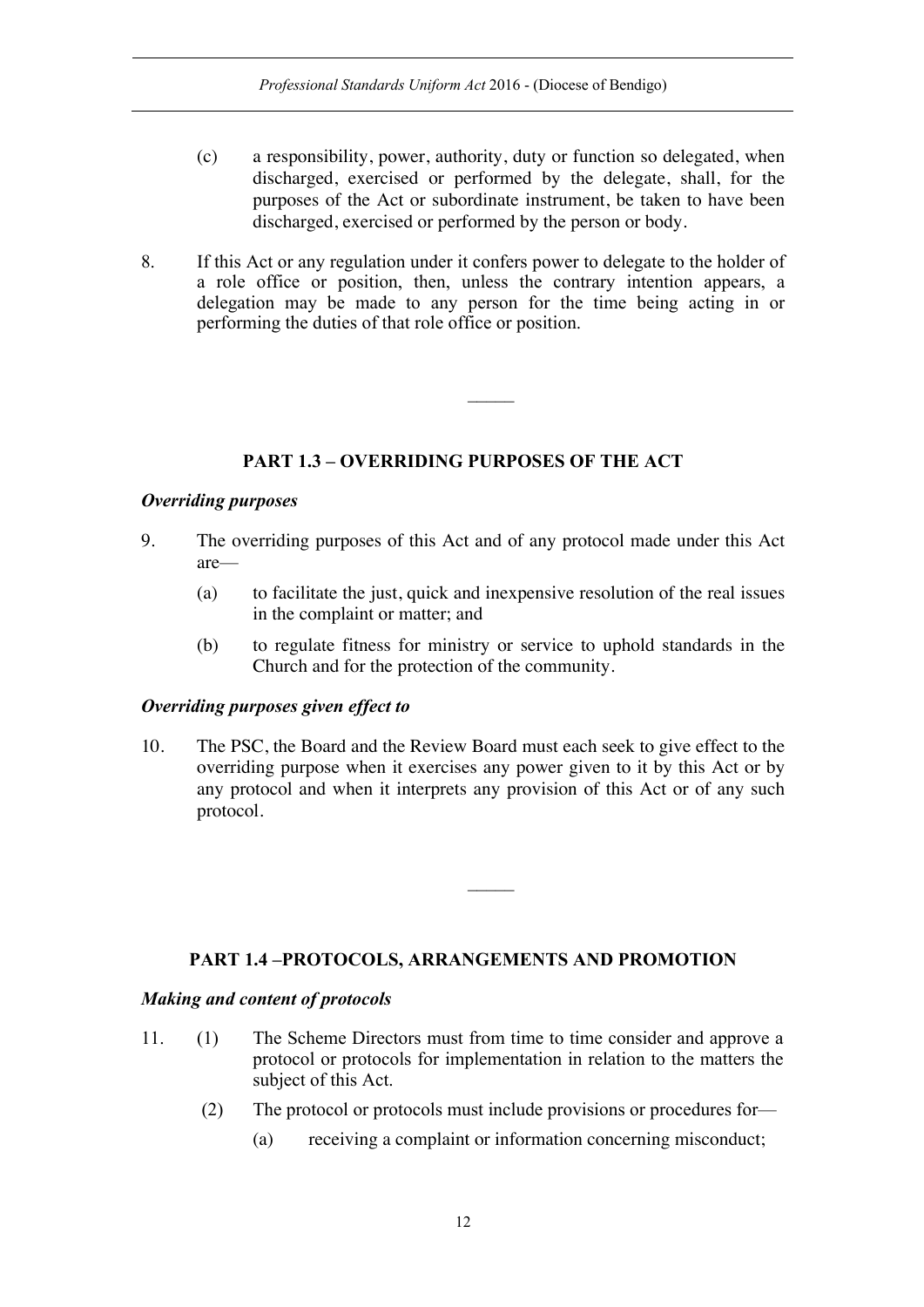- (b) the appointment, role and function of professional support persons and carers for the complainant, any survivor, any related party or the respondent;
- (c) informing a complainant and any survivor of alleged misconduct, and a respondent, of rights, remedies and relevant procedures available to them under the Act or otherwise;
- (d) assisting or supporting, as appropriate, any person affected by alleged conduct the subject of a complaint and the respondent;
- (e) the provision of redress to such classes of persons and on account of such misconduct as may be specified in the protocol;
- (f) an explanation of the processes for investigating and dealing with a complaint;
- (g) dealing fairly with each party to a complaint;
- (h) alternative processes for complaint resolution including referral to mediation and conciliation in appropriate circumstances;
- (i) regular information, reports, advice and recommendations to the Diocesan Bishop, the Board of the Diocesan Corporation and any other relevant Church authority; and
- (j) working, where necessary, with law enforcement, prosecution or child protection and other authorities of the States and Territories and of the Commonwealth of Australia.

#### *Promoting knowledge and understanding*

12. Each of the Scheme Corporation and the Diocesan Corporation by such means as it may consider appropriate shall take such steps as may be necessary or desirable to promote throughout the community knowledge and understanding of this Act and the protocol or protocols and any relevant legislation of the States and Territories and of the Commonwealth of Australia.

#### *Power to enter into necessary agreements and arrangements*

13. The Diocesan Corporation may enter into such agreements or arrangements as it sees fit with the relevant authority of another diocese as to the financial terms on which the powers and functions of the equivalent bodies or persons of that diocese are to be exercised by the persons holding office in or as delegates of the PSC, or by the members or the secretary of the Board or the Review Board.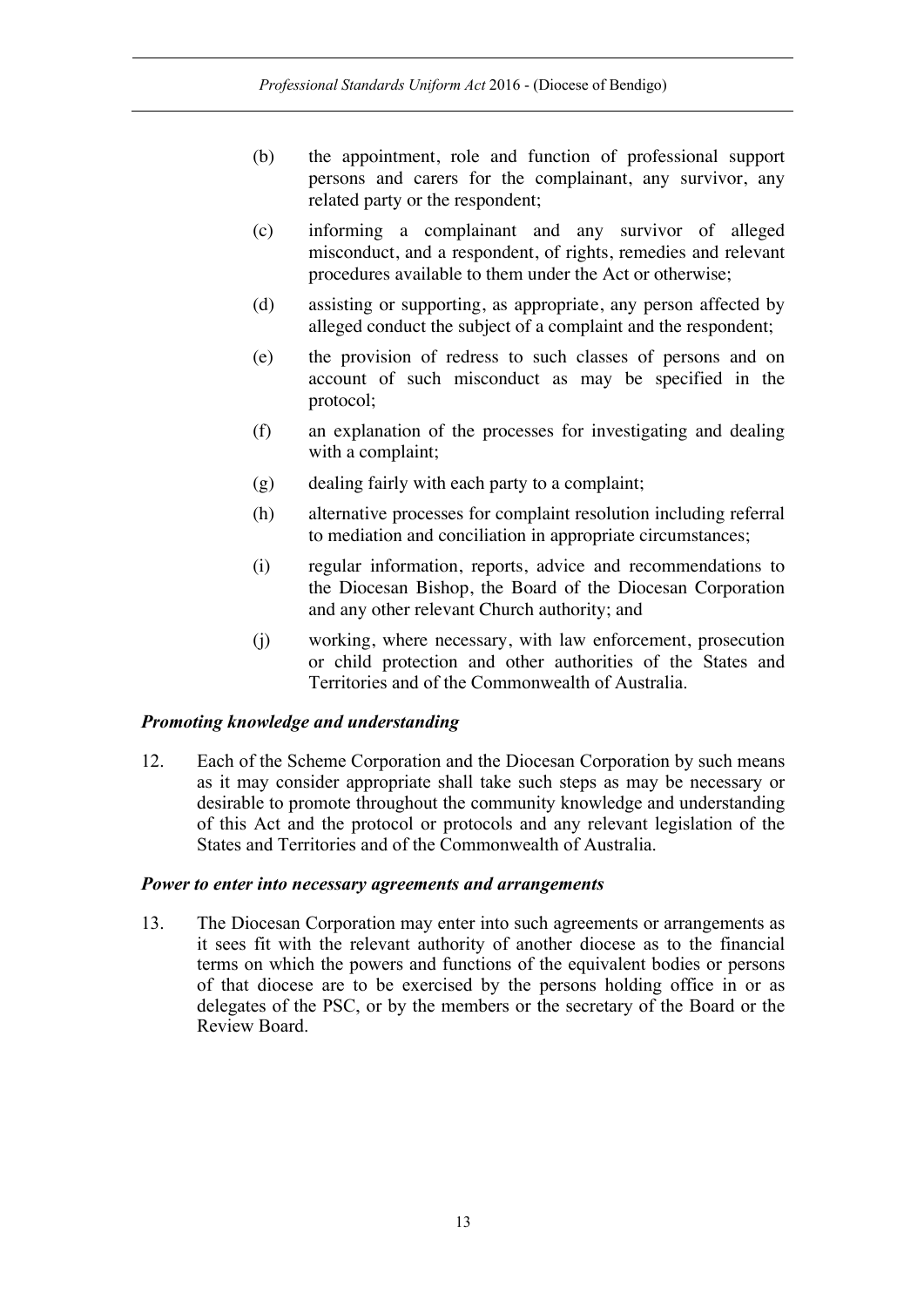## **PART 1.5 – CODES OF CONDUCT**

#### *Diocesan Bishop-in-Council may approve code of conduct*

- 14. (1) The Diocesan Bishop-in-Council may from time to time and after consultation with the Scheme Corporation by resolution approve a code or codes of conduct for observance by a Church worker.
	- (2) The code sets out standards of conduct expected of a Church worker and is relevant in determining whether the conduct of a person renders them unfit to hold a role office or position or fit subject to any condition or restriction.

### *Promoting a code of conduct*

15. Each of the Scheme Corporation and the Diocesan Corporation by such means as may be considered appropriate must take such steps as may be necessary or desirable to promote the knowledge, understanding and observance in the Church of any code of conduct applicable in the Diocese and any relevant legislation of the States and Territories and of the Commonwealth of Australia.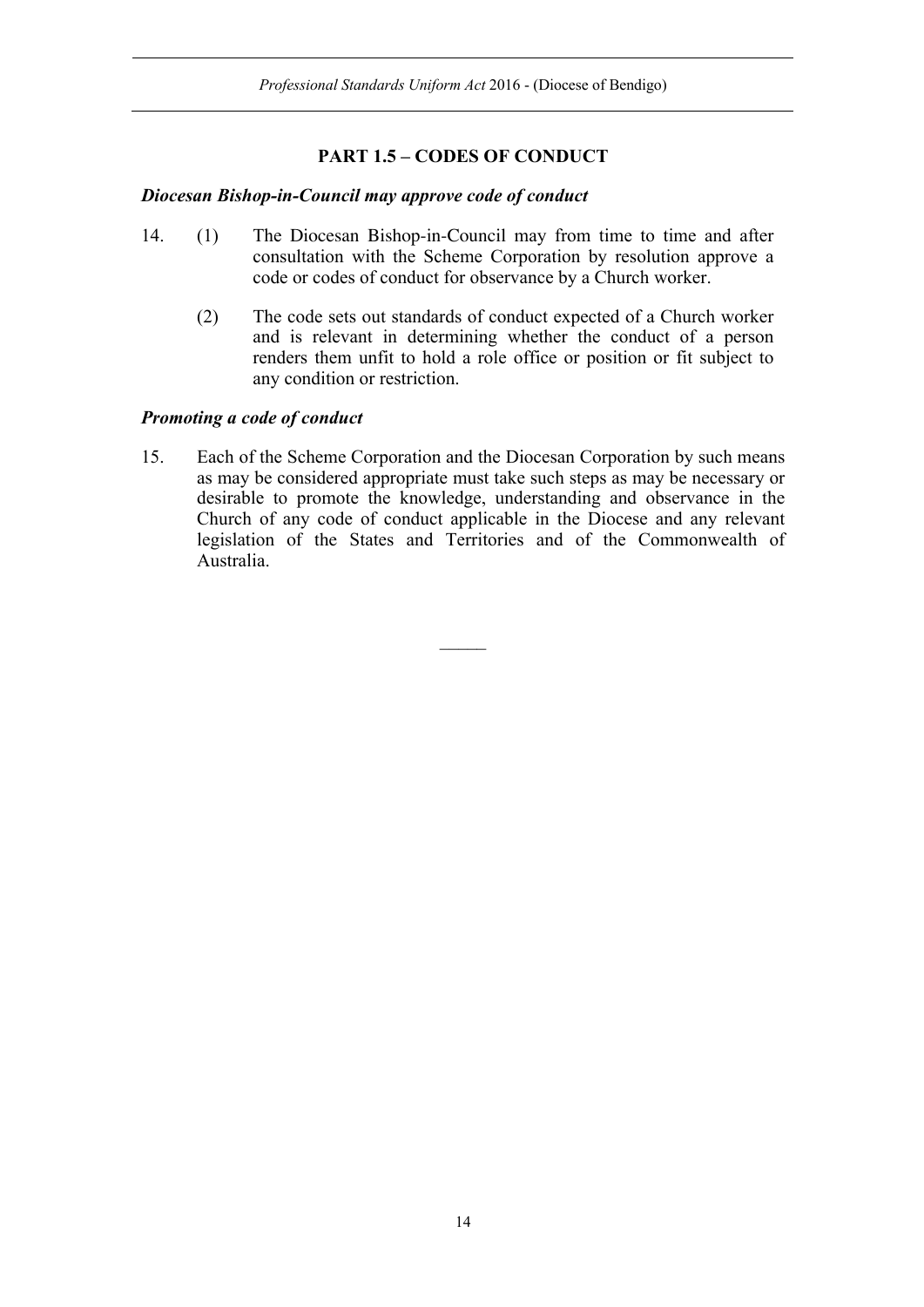## **CHAPTER 2 – DUTIES OF THE CHURCH WORKER**

## **PART 2.1 – KNOWING THE CODE OF CONDUCT**

#### *Code of conduct*

16. A Church worker must familiarise themselves with each code of conduct approved under this Act that relates to them.

#### **PART 2.2 – DUTY OF PRESCRIBED CHURCH WORKER TO REPORT**

#### *Certain matters must be reported*

- 17. (1) If any prescribed Church worker believes on reasonable grounds that a person has suffered harm or is at risk of harm as a result of misconduct by another Church worker and has no reason to believe that the Director is aware of those facts, the first mentioned Church worker must as soon as possible report the matter to the Director.<sup>8</sup>
	- (2) This section does not affect the operation of the Canon Concerning Confessions 1989 of General Synod or any other canon or legislative instrument relating to confessions in force in the Diocese.
	- (3) A failure to comply with subsection (1) is a relevant factor in determining the fitness or otherwise of the Church worker for any role office or position.

### **PART 2.3 – DUTY OF CHURCH WORKER TO REPORT**

### *Certain matters must be reported*

- 18. (1) If a Church worker has been charged in any jurisdiction in Australia or elsewhere with a sexual offence or an offence relating to child pornography whether committed within or outside the Diocese, that person must forthwith notify in writing the Director, giving particulars of the charge.<sup>9</sup>
	- (2) A failure to comply with subsection (1) is a relevant factor in

<sup>&</sup>lt;sup>8</sup> In certain circumstances, it is an offence punishable by 3 years imprisonment for any person of or over the age of 18 years to fail to disclose to a member of the police force of Victoria information relating to the commission of a sexual offence against a child under the age of 16 years: s327 of the *Crimes Act* 1958 (Vic).

<sup>9</sup> Independently of this provision, a Church worker in Victoria who holds a working with children clearance is subject to a statutory obligation under s20 of the *Working with Children Act* 2005 (Vic) to notify the Secretary to the Department of Justice and the Church authority of any relevant change in circumstances as defined in that section.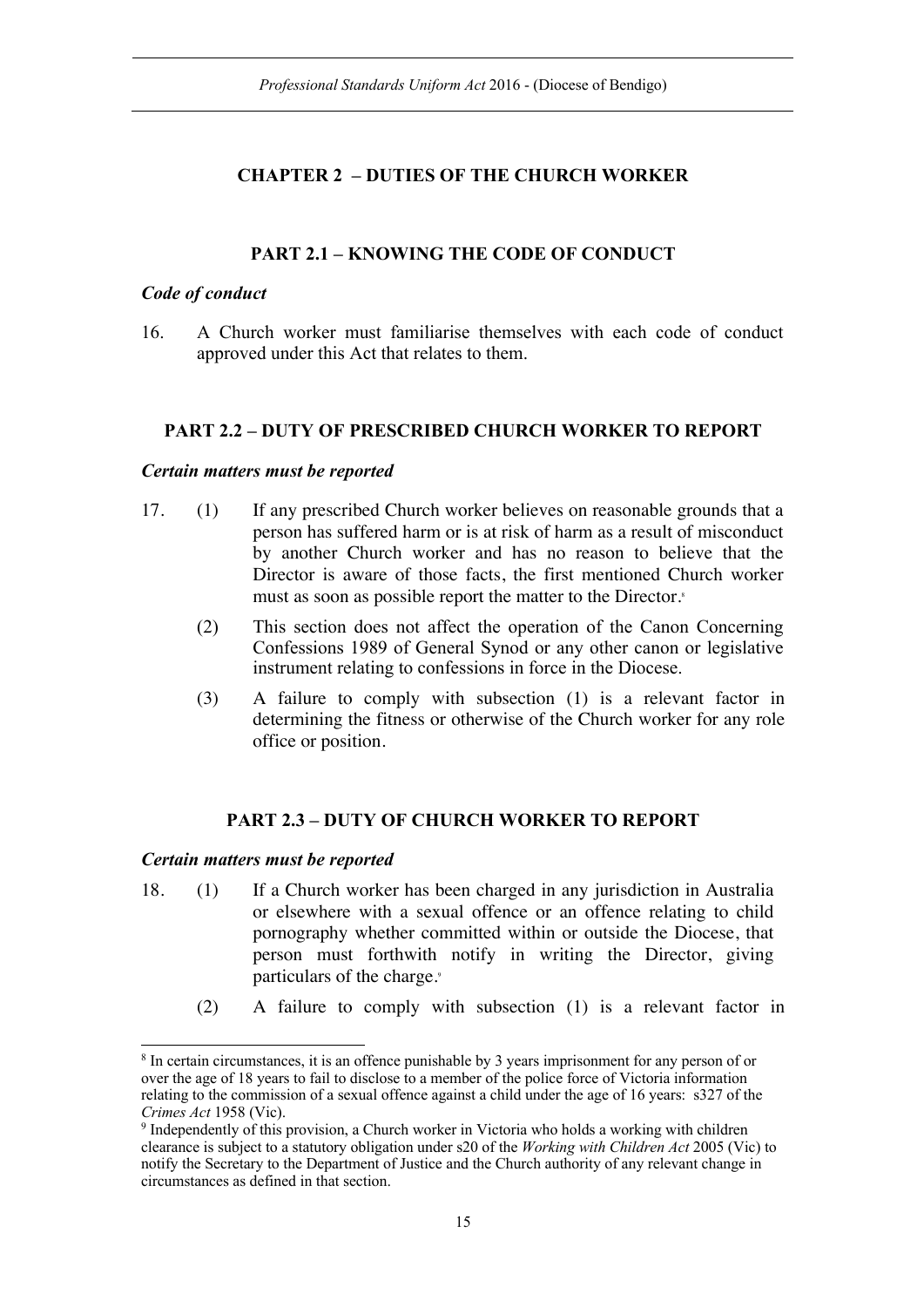determining the fitness or otherwise of the Church worker for any role office or position.

 $\mathcal{L}$ 

## **PART 2.4 –DUTIES IN RELATION TO COMPLAINTS**

### *Duty to comply with a direction*

19. (1) A Church worker respondent must, subject to this section—

- (a) comply with any requirement of an investigator under section 31;
- (b) truthfully answer any question put by an investigator in the exercise of powers conferred by this Act;
- (c) not mislead the Director or the PSC or an investigator or other delegate of any of them;
- (d) not unreasonably delay or obstruct the Director or the PSC, or an investigator or other delegate of any of them in the exercise of powers conferred by this Act; and
- (e) attend a mediation, conciliation, neutral evaluation or other dispute resolution meeting when directed by the PSC in relation to a complaint.
- (2) A Church worker may not refuse to comply with subsection (1) on the ground that the production of a record or the giving of information or the verifying of it may tend to expose the person to a penalty and –
	- (a) the privilege if any against exposure to a penalty is to that extent taken to have been waived $10$ ; and
	- (b) the record or the information given may be used in evidence in any proceeding against the person before the Board or the Review Board.
- (3) A Church worker may refuse to comply with subsection (1) on the ground that the production of a record or the giving of information or the verifying of it may tend to incriminate the person.
- (4) If a respondent declines to answer a question on the ground that the answer might tend to incriminate the person a written record shall be made of the question and of the ground of refusal.<sup>11</sup>
- (5) A failure to comply with any provision of subsection (1) is a relevant factor in determining the fitness or otherwise of the Church worker for

 <sup>10</sup> Cf *Legal Services Commissioner v Spaulding (Legal Practice)* [2015] VCAT 292 per Garde J.

 $11$  The legislation does not purport to abrogate the common law privilege against self-incrimination. See the discussion in *Essendon Football Club v CEO of ASADA* [2014] FCA 1019 at [279].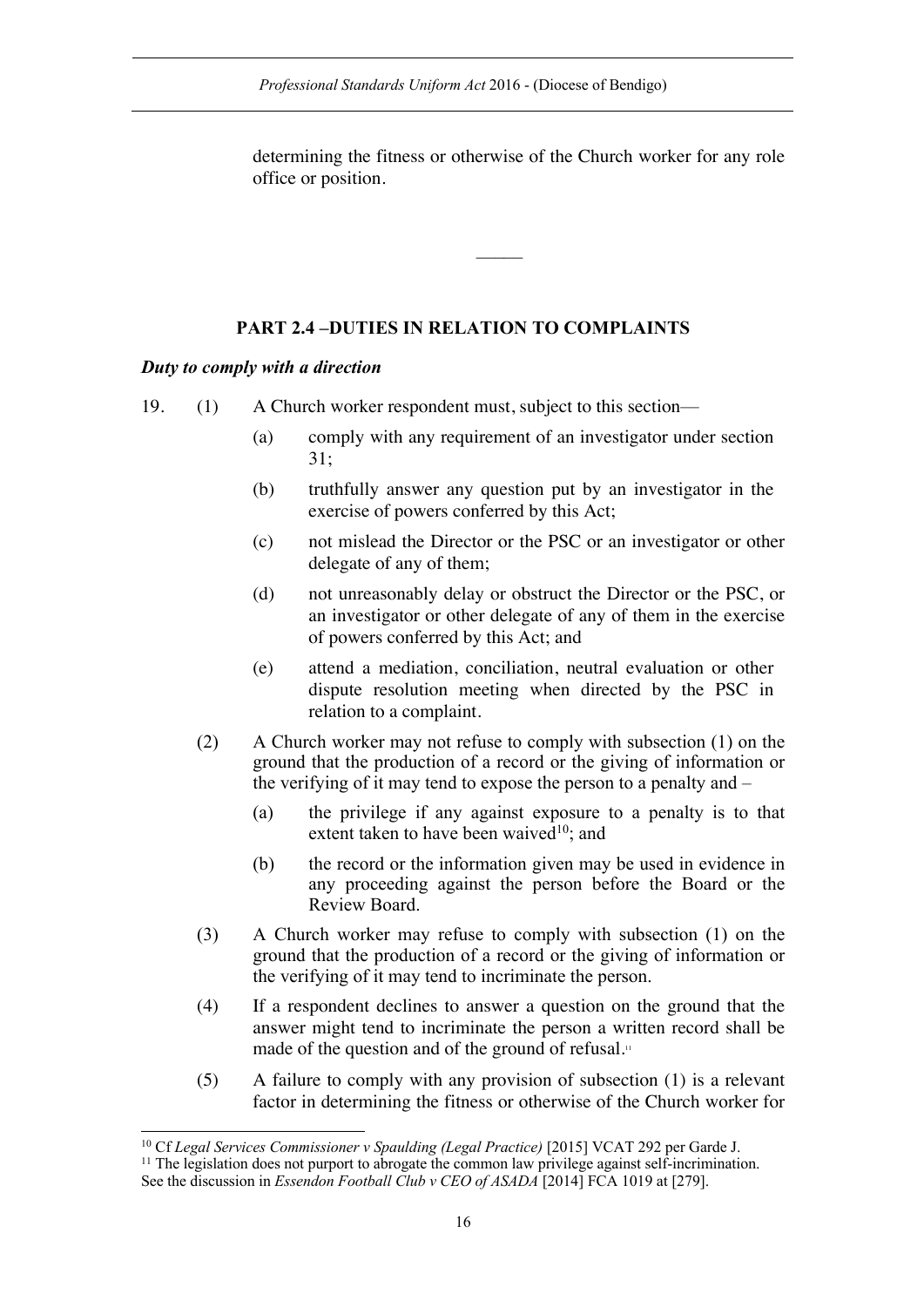any role office or position.

## **PART 2.5 - UNDERTAKINGS**

### *Duty to comply with an undertaking or direction*

- 20. (1) A Church worker respondent must—
	- (a) comply with any undertaking given to the PSC, the Board, the Review Board or the Church authority; and
	- (b) comply with a direction made by the Church authority to give effect to a recommendation of the PSC, the Board or the Review Board (as the case may be) or any permitted variation or modification of that recommendation.
	- (2) Failure of the respondent to a complaint to comply with an undertaking or direction is an offence.
	- (3) The PSC may institute proceedings forthwith in the Diocesan Tribunal in respect of an offence against this section against any person in respect of whom the Diocesan Tribunal has jurisdiction.
	- (4) A failure to comply with any provision of subsection (1) is a relevant factor in determining the fitness or otherwise of the Church worker for any role office or position.

 $\overline{\phantom{a}}$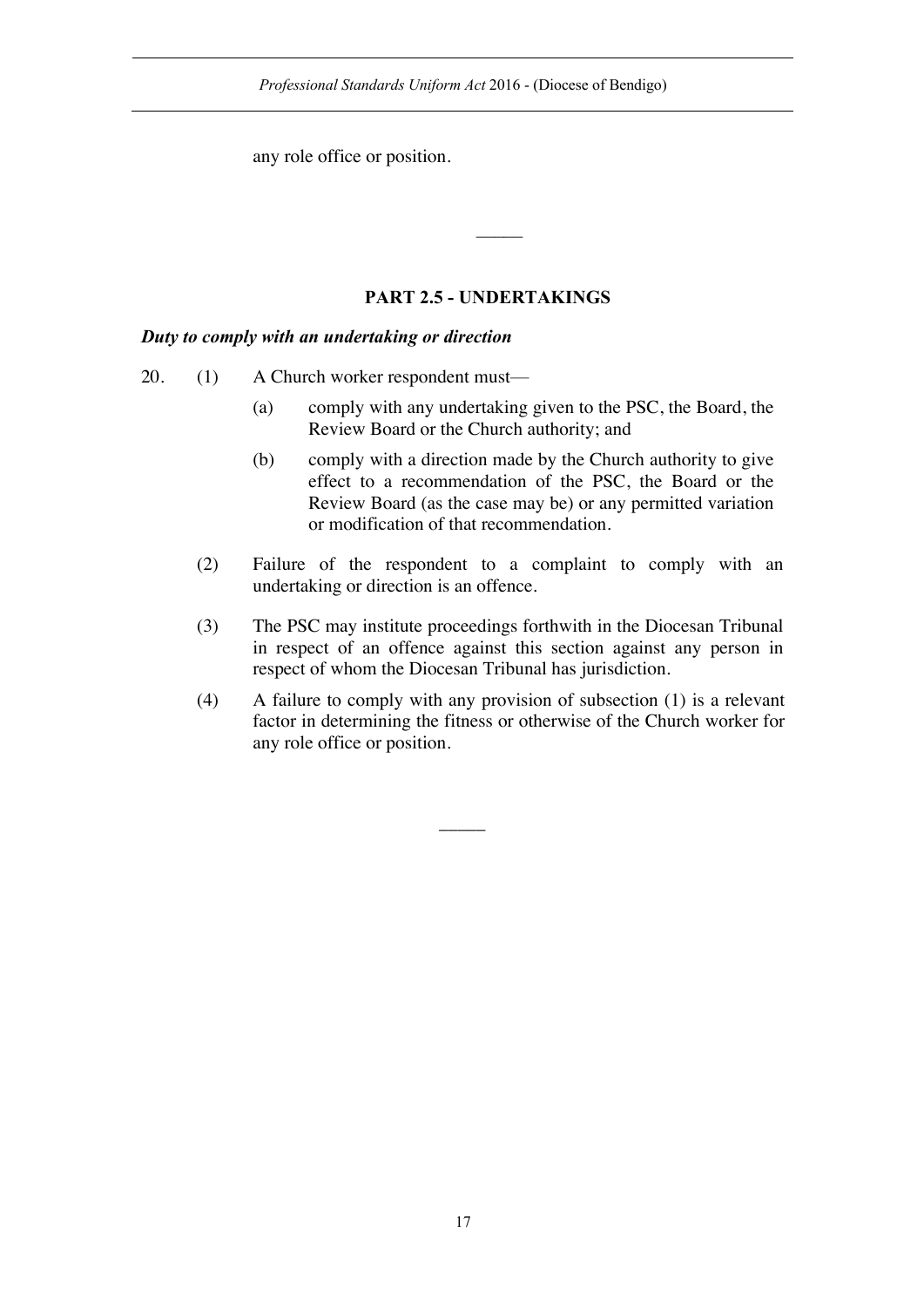### **CHAPTER 3**

### **COMPLAINT OF MISCONDUCT AGAINST A CHURCH WORKER**

#### **PART 3.1 - INTRODUCTION**

#### *Complaint of misconduct*

- 21. (1) Any person including the Director may make a complaint of misconduct of a Church worker to the PSC.
	- (2) A complaint of misconduct against a person who is not a Church worker shall be deemed to be a complaint against a Church worker under subsection (1) of this section if—
		- (a) the complainant and the respondent to the complaint have agreed in writing to submit the complaint to the PSC to be dealt with under this Act as if it were a complaint under subsection (1) of this section and to be bound by any decision pursuant to section 119 of the Church authority nominated by them in the submission on a recommendation under this Act from the PSC, the Board or the Review Board; and
		- (b) the PSC has consented in writing to that submission.
	- Note: This part deals with complaints against Church workers which class includes both a sub-class of clergy, lay leaders and certain other specified roles (prescribed Church workers) and a sub-class of Church volunteers. The process for each subclass is broadly the same except for two particular matters. First 60 day time limits are imposed on the Board and Review Board (subject to extension) for determining complaints against volunteers. Second, volunteers are not given the right on suspension by recommendation of the Board to apply to the Review Board for a review.

A complaint may be made against a deceased Church worker.

#### *Consent to process*

- 22. (1) The Director must prior to any investigation seek from the complainant his or her written consent to—
	- (a) the giving by the Director of notice of the complaint and the identity of the complainant to the respondent;
	- (b) the investigation of the complaint by the PSC or its delegate;
	- (c) the PSC otherwise dealing with it under this Act;
	- (d) the hearing and determination of the complaint by the Board and on any review, the Review Board, either by hearing or otherwise in accordance under this Act; and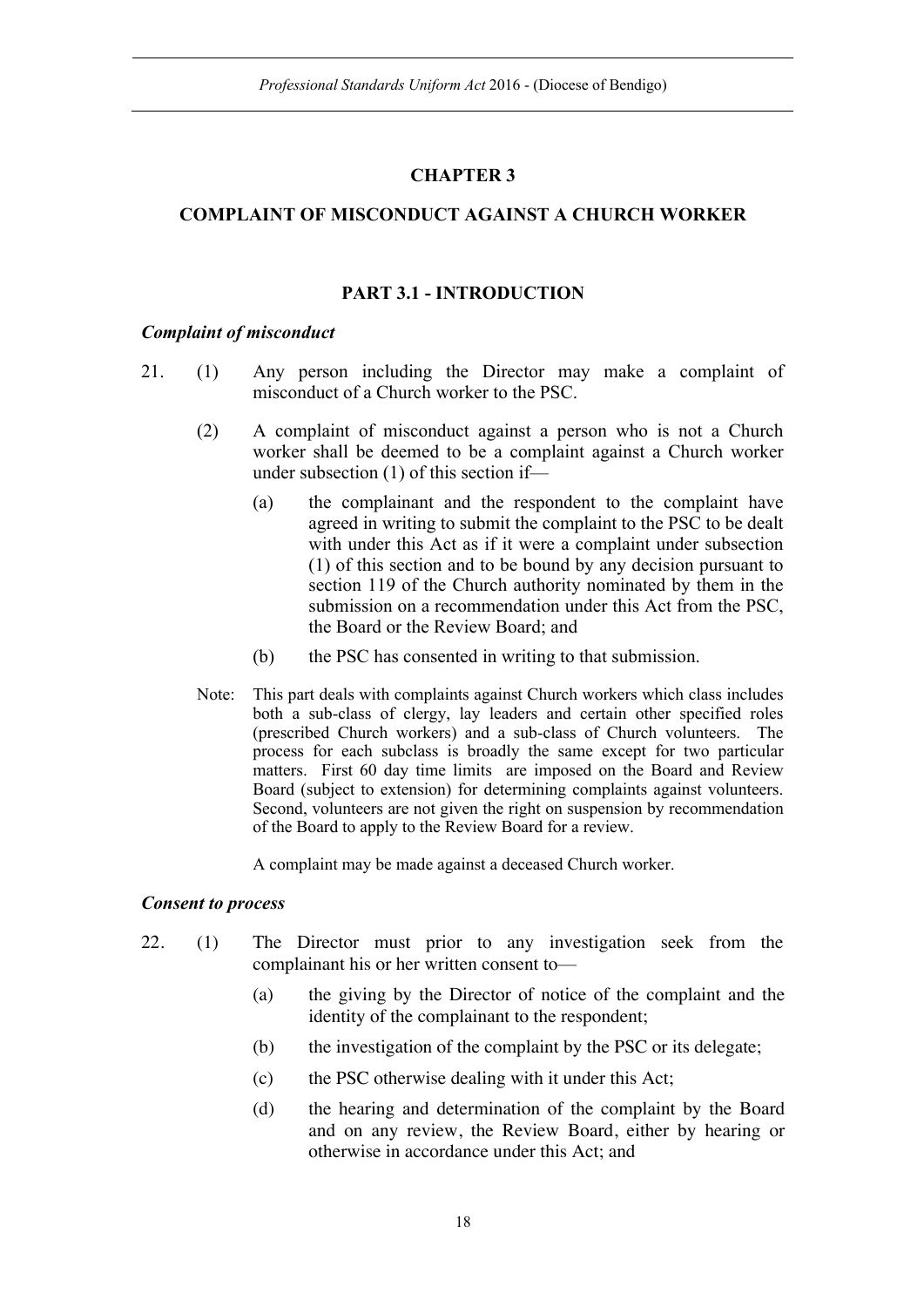- (e) the making of recommendations to the Church authority in accordance with this Act.
- (2) If the complainant (other than the Director) has not given the written consent referred to in the preceding subsection—
	- (a) the Director and the PSC must, subject to any obligation to disclose to a member of the police force<sup>12</sup>, respect the confidentiality of the identity of the complainant;
	- (b) the PSC shall not be required to investigate the complaint and otherwise to refer it to the Board;
	- (c) the PSC may but is not obliged to dismiss the complaint or take no further action in relation to the complaint; but
	- (d) the PSC may with the consent of the complainant arrange with the complainant, the respondent and if appropriate, the Church authority mediation conciliation neutral evaluation or other alternative resolution of any dispute associated with the complaint, with a view to addressing any breakdown in relationships and achieving a reconciliation between the parties.

### *Form of complaints*

- 23. (1) A complaint may be in any form, in writing on paper or by email or facsimile or conveyed orally.
	- (2) A complaint must—
		- (a) identify the complainant; and
		- (b) include details of the misconduct complained about.
	- (3) The PSC may not act on an anonymous complaint.
	- (4) Nothing in the preceding subsection shall prevent or restrict the PSC in the exercise of its powers under section 29(1)(b).

### *Further requirements of complainant*

- 24. (1) The PSC may require a complainant to—
	- (a) give further details of the complaint; and
	- (b) verify any details of the complaint by statutory declaration or in another manner specified by the Director or the PSC.
	- (2) A requirement under subsection (1) must be in writing and allow the

<sup>&</sup>lt;sup>12</sup> In certain circumstances, it is an offence punishable by 3 years imprisonment for any person of or over the age of 18 years to fail to disclose to a member of the police force of Victoria information relating to the commission of a sexual offence against a child under the age of 16 years: s327 of the *Crimes Act* 1958 (Vic). A negligent failure by person in authority to protect a child from a sexual offence is also an offence: s49C.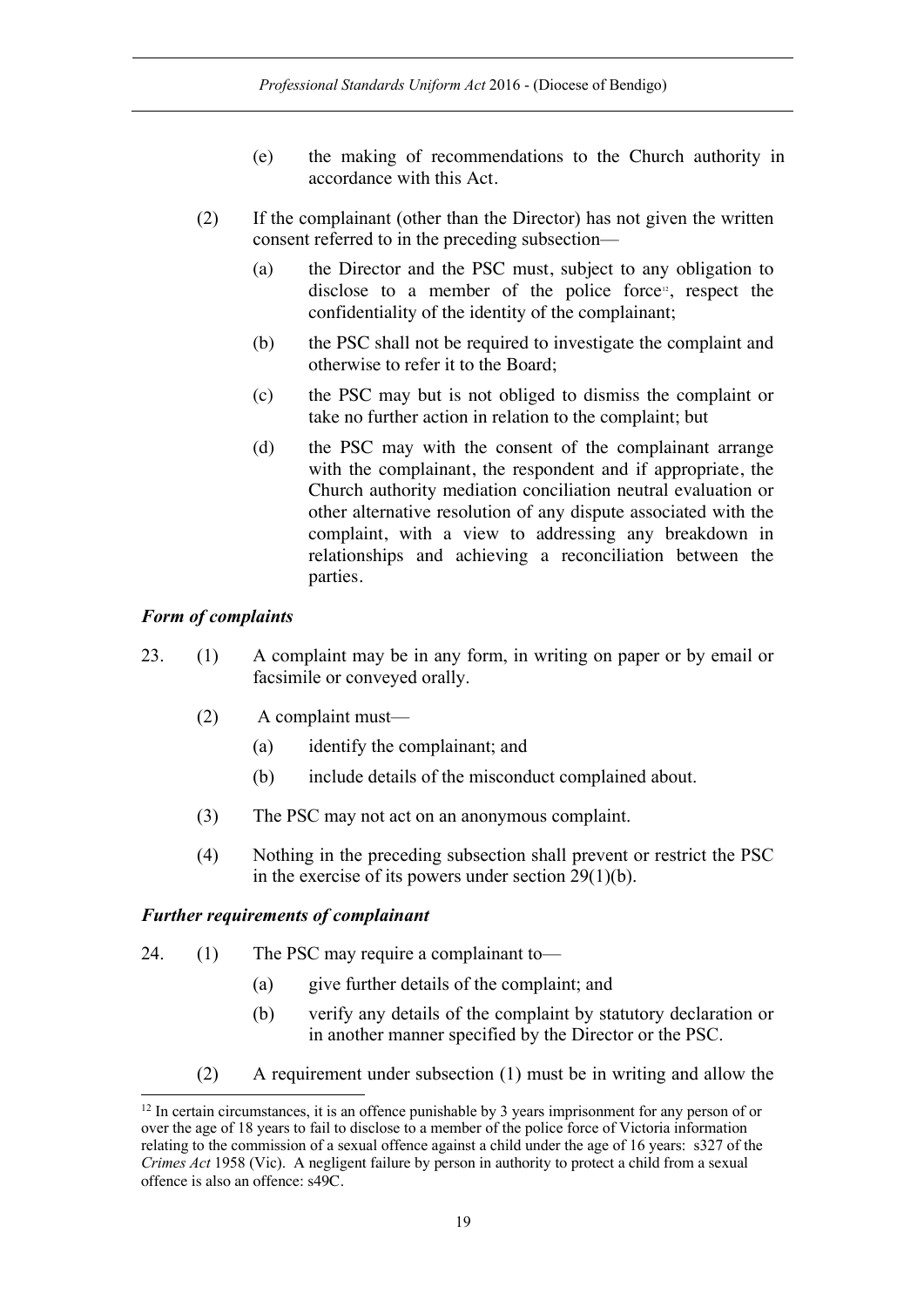*Professional Standards Uniform Act* 2016 - (Diocese of Bendigo)

complainant a reasonable time to comply.

#### *How PSC may respond to a complaint*

- 25. (1) The PSC may, if it thinks it appropriate to do so, refer a complaint, or the investigation of a complaint, to an equivalent body or bodies.
	- (2) Without limiting the discretion of the PSC under subsection (1), it is appropriate to refer a complaint, or the investigation of a complaint, to an equivalent body or bodies–
		- (a) if when the complaint is made—
			- (i) the Church worker, the subject of the complaint, resides in another diocese or holds a licence or permission to officiate or other authority from a Church authority in another diocese; and
			- (ii) neither resides in the Diocese nor holds a licence or permission to officiate or other authority from a Church authority in the Diocese; or
		- (b) if the complaint is made against a former Diocesan bishop and, at the time of the referral, the Episcopal Standards Commission has jurisdiction under the *Episcopal Standards (Child Protection) Canon 2017* to deal with the matter.
	- (3) When the PSC and an equivalent body or equivalent bodies have the power and duty to investigate information concerning the alleged misconduct of the same person to whom this Act applies and the respective bodies cannot agree on—
		- (a) which body shall carry out the investigation or any parts of such investigation; or
		- (b) whether a question or questions specified in section 69(a) should be referred to the Board or to an equivalent body which has jurisdiction—

the PSC must refer the disagreement for decision by two independent persons agreed upon by the PSC and the equivalent body or bodies.

- (4) The PSC must act in accordance with the unanimous decision of those independent persons referred to in subsection (3) or, if such persons cannot agree within a reasonable time of the disagreement being referred, in accordance with the decision of the Primate or his nominee.
- (5) In all matters affecting the operation of this Act the PSC and the Director must co-operate with and assist an equivalent body and a person acting in the corresponding capacity of the Director in another diocese.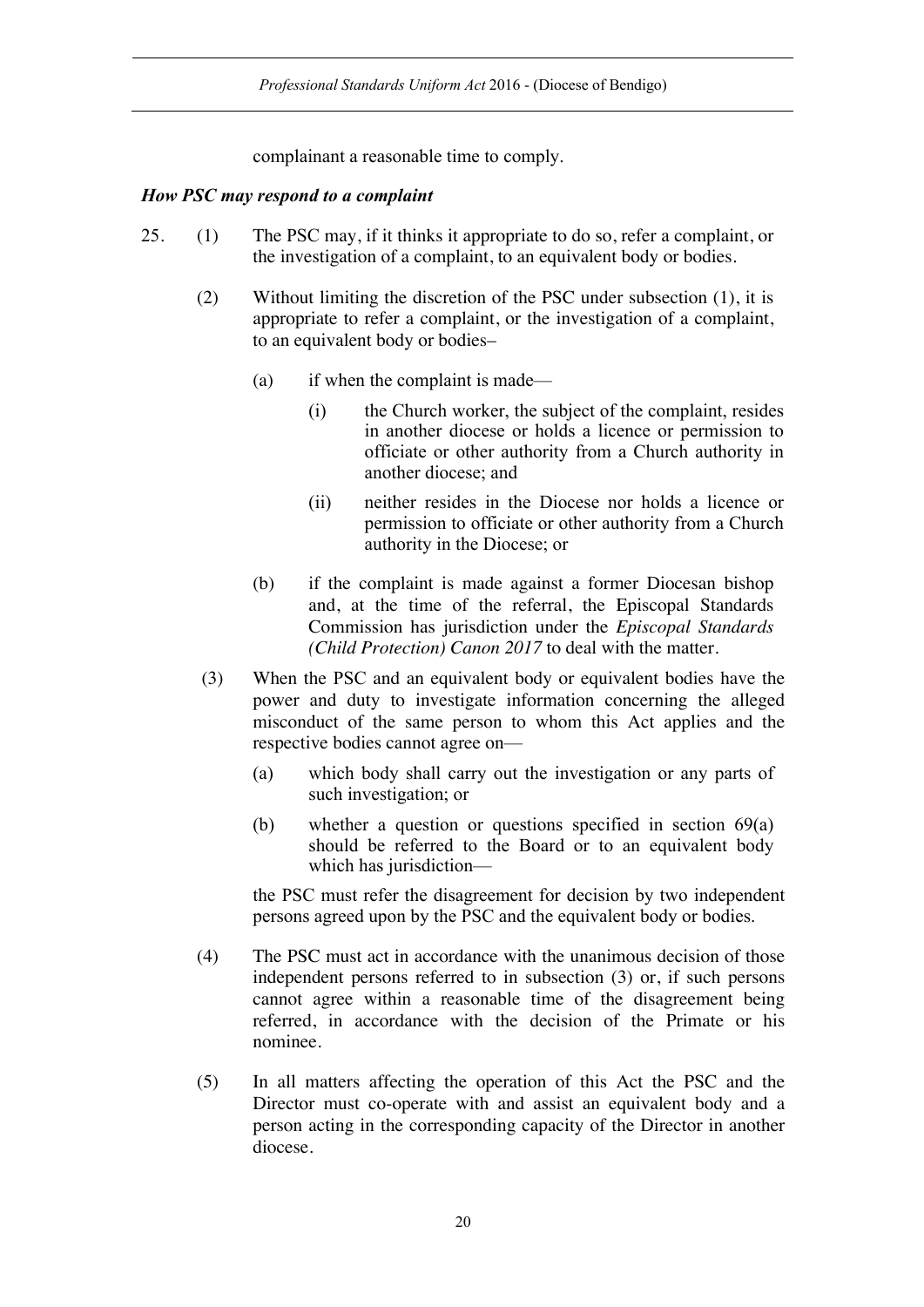(6) In making a decision under subsection (3) the independent persons will not be bound by the views or instruction of the PSC but shall take into account the most convenient course for all concerned and the proper and expeditious conduct of the investigation or referral as the case may be.

#### *Consolidation of complaint proceedings*

- 26. (1) This section applies if a complaint against a Church volunteer raises the same or similar issues of fact or law as a complaint that has been made against a prescribed Church worker.
	- (2) The PSC may apply to the Board for a direction under this section in relation to proceedings against a Church volunteer and other proceedings against a prescribed Church worker under this Act on the ground that—
		- (a) a common question of law or fact arises in all those proceedings;
		- (b) the determinations and recommendations sought in all those proceedings are in respect of, or arise out of, the same transaction or series of transactions; or
		- (c) for some other reason specified in the application, it is desirable that a direction be made under this section.
	- (3) In this section, 2 or more proceedings that are the subject of an application under subsection (1) are called the **related proceedings**.
	- (4) The Board may make the following directions under this subsection in relation to the related proceedings—
		- (a) that the proceedings be consolidated on the terms specified in the direction;
		- (b) that the proceedings be heard or considered by the Board at the same time or in a sequence specified in the direction;
		- (c) that any of the proceedings be stayed pending the determination of any of the other proceedings.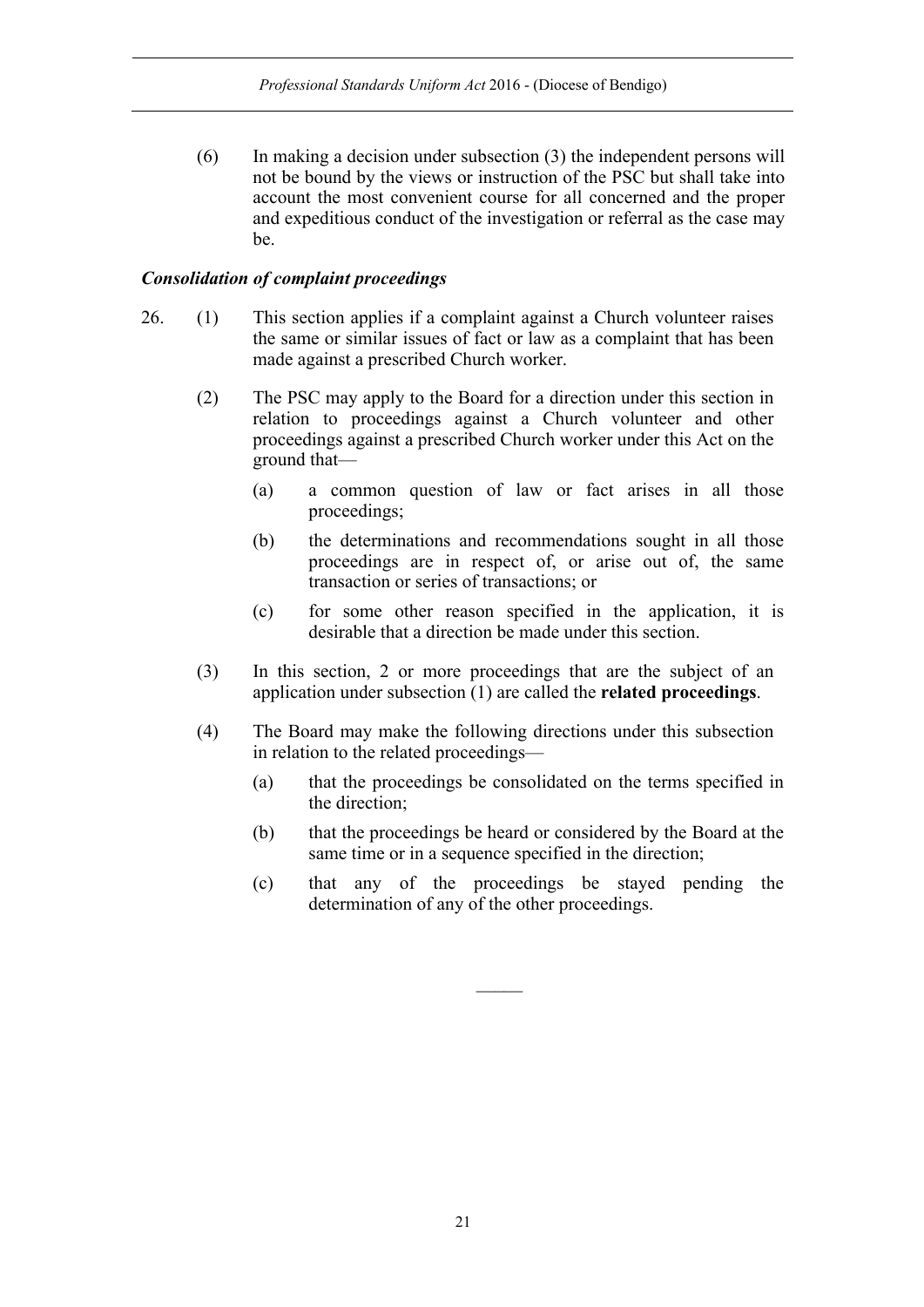## **PART 3.2 – SUMMARY DETERMINATION OF A COMPLAINT**

#### *PSC may dismiss or can proceed with certain complaints*

- 27. (1) The PSC may dismiss a complaint or take no further action in relation to a complaint if—
	- (a) the PSC is of opinion that—
		- (i) the complaint does not fall within the provisions of this Act;
		- (ii) the complaint is false, vexatious, misconceived, frivolous or lacking in substance; or
		- (iii) there is insufficient reliable evidence to warrant an investigation or further investigation;
	- (b) the behaviour the subject matter of the complaint can properly be dealt with by other means such as but not limited to mediation conciliation neutral evaluation or other alternative resolution of any dispute associated with the complaint;
	- (c) the subject matter of a complaint is under investigation by some other competent person or body or is the subject of legal proceedings;
	- (d) the person making the complaint has failed to provide further details to the Director or to verify the allegations by statutory declaration when requested by the Director to do so.
	- (2) In acting under subsection (1), the PSC may recommend to the Church authority any steps that might reduce or eliminate the risk of misconduct either generally by Church workers or in relation to the respondent by way of educational, training or mentoring programme.
	- (3) A recommendation pursuant to the preceding subsection is advisory only and not binding on the Church authority.

### *Complainant and respondent to be given notice of outcome of complaint and reasons*

28. If a complaint is dealt with by the PSC under the preceding section, the PSC must give the complainant and the respondent a written notice of the outcome including the reasons for the outcome.

 $\overline{\phantom{a}}$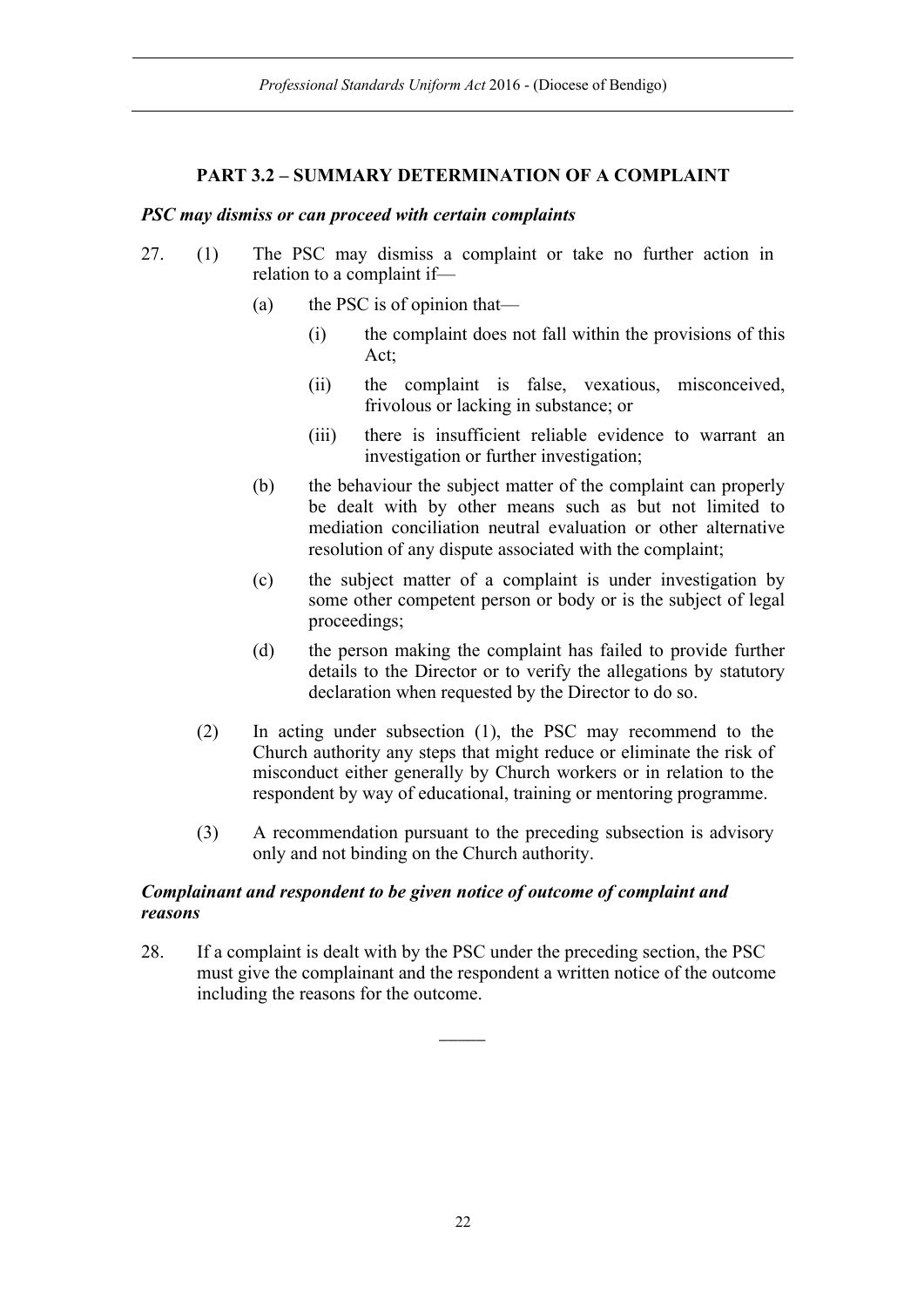## **PART 3.3 – INVESTIGATIONS**

### *When PSC is to investigate*

- 29. (1) Subject to this Act, the  $PSC -$ 
	- (a) must cause to be investigated each complaint or matter against a Church worker as expeditiously as possible;
	- (b) may cause to be investigated the conduct of a Church worker if the PSC has reason to believe that the conduct may amount to misconduct under this Act even though—
		- (i) no complaint has been made about the conduct;
		- (ii) a complaint about the conduct is anonymous or has been withdrawn; or
		- (iii) the complainant does not give the written consent referred to in section 22.
	- (2) The PSC may by instrument in writing appoint, upon such terms and conditions as the PSC may approve, a competent person to investigate a Church worker under this section.

## *PSC to obtain material*

30. For the purpose of an investigation the PSC or its delegate must obtain such statutory declarations or written statements, recorded conversations, reports, documents and other material as the PSC or its delegate considers necessary or advisable for presentation to the PSC.

### *Respondent to respond to PSC*

- 31. (1) Prior to any referral of a complaint or matter to the Board, for the purpose of carrying out an investigation of a complaint or matter, an investigator appointed by the PSC may by notice in writing to a respondent require the respondent or applicant for a clearance to do any one or more of the following<sup>13</sup>—
	- (a) to meet on reasonable notice with the investigator to answer questions in relation to a complaint or matter;
	- (b) to assist in or co-operate with the investigation of the complaint or matter in a specified manner;
	- (c) to provide written information to the investigator within 21 days or such further period as the Director may allow in relation to any matter relevant to the investigation;
	- (d) to verify the report by statutory declaration or another manner specified by the PSC; and

 <sup>13</sup> Cf *Legal Profession Uniform Law*, s371 made under the *Legal Profession Uniform Law Application Act* 2014 (Vic).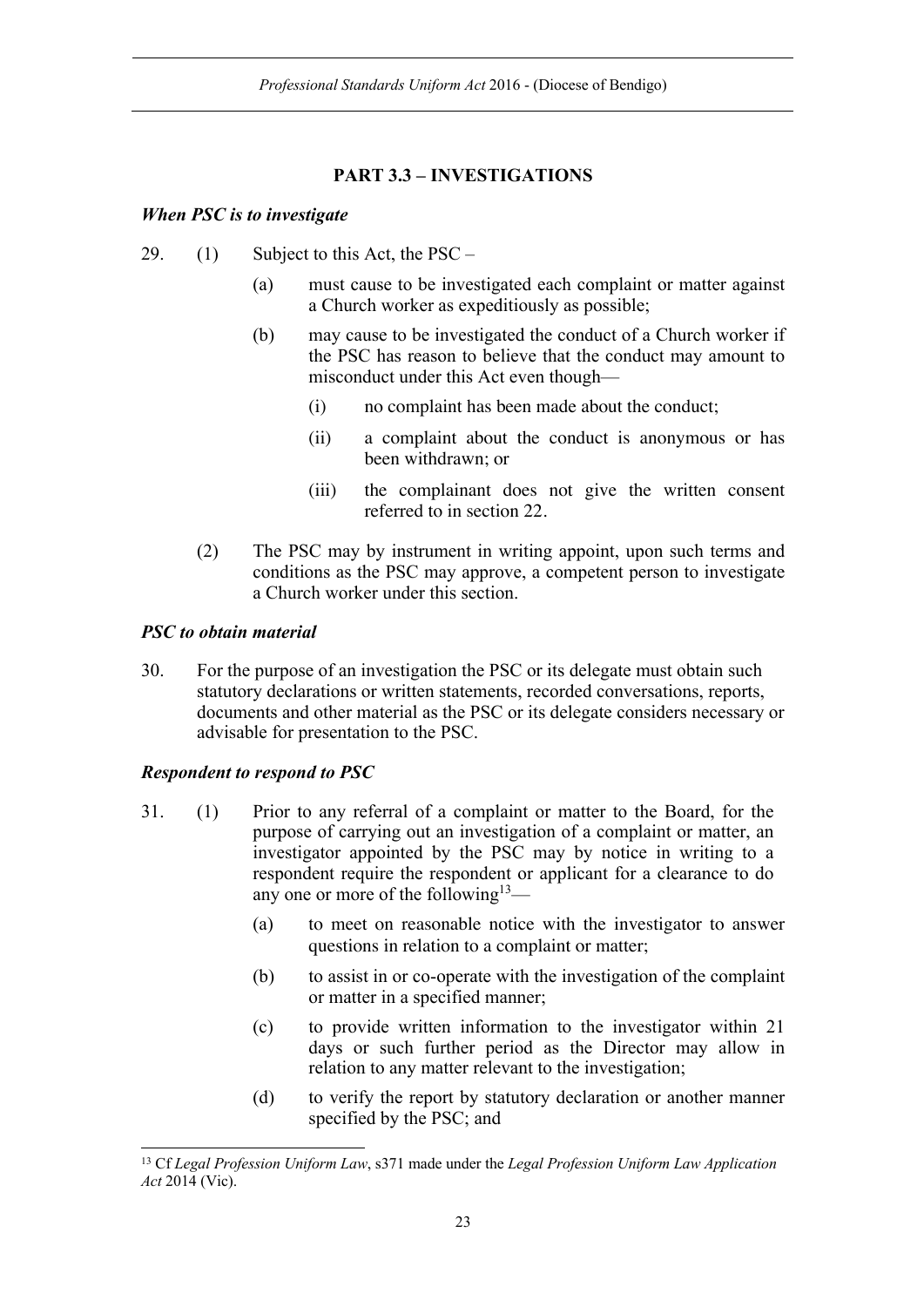- (e) to produce at or before a specified time and at a specified place, any specified document (or a copy of the document). $^{14}$
- (2) Subject to any lawful objection, an investigator may inspect any document provided pursuant to a requirement under this Part and may make copies of the document or any part of the document.

 $\overline{\phantom{a}}$ 

<sup>&</sup>lt;sup>14</sup> See Part 2.4 above for the consequences of non-compliance.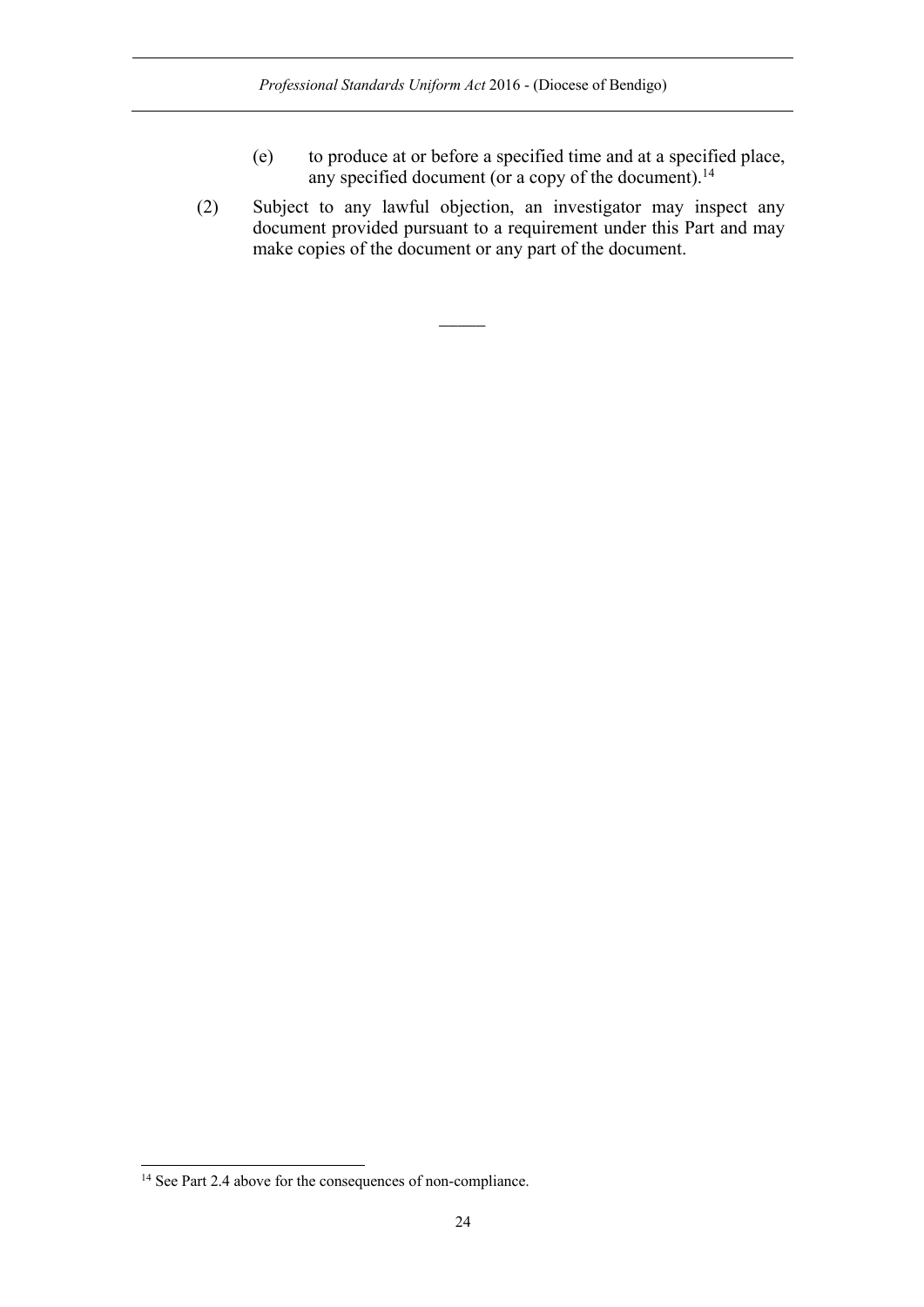## **PART 3.4 – OUTCOMES OF PSC**

### *How PSC may or must respond after receipt of complaint*

- 32. At any time after the PSC receives a complaint, the PSC may—
	- (a) direct the respondent to attend mediation conciliation neutral evaluation or other alternative resolution of any dispute associated with the complaint;<sup>15</sup> and
	- (b) exercise its powers under section 27 of this Act to dismiss a complaint or to take no further action in relation to a complaint or to recommend any steps to be taken.
- 33. At any time after investigation of a complaint in accordance with Part 3.3, the PSC—
	- (a) must, if required under section 69 or 70 to do so, refer the complaint to the Board; and
	- (b) may institute, amend or withdraw proceedings by way of charge against the respondent to the complaint before the Diocesan Tribunal.

### *If a complaint or application for a clearance for ministry is settled or resolved*

- 34. (1) The fact that the subject matter of a complaint or application for a clearance for ministry may be settled or resolved in whole or in part between the parties affected thereby does not prevent the PSC from acting under sections 32 or 33 in respect of the subject matter of the complaint or matter.
	- (2) Any term of settlement or resolution referred to in subsection (1) which purports to prevent or to limit the institution of action under the preceding section shall be of no effect.

### *If agreement on facts or recommendation concerning a complaint*

- 35. (1) The PSC may agree with the respondent to a complaint for the submission to the Board or the Review Board of —
	- (a) a statement of the facts relevant to the complaint; or
	- (b) any recommendation proposed to be made by the Board or the Review Board to the Church authority; or
	- (c) both a statement and any recommendation.
	- (2) The Board or the Review Board may in its discretion proceed on the basis of the statement of agreed facts and determine any

<sup>&</sup>lt;sup>15</sup> This provision is intended to facilitate the early intervention of the PSC in a matter which is suitable for resolution by an alternative dispute resolution process involving the DPS, the complainant, the respondent and, in the appropriate case, the Diocesan Bishop. The protocol would expand on this aspect.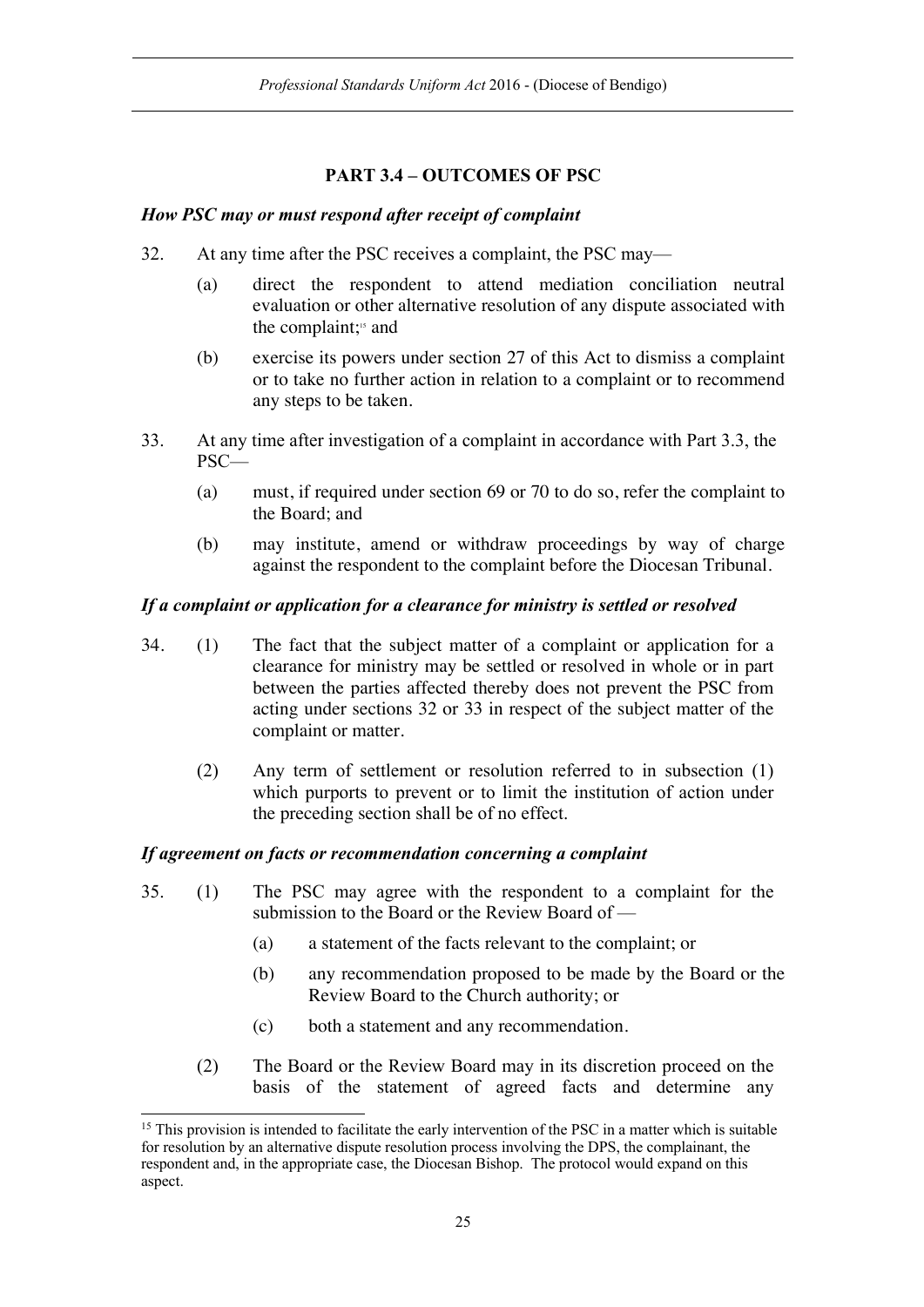recommendation to be made to the Church authority, having regard to but not bound by any proposed recommendation agreed between the PSC and the respondent to the complaint.<sup>16</sup>

#### *If agreement on facts or determination concerning an application for a clearance*

- 36. (1) The PSC may agree with an applicant for a clearance for ministry or clearance for service for the submission to the Board or the Review Board of —
	- (a) a statement of the facts relevant to the application for a clearance; or
	- (b) any proposed determination on that application; or
	- (c) both a statement and any proposed determination.

 $\overline{\phantom{a}}$ 

(2) The Board or the Review Board may in its discretion proceed on the basis of the statement of agreed facts and determine the application for a clearance, having regard to but not bound by any proposed determination agreed between the PSC and the applicant for a clearance.

<sup>&</sup>lt;sup>16</sup> The cases dealing with the imposition of a monetary penalty or disqualification for contravention of the *Corporations Act* or the *Trade Practices Act* hold that the Court should not depart from the penalty recommended by the prosecuting authority and the respondent unless in all the circumstances it is outside the permissible range: see *ASIC v Vizard* (2005) 54 ACSR 394 at [45] per Finkelstein J, *NW Frozen Goods Pty Ltd v ACCC* (1996) 71 FCR 285 at 291 (FC) and *ASIC v Vines* (2006) 58 ACSR 298 at [19] per Austin J. But see now *Director, Fair Work Building Industry Inspectorate v Construction, Forestry, Mining and Energy Union* (2015) 229 FCR 331; (2015) 320 ALR 631; (2015) 105 ACSR 403; [2015] FCAFC 59 (appeal pending March 2016).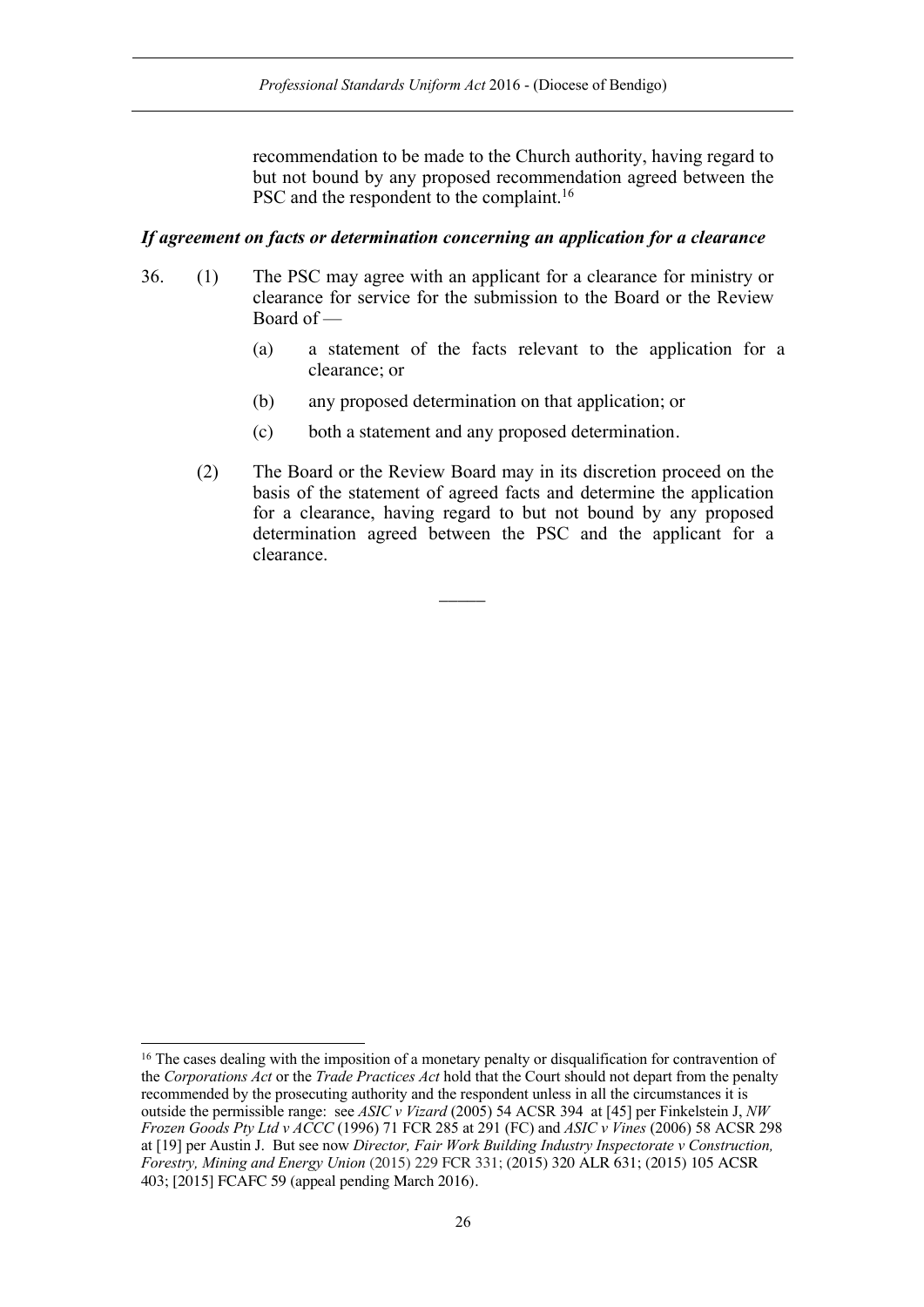## **PART 3.5 – SUSPENSION**

#### *Suspension or standing down or prohibition order or other action where unacceptable risk*

- 37. Where after receipt of a complaint about the conduct of a Church worker and at any time during the progress of a complaint under this Act, the PSC is satisfied that there is an unacceptable risk of harm to any person if the respondent remains in his or her present role office or position pending the outcome of the complaint, the PSC may refer the matter to the Board or, as the urgency of the matter requires, make a recommendation direct to the Diocesan Bishop or other Church authority that pending that outcome—
	- (a) the respondent be suspended or stood down from the duties or functions of any role office or position held by the respondent or certain of those duties;
	- (b) a prohibition order be made against the respondent;
	- (c) the respondent be required to enter into a Safety Agreement with the Church authority, failing which he or she be excluded from entry or access to premises or activities of the Church either generally or in a specified location or circumstances;<sup>17</sup> or
	- (d) such other action be taken as may be thought fit.

### *Respondent to be given notice*

- 38. Before—
	- (a) making a recommendation pursuant to the preceding section; or
	- (b) referring the matter to the Board—

the PSC must give the respondent notice that grounds exist for the PSC being satisfied under the preceding paragraph that there is an unacceptable risk of harm and in that notice —

- (c) specify the grounds;
- (d) give details of the proposed recommendation; and
- (e) request the respondent to show cause in writing within 7 days why the recommendation should not be made.

### *No reference on notice where immediate unacceptable risk*

39. The provisions of the preceding section and section 41 shall not apply if the PSC is satisfied that there is an immediate unacceptable risk of harm to any person if the respondent remains in his or her present role office or position.

### *Referral to the Board*

40. Where the PSC is satisfied that there is an immediate unacceptable risk of

<sup>&</sup>lt;sup>17</sup> See the definition of 'Safety Agreement' in section 3.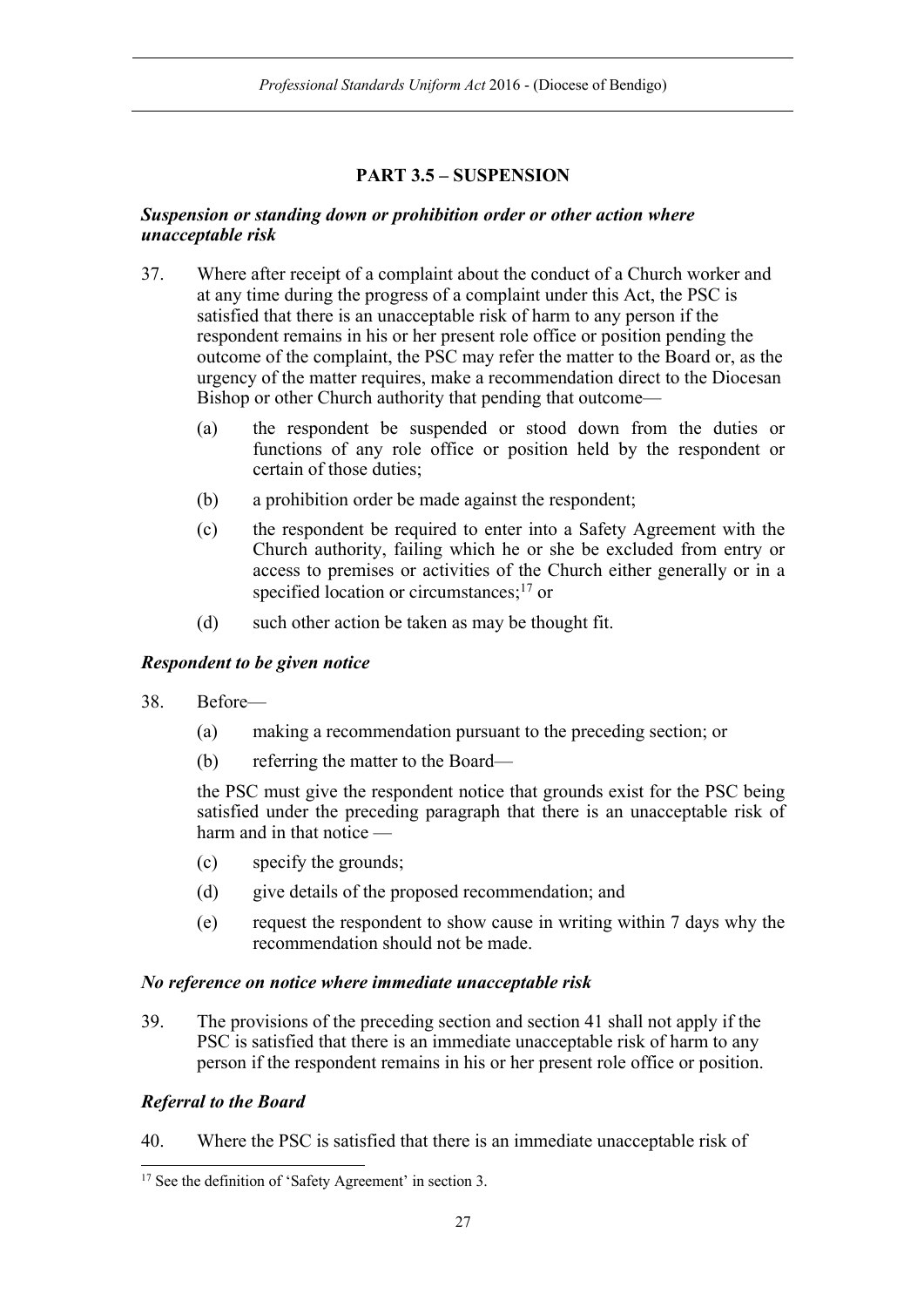harm to any person if the respondent remains in his or her present role office or position and makes a recommendation direct to the Diocesan Bishop or other Church authority pursuant to section 37—

- (a) the PSC must forthwith refer the matter to the Board; and
- (b) the Director must as soon as practicable give the respondent written notice that—
	- (i) the recommendation has been made without notice and the grounds relied on;
	- (ii) the PSC will report the recommendation to the Board and that the Board will consider whether the recommendation should stand; and
	- (iii) the respondent may advance further submissions to the Board within a period specified by the Director if he or she wishes to do so.

### *PSC or Board to consider respondent's response*

41. The PSC or the Board (as the case may be) shall consider any response from the respondent received within the specified time or any further period allowed, before making a decision on the recommendation to be made.

#### *Powers of Board if satisfied as to unacceptable risk*

- 42. If the Board is satisfied that there is an unacceptable risk of harm to any person if the respondent remains in his or her present role office or position pending the outcome of the complaint, the Board may after considering any further response from the respondent within the period specified in section  $40(b)(iii)$ —
	- (a) determine accordingly and make a recommendation to the relevant Church authority that pending that outcome action be taken as referred to above in section 37; or

where the PSC has already made a recommendation under section 37—

- (b) affirm or vary that recommendation; or
- (c) set aside that recommendation and make another in substitution for it.

#### *Matters to be considered by PSC or Board before recommending*

- 43. Before making a recommendation under this Part, the PSC or the Board (as the case may be) shall take into account—
	- (a) the seriousness of the alleged misconduct;
	- (b) the nature of the material to support or negate the allegations;
	- (c) the extent to which any person is at risk of harm;
	- (d) after consultation with the relevant Church body or its representative, the effect on the respondent, a relevant Church body and on the Church in the diocese of acting and of not acting under this Part; and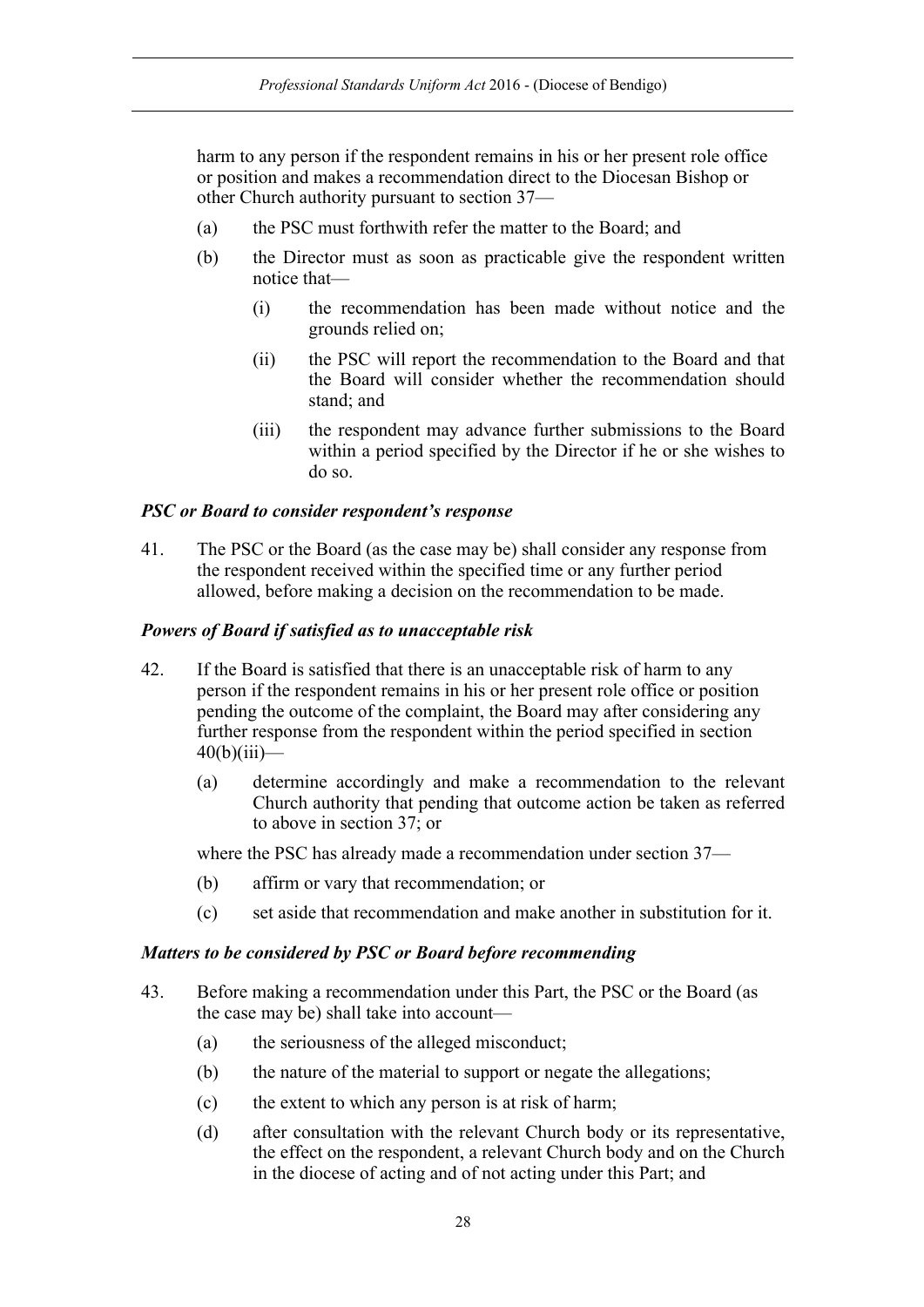(e) any other allegation of similar conduct previously made to the PSC or to an equivalent body

and may take into account any other relevant matter<sup>18</sup>.

## *Criminal charges – Notice of suspension*

- 44. (1) If a Church worker has been charged in any jurisdiction in Australia or elsewhere with a sexual offence or an offence relating to child pornography whether committed within or outside the Diocese, that person must forthwith stand down from the duties of the role office or position pending the determination of the charge.
	- (2) If the person fails to do so, any relevant Church authority must on receiving notice of the charge serve on the person a notice of suspension.
	- (3) Upon service of that notice, the person shall be deemed to have been suspended by the Church authority pending the outcome of the hearing of the charge.

## *Suspension by the Church authority*

- 45. The Church authority to whom a recommendation is made under this Part must unless a stay is directed under section 90, and is hereby empowered to give effect to—
	- (a) that recommendation of the PSC or the Board or if applicable the Review Board; or
	- (b) any variation or modification of that recommendation, consistent with the matters taken into account under section 43 and provided that the substance of that recommendation is preserved, as the Church authority sees fit.

### *Publication of decision*

- 46. (1) Subject to subsection (2), the relevant Church authority—
	- (a) must as soon as practicable release to the persons referred to in subsection 118(1) and to the public a written statement disclosing—
		- (i) their decision on any recommendation received in respect of a complaint;
		- (ii) the steps to be taken or that have been taken pursuant to the preceding section to give effect to it; and
		- (iii) the reasons for any variation or modification of a recommendation under the preceding section; and

 $18$  The Act puts in place a regime to regulate the fitness of a person. It is not a disciplinary regime per se and for this reason it is not appropriate to consider either general or specific deterrence as a factor in arriving at a recommendation.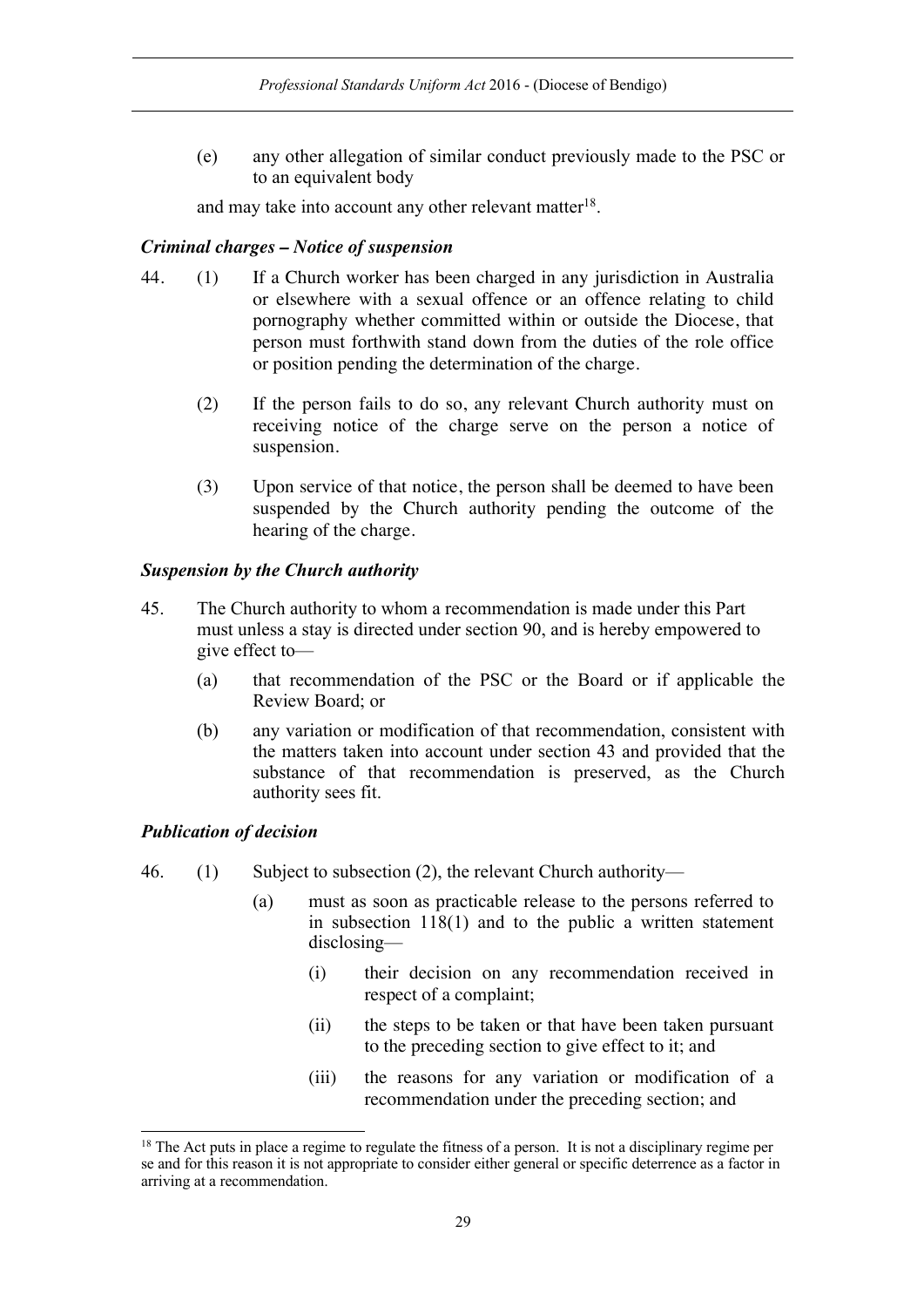- (b) must soon as practicable provide to the Diocesan Bishop where he or she is not the Church authority the written statement referred in the preceding paragraph.
- (2) The Church authority must ensure that any information released to the public is anonymised and redacted so as not to contain any particulars that identify or are likely to lead to the identification of—
	- (a) the complainant other than the Director;
	- (b) any witness other than the respondent or applicant for a clearance or a witness as to either character or a question on which expert evidence is given;
	- (c) any person against whom a prescribed sexual offence is alleged to have been committed; or
	- (d) the respondent (whether as a witness or otherwise), unless—
		- (i) the Board or the Review Board has already made public the name of the respondent in the exercise of its discretion; or otherwise
		- (ii) in the discretion of the Church authority, the disclosure of the identity of that person is necessary or desirable in the public interest; or
		- (iii) a stay has been directed under section 90.
- (3) Where in relation to any complaint, the Church authority is both—
	- (a) the Diocesan Bishop or other office holder or the Chapter (as the case may be); and
	- (b) the board of the Diocesan Corporation

for the purposes of this section, the relevant Church authority is the Diocesan Bishop or other office holder or the Chapter (as the case may be).

#### *Termination of a standing down or suspension*

- 47. A standing down or suspension or prohibition order made by a Church authority following a recommendation under this Part or by the Review Board under Part 5.4 shall be terminated by the Church authority—
	- (a) if the PSC terminates the investigation without referring the matter to the Board; or
	- (b) upon the Church authority giving effect to a recommendation of the Board or the Review Board as the case may be or such a recommendation as varied or modified by a Church authority under section 119**.**

#### *Consequences of suspension, prohibition or voluntary standing down*

48. During a suspension or prohibition pursuant to the provisions of this Part or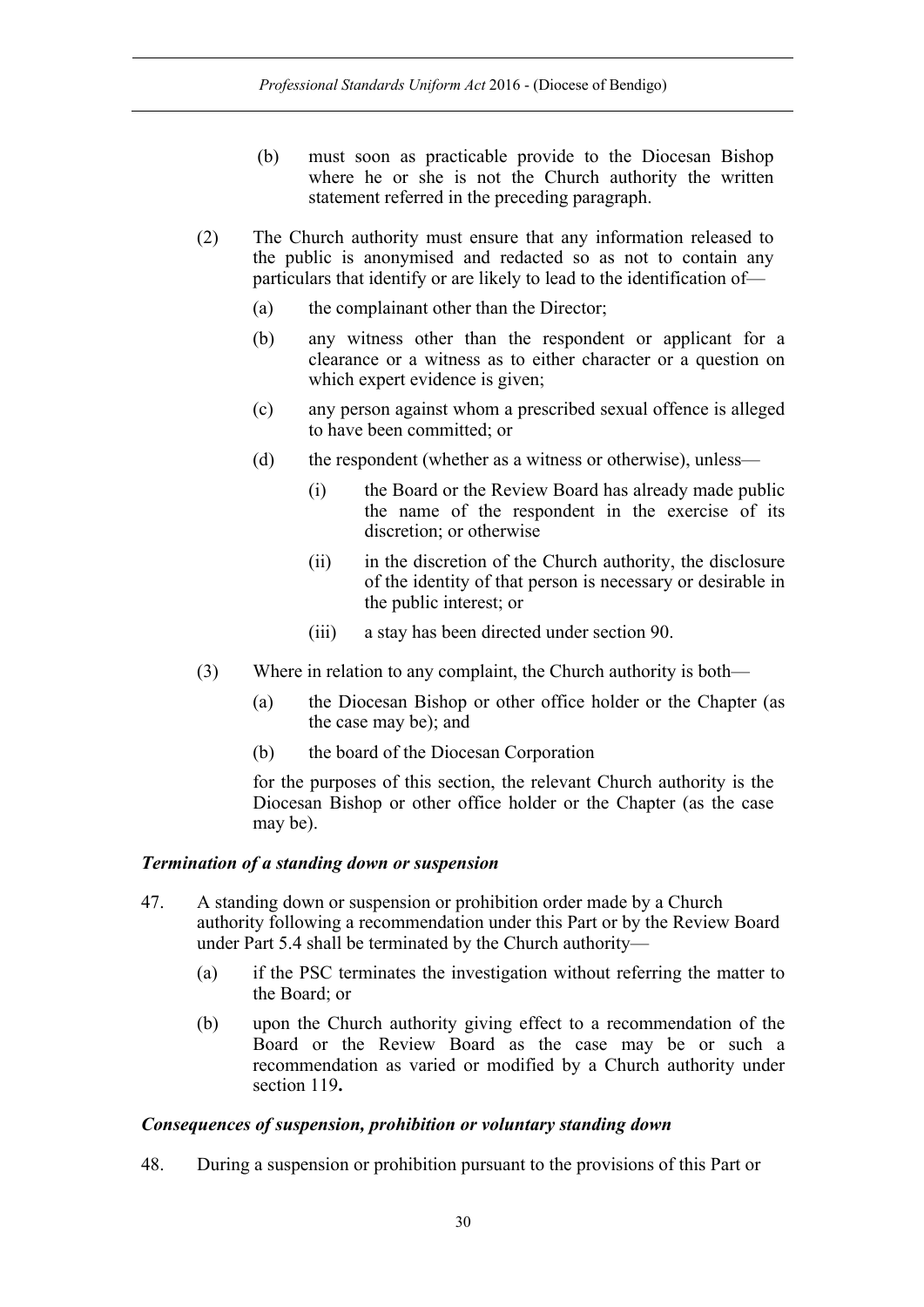during a period when a person voluntarily stands down from a position while conduct the subject of a complaint is dealt with under this Act—

- (a) the respondent must comply with the terms of any prohibition order;
- (b) the respondent is ineligible for appointment to any role office or position or function covered by any suspension or prohibition order;
- (c) the relevant Church authority may fill the vacancy caused by any suspension or prohibition order, or while the respondent is standing down; and
- (d) the respondent is entitled to whatever stipend, salary, allowances and other benefits that he or she would otherwise have received and which are to be met or reimbursed from funds of the Diocese, the Parish or other Church body as the case may be.

 $\mathcal{L}$ 

## **CHAPTER 4 – CLEARANCES**

## **PART 4.1 – CLEARANCE FOR MINISTRY**

### *Definition*

49. In this Act, **"clearance for ministry"** means the certificate granted by the Office of Professional Standards that the Church worker is fit to hold the proposed role office or position for ministry in the Church whether within or beyond the Diocese (as the case may be) and whether unconditionally or subject to any condition or restriction and includes any provisional clearance granted pursuant to a direction of the Board or Review Board under section 80.

### *Church worker to obtain clearance for ministry*

- 50. A Church worker who intends to engage in ministry either within or beyond the Diocese is eligible to apply for a clearance for ministry in the prescribed form to the Office of Professional Standards.19
- 51. The Director, the PSC and the Office of Professional Standards must deal with the application in accordance with this Act and any applicable protocol.

### *Condition of eligibility for clearance for ministry*

52. Subject to section 80, it shall be a condition of eligibility for a clearance for ministry within or beyond the Diocese that the Church worker is fit to hold the proposed role office or position in the Church whether unconditionally or subject to any condition or restriction.

 <sup>19 &#</sup>x27;ministry' is defined. See s3.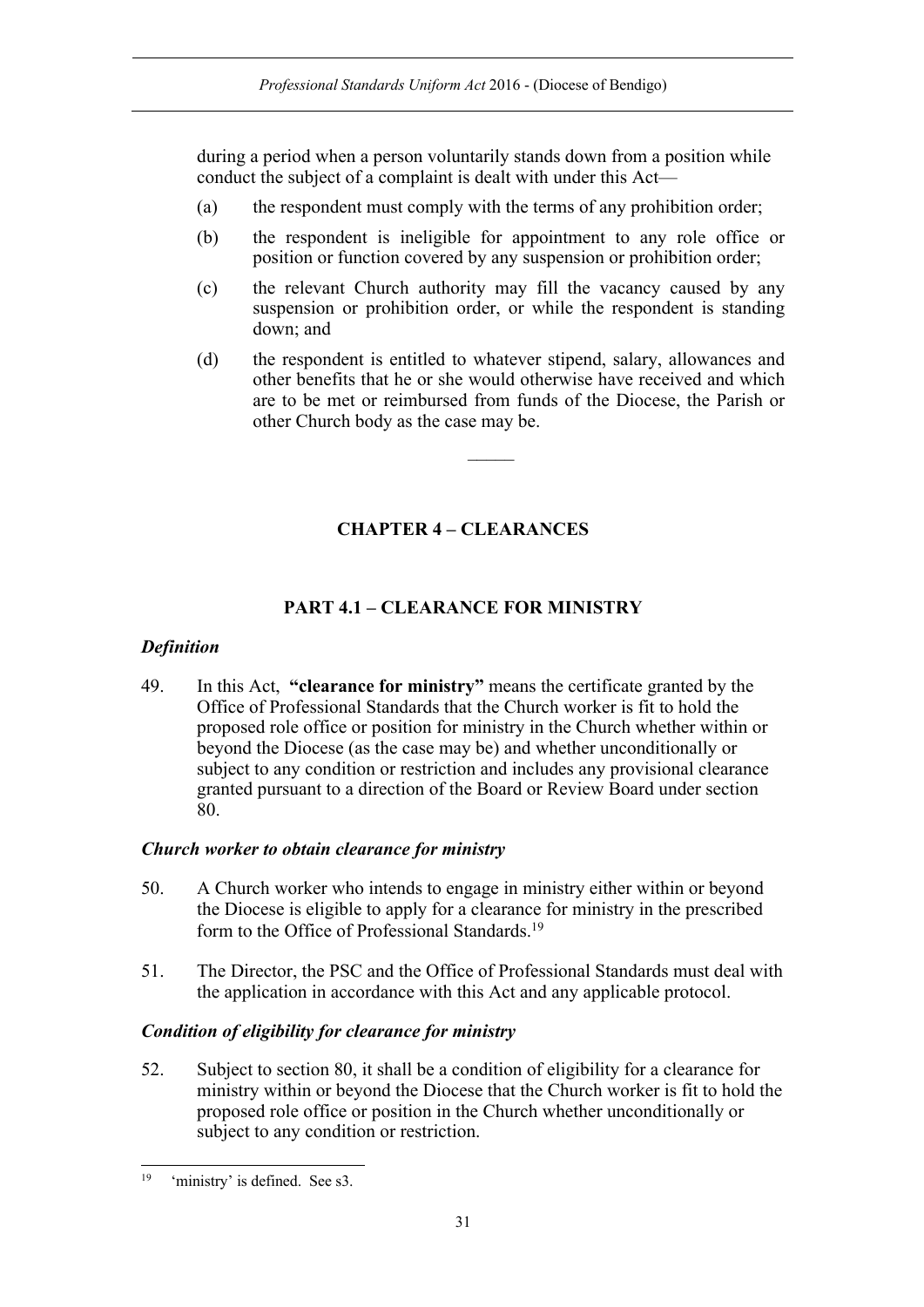### *Determination by the Director*

- 53. (1) If to the best of his or her knowledge information or belief, the Director is of the opinion—
	- (a) in the case of an applicant for a clearance for ministry within the Diocese, that the applicant is unconditionally fit for the proposed role office or position; or
	- (b) in the case of an applicant for a clearance for ministry outside the Diocese, that the applicant is unconditionally fit for ministry—

the Director shall determine accordingly and the Office of Professional Standards must grant to the applicant a clearance for ministry.

(2) Otherwise the Director must refer the application to the PSC.

### *Determination by the PSC*

- 54. (1) If on that referral, to the best of its knowledge information or belief, the PSC is of the opinion—
	- (a) in the case of an applicant for a clearance for ministry within the Diocese, that the applicant is unconditionally fit for the proposed role office or position; or
	- (b) in the case of an applicant for a clearance for ministry outside the Diocese, that the applicant is unconditionally fit for ministry—

the PSC shall determine accordingly and the Office of Professional Standards must grant to the applicant a clearance for ministry.

(2) Otherwise the PSC must deal with the application in accordance with this Act and subject to section 69.

#### *Certificate of the PSC as to fitness by ministry*

55. A certificate of the Office of Professional Standards as to the fitness for a particular role office or position for ministry of a Church worker shall be conclusive evidence of the fitness of the person for that ministry.

#### *Duration of clearance for ministry*

- 56. (1) A clearance for ministry granted under this Act is in force from the date specified in it until the earlier of—
	- (a) the specified expiry date being not greater than 5 years; and
	- (b) the resignation or retirement of the person from the role office or position

unless it is sooner suspended or cancelled by the Office of Professional Standards pursuant to a direction of the Board or the Review Board.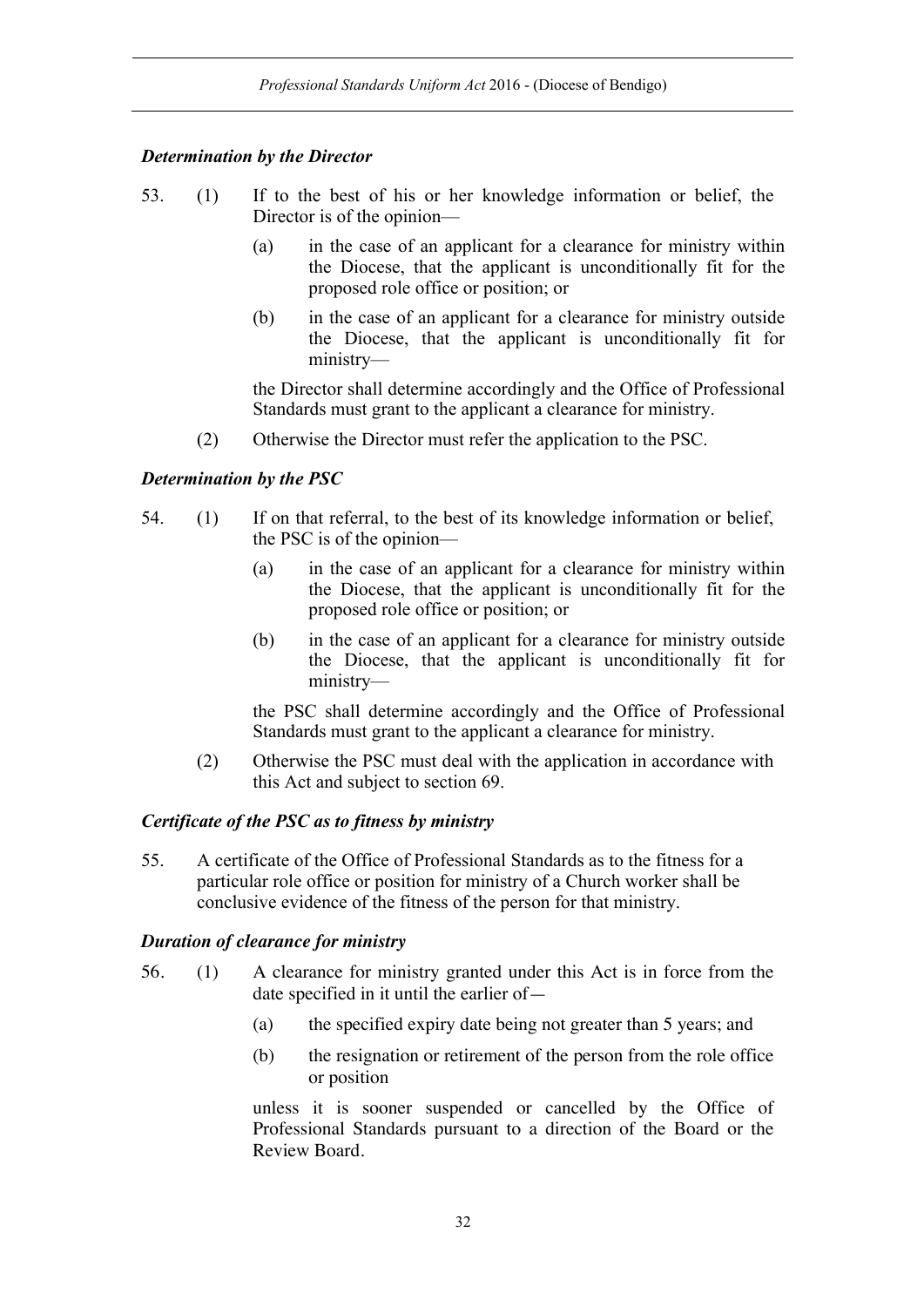- (2) If an application for the renewal of a clearance for ministry granted for a term of 5 years has been lodged within 6 months<sup>20</sup> prior to the expiration of that term but has not been finally determined before that expiration, the clearance for ministry remains in force, unless suspended or cancelled sooner, until the application has been finally determined<sup>21</sup>.
- (3) For the purposes of subsection (2), an application is finally determined—
	- (a) by the renewal of the clearance for ministry; or
	- (b) by the exhaustion of all rights of review in relation to a decision to refuse to renew the clearance for ministry.
- (4) The Office of Professional Standards must and is hereby empowered to give effect to, in relation to a clearance for ministry, any determination recommendation or direction of —
	- (a) the Board or the Review Board; or
	- (b) the Episcopal Standards Board or Episcopal Standards Review Board pursuant to the *Episcopal Standards (Child Protection) Canon 2017*.

#### *Prohibition on ministry without clearance for ministry*

- 57. (1) A Church worker appointed or elected to hold any role office or position for ministry in the Diocese—
	- (a) must not engage in that ministry without—
		- (i) a clearance for ministry for that role office or position<sup>22</sup>; and
		- (ii) the licence, permission to officiate or other written authority of the Diocesan Bishop; and
	- (b) must comply with any condition or restriction specified in the clearance for ministry or imposed by the Diocesan Bishop in the licence, permission to officiate or other written authority.
	- (2) A wilful or reckless failure to comply with a requirement of subsection (1) renders the Church worker liable to be dealt with for misconduct under this Act.
	- (3) The role office or position for ministry in the Diocese of a person whose clearance for ministry is cancelled by the Office of Professional Standards on the direction of the Board or on review, the Review Board becomes vacant upon that cancellation.

 <sup>20</sup> Cf s19, *Working with Children Act* 2005.

<sup>21</sup> Cf s2.4.5 *Legal Profession Act* 2004

<sup>&</sup>lt;sup>22</sup> The intention is that each time a Church worker in ministry intends to transfer to or take up a new role office or position in the Diocese they must apply for and obtain a clearance for that ministry.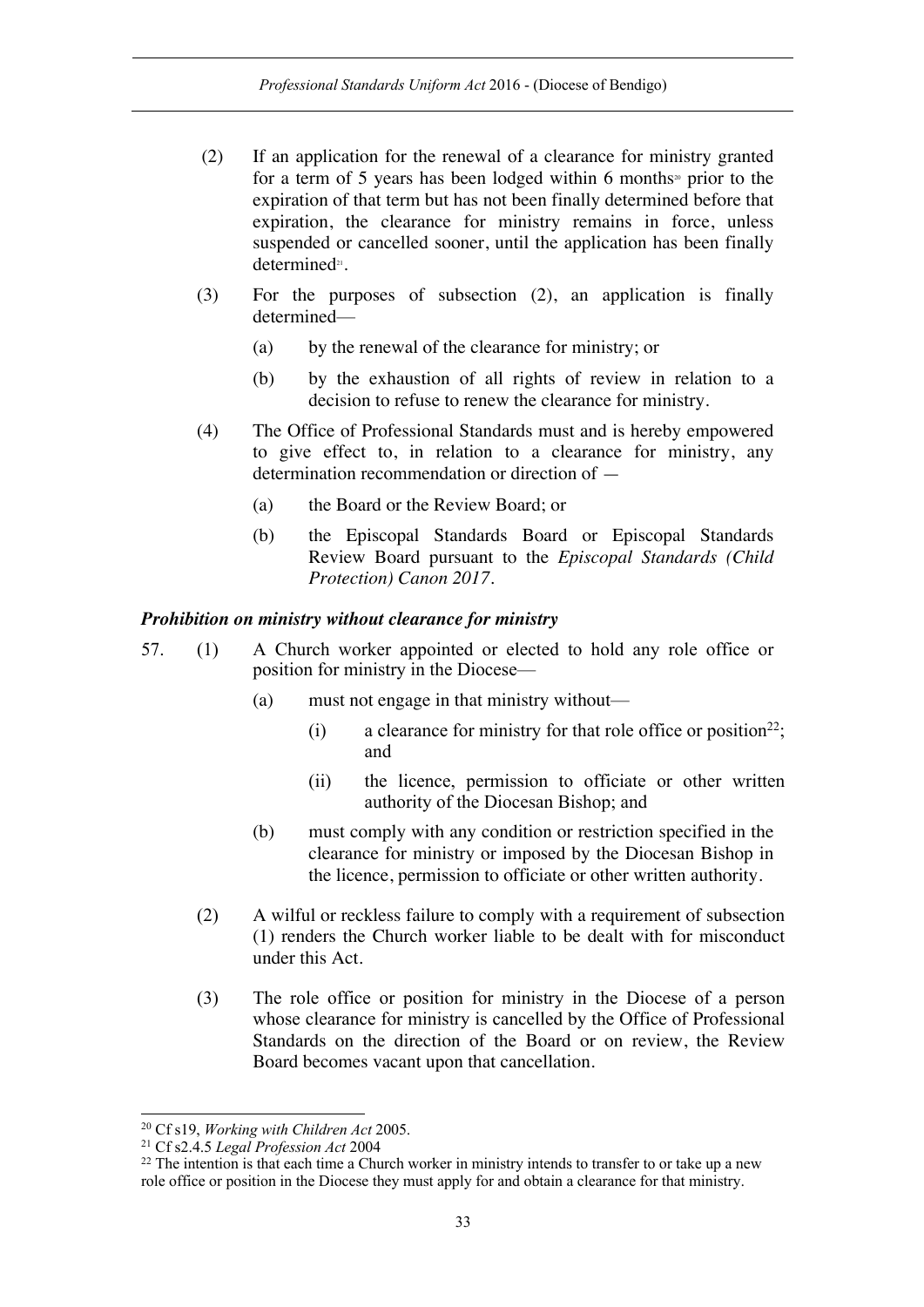## *Diocesan Bishop's discretion regarding ministry*

- 58. (1) Subject to the prior grant of a clearance for ministry to a person, the Diocesan Bishop may in his or her discretion grant or refuse the person the licence, permission to officiate or other relevant authority as the case may be of the Diocesan Bishop to engage in ministry, whether unconditionally or subject to any condition or restriction endorsed on the same.
	- (2) A condition or restriction specified in the clearance for ministry shall be taken to form part of any licence, permission to officiate or other relevant authority and the Diocesan Bishop must incorporate the same in the licence, permission to officiate or other relevant authority.

## **PART 4.2 – CLEARANCE FOR SERVICE**

## *Definitions*

- 59. (1) In this Act, **"clearance for service"** means the certificate granted by the Office of Professional Standards that the Church worker is fit to hold the proposed role office or position for service in the Church other than for ministry whether unconditionally or subject to any condition or restriction.
	- (2) In this Part, a "**prescribed role office or position"** means any role office or position for service in the Church other than for ministry that—
		- (a) falls within a class from time to time prescribed by the Diocesan Bishop-in-Council; or
		- (b) involves in substance the duties inherent in the description of that class.

### *Who may or must apply for a clearance for service*

- 60. (1) A Church worker is eligible to apply for a clearance for service to the Office of Professional Standards.
	- (2) A Church worker appointed or elected to any prescribed role office or position must apply to the Office of Professional Standards for a clearance for service—
		- (a) no later than 30 days following their appointment or election, as the case may be; or
		- (b) if the role office or position is prescribed after the appointment of the Church worker, no later than 30 days following written notice to the person of that prescription.
	- (3) Nothing in this section precludes a Church authority in his or her or its discretion from requiring in writing as a condition of any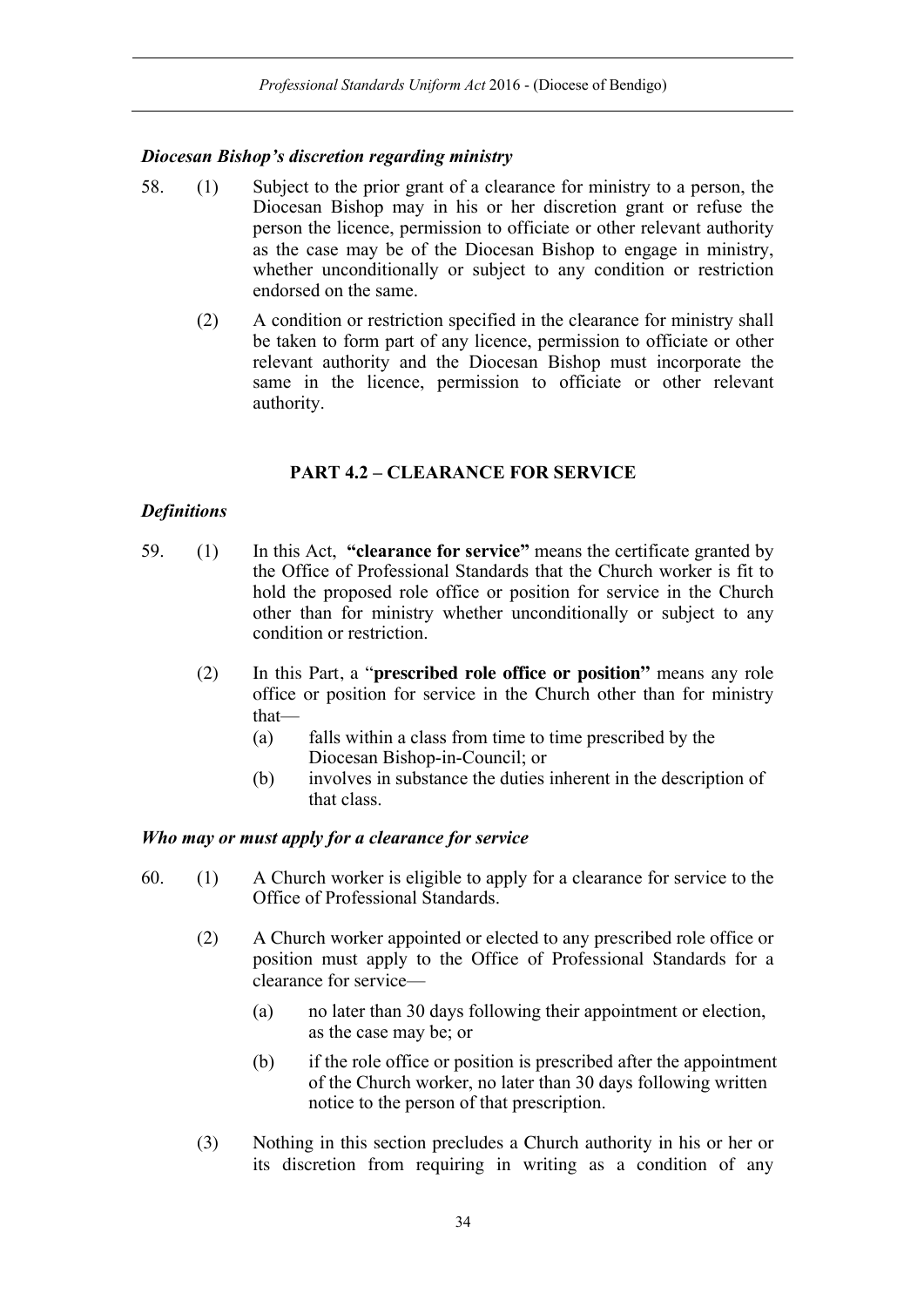appointment that a person whose role office or position does not otherwise fall within a class referred to above in subsection (2) of the preceding section apply for and obtain a clearance for service<sup>23</sup>.

- (4) Any application for a clearance for service must be in or to the effect of the prescribed form.
- 61. The Director, the PSC and the Office of Professional Standards must deal with the application in accordance with this Act and any applicable protocol.

#### *Condition of eligibility for clearance for service*

62. It shall be a condition of eligibility for a clearance for service within the Diocese that the Church worker is fit to hold the proposed role office or position in the Church whether unconditionally or subject to any condition or restriction.

#### *Determination by the Director*

- 63. (1) If to the best of his or her knowledge information or belief, the Director is of the opinion that the applicant is unconditionally fit for the proposed role office or position, the Director shall determine accordingly and the Office of Professional Standards must grant to the applicant a clearance for service.
	- (2) Otherwise the Director must refer the application to the PSC.

### *Determination by the PSC*

- 64. (1) If on that referral, to the best of its knowledge information or belief, the PSC is of the opinion that the applicant is unconditionally fit for the proposed role office or position, the PSC shall determine accordingly and the Office of Professional Standards must grant to the applicant a clearance for ministry.
	- (2) Otherwise the PSC must deal with the application in accordance with this Act and subject to section 69.

#### *Certificate of the PSC as to fitness by service*

65. A certificate of the Office of Professional Standards as to the fitness for service of a Church worker for a role office or position shall be conclusive evidence of the fitness of the person for that service.

### *Duration of clearance for service*

66. (1) A clearance for service granted under this Act is in force from the date specified in it until the earlier of—

<sup>&</sup>lt;sup>23</sup> This reserves some discretion to the Archbishop/Bishop, the Dean or the incumbent or priest in charge (as the case may be) to determine in the case of a particular role office or description not already prescribed that a person should apply for a clearance in the interests of protecting those with whom the person may engage or for other good reason.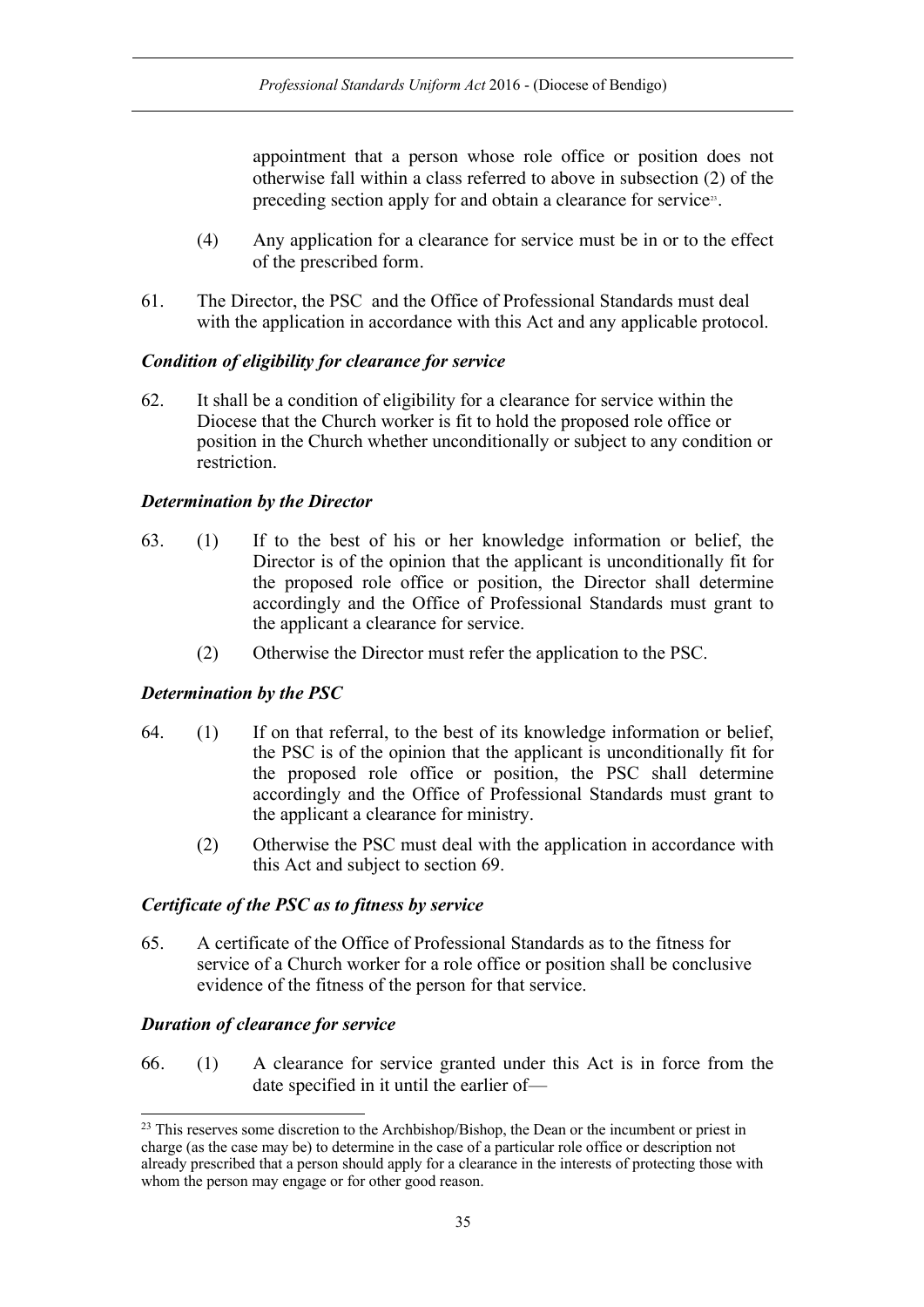- (a) the specified expiry date being not greater than 5 years; and
- (b) the resignation or retirement of the person from the role office or position,

unless it is sooner suspended or cancelled by the Office of Professional Standards pursuant to a direction of the Board or the Review Board.

- (2) If an application for the renewal of a clearance for service granted for a term of 5 years has been lodged within 6 months<sup>24</sup> prior to the expiration of that term but has not been finally determined before the expiration of that period, the clearance for service remains in force, unless suspended or cancelled sooner, until the application has been finally determined.
- (3) For the purposes of subsection (2), an application is finally determined—
	- (a) by the renewal of the clearance for service; or
	- (b) by the exhaustion of all rights of review in relation to a decision to refuse to renew the clearance for service.
- (4) The Office of Professional Standards must and is hereby empowered to give effect to any determination, recommendation or direction of the Board or the Review Board in relation to a clearance for service.

### *Prohibition on service without a clearance*

- 67. (1) If a Church worker—
	- (a) fails to apply for a clearance for service for a prescribed role office of position in compliance with section 60(2) and that default continues for more than 21 days after written request to the person by the Director to do so; or
	- (b) has been refused a clearance for service for a role office or position, whether or not prescribed, by the Office of Professional Standards on the direction of the Board or on review, the Review Board; or
	- (c) has his or her clearance for service cancelled by the Office of Professional Standards on the direction of the Board or on review, the Review Board

then—

- (d) the Church worker must not engage or continue to engage in that service; and
- (e) the role office or position of that Church worker becomes vacant.
- (2) A Church worker who has been granted a clearance for service subject

 <sup>24</sup> Cf s19, *Working with Children Act* 2005.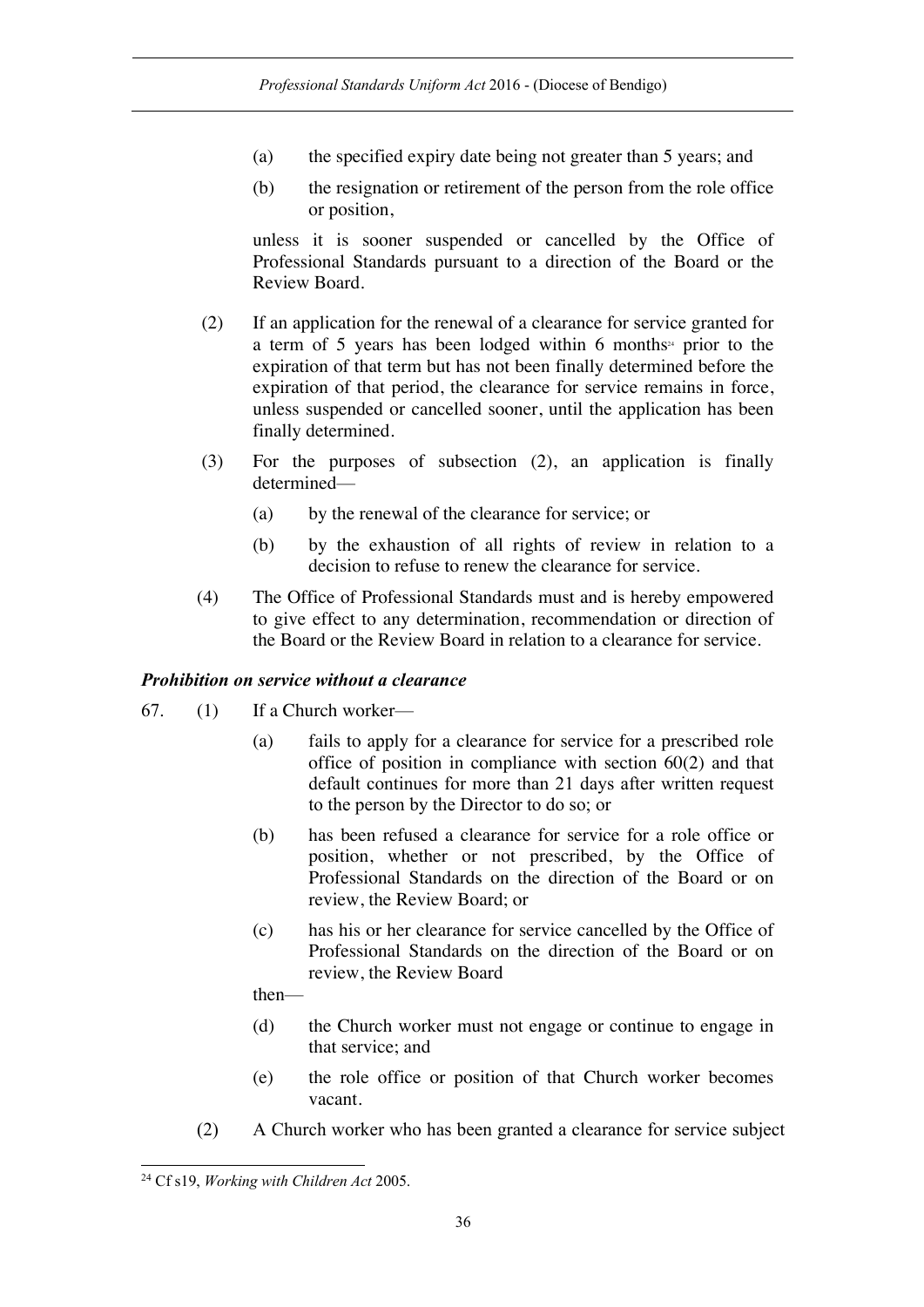to any condition or restriction specified in the clearance or in the instrument of appointment must comply with that condition or restriction.

(3) A wilful or reckless failure to comply with a requirement of subsection (1) or (2) renders the Church worker liable to be dealt with for misconduct under this Act.

 $\overline{\phantom{a}}$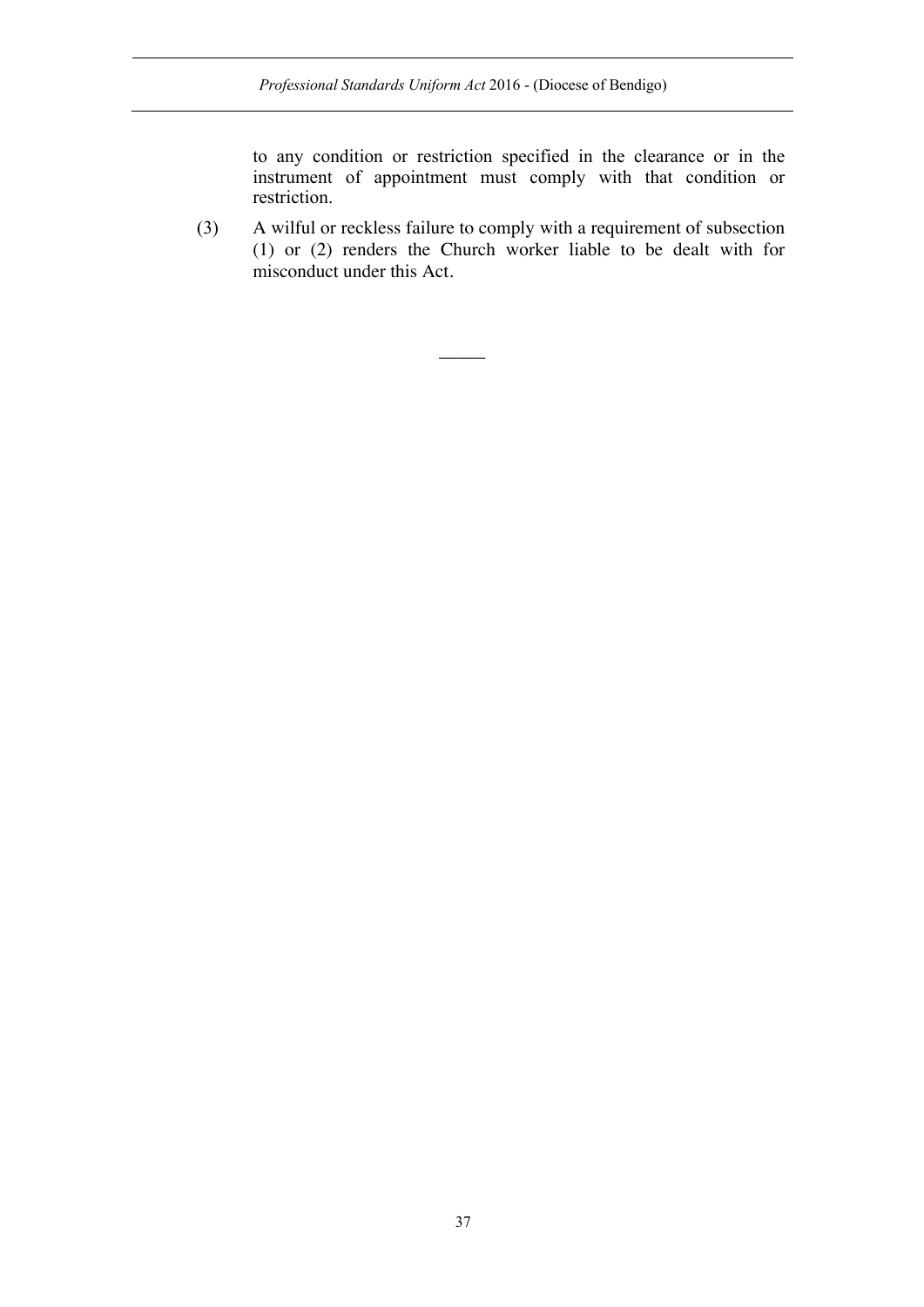# **CHAPTER 5 – DETERMINATIONS**

# **PART 5.1 – REFERRAL OF A COMPLAINT OR MATTER TO THE BOARD**

## *Definition of misconduct*

68. In this and the following Part, unless the context otherwise requires, a reference to misconduct means conduct as described in any of paragraphs (a) to (n) (both inclusive) of section 5.

## *PSC must refer certain matters to the Board*

- 69. After investigation of a complaint or matter in accordance with Part 3.3 of this Act or under a corresponding provision of an ordinance of another diocese or after investigation of an application for a clearance for ministry, where the PSC or equivalent body has formed the opinion that—
	- (a) the alleged conduct of the respondent Church worker if established would call into question whether—
		- (i) the Church worker is unfit, whether temporarily or permanently, to hold a particular or any role office or position in the Church or to be or remain in Holy Orders or in the employment of a Church body; or
		- (ii) in the exercise of a church worker's role office or position or in the performance of any function, the Church worker should be subject to any condition or restriction; or
	- (b) in connection with an application by a Church worker for a clearance for ministry or a clearance for service, by reason of misconduct the church worker may not be fit for ministry in the Church either generally or to hold a proposed role office or position in the Church or may be fit subject to any condition or restriction

the PSC must refer the complaint or matter, and an equivalent body may refer the complaint or matter, to the Board or if it is more appropriate, to an equivalent body which has jurisdiction.

## *A deceased Church worker*

70. After investigation in accordance with Part 3.3 of this Act of a complaint of misconduct against a Church worker who is deceased, unless the complaint has been dismissed or otherwise dealt with under section 27 or should be dismissed or otherwise dealt with under that section, the PSC must refer the complaint to the Board or may refer the matter to an equivalent body if it is appropriate.

*Note: The PSC can expedite the referral to the Board of a complaint against a*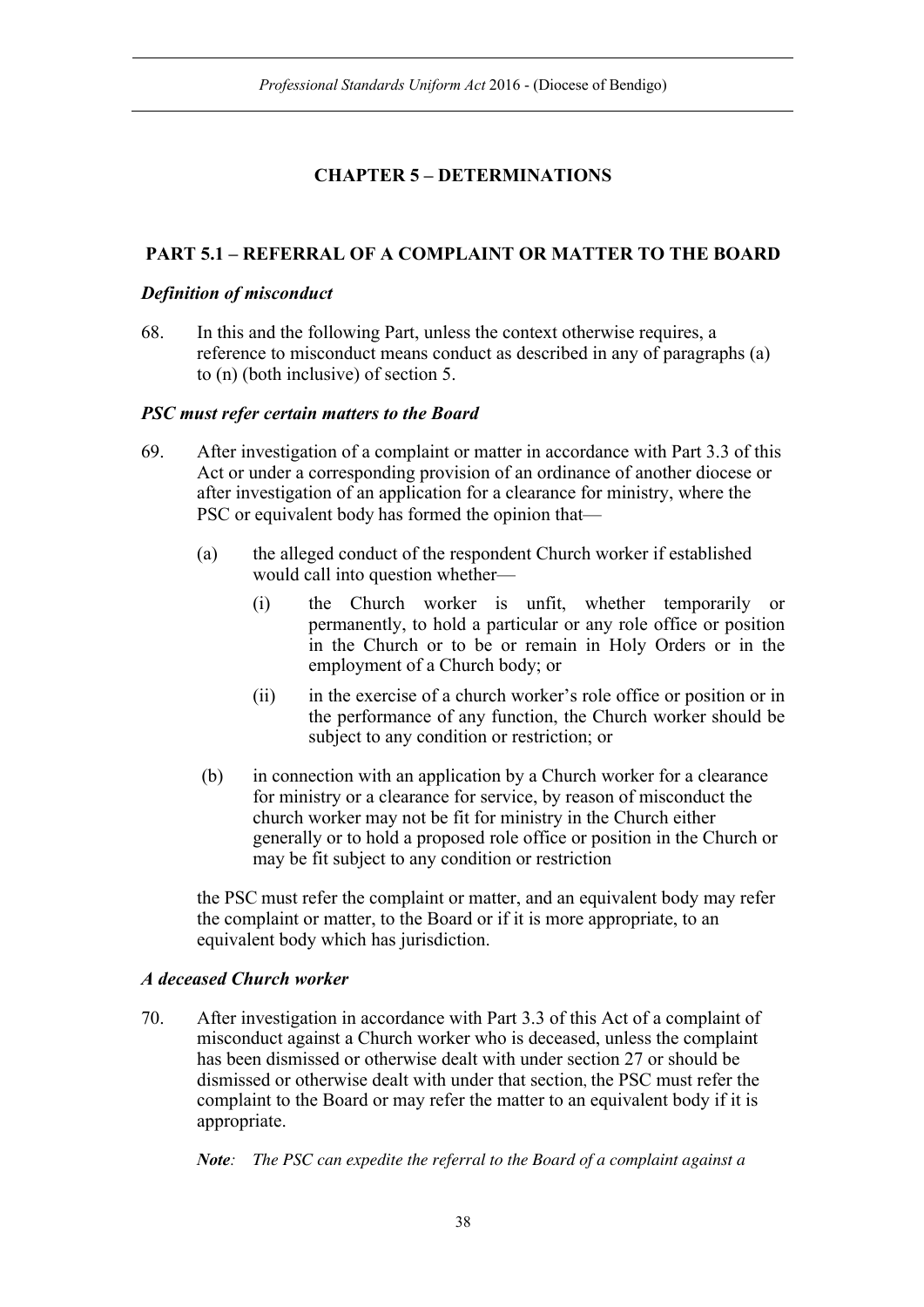*Church worker who is deceased and it is open to the Board, constituted by a single member or by 3 members to make a determination.*

# **PART 5.2 – PROCEDURE FOR REFERRAL**

 $\overline{\phantom{a}}$ 

## *How PSC to refer matters*

71. (1) The PSC must refer the complaint or matter to the Board by delivering to the Secretary of the Board a written report setting out—

- (a) a statement of any allegations of misconduct made against the Church worker; and
- (b) its investigation and opinion; and
- (2) The report must be signed by a member of the referring body.

# *Documents and materials to be delivered to the respondent*

72. Within 14 days of the date of the referral of a complaint or matter to the Board, the PSC must cause to be delivered to the complainant and the respondent or applicant for a clearance for ministry (as the case may be) a copy of the written report.

## *The role of the PSC on the reference*

- 73. The PSC as a party to the proceeding has the carriage of the complaint or matter before the Board and has the following particular functions—
	- (a) to present to the Board—
		- (i) the evidence on which it relies relevant to the reference;
		- (ii) any findings on material questions of fact and recommendations it proposes that the Board should make; and
		- (iii) any submissions in support; and
	- (b) to appear by an authorized representative at any hearing of the Board to assist the Board in its enquiry into the reference.

## *If Church worker resigns from office or abstains from participation*

74. If after a complaint or matter is referred to the Board, the respondent resigns from his or her role office or position or abstains from participation in the process by which the complaint is dealt with under this Act, the Board may continue to enquire into and determine the complaint or matter, notwithstanding that resignation or abstention.

 $\overline{\phantom{a}}$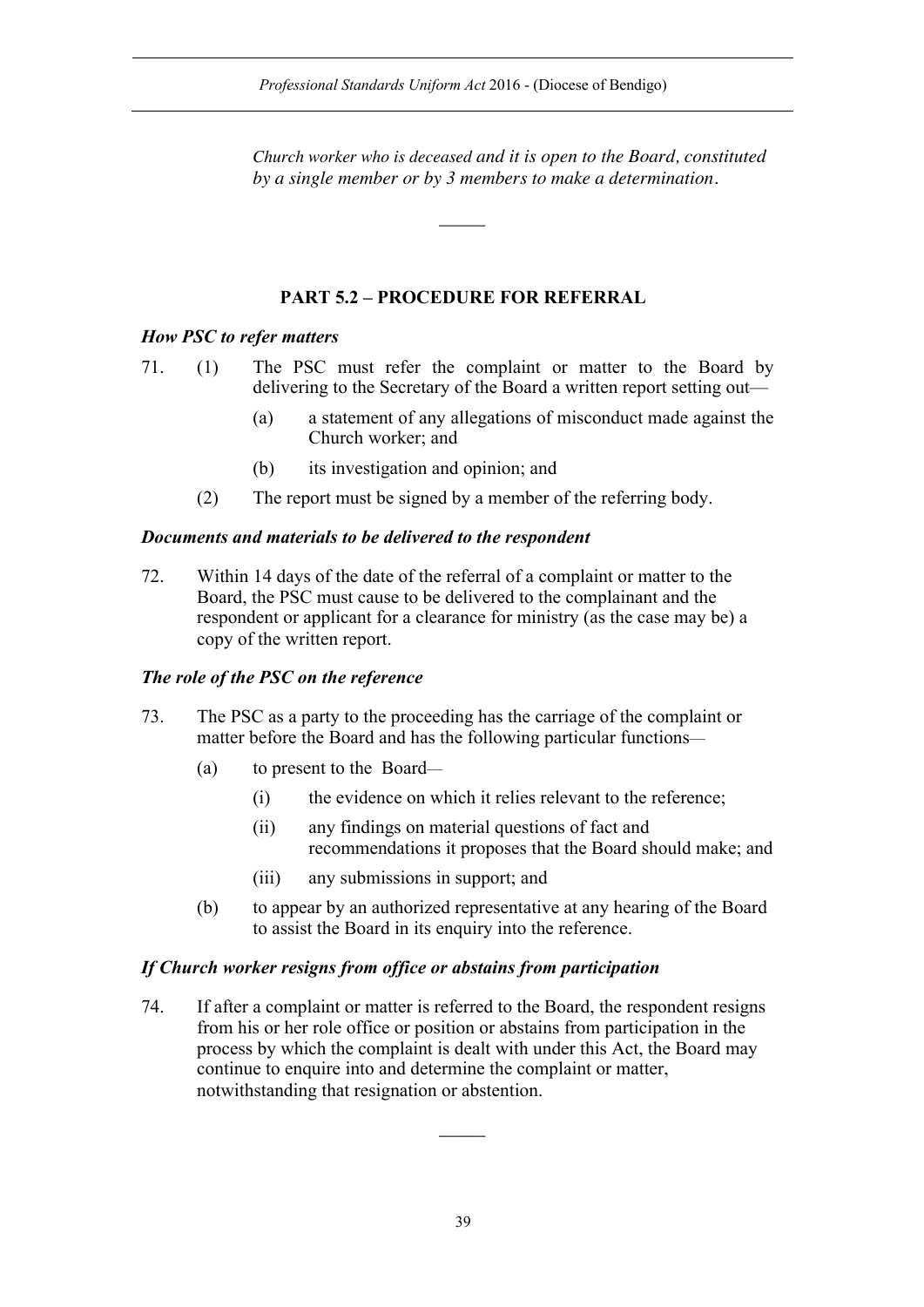# **PART 5.3 – DETERMINATION OF A COMPLAINT OR MATTER BY THE BOARD**

*Note: This Part deals with both where the Church worker is still in service and where he or she is deceased.*

## *Unfitness*

75. Without limiting what constitutes unfitness as provided in this Part , a Church worker is to be regarded as unfit, whether temporarily or permanently, to hold any particular or any role office or position if the person, in continuing to hold the role office or position constitutes on the balance of probabilities an unacceptable risk of harm to any person.

## *Enquiry*

- 76. (1) On the referral to the Board of a complaint, the Board must enquire into and determine—
	- (a) whether the respondent Church worker<sup>25</sup> did commit any alleged misconduct; and
	- (b) unless the Church worker is deceased, whether—
		- (i) the Church worker is unfit, whether for a specified limited period or permanently, to hold a particular or any role office or position in the Church or to be or remain in Holy Orders or in the employment of a Church body; or
		- (ii) in the exercise of that person's role office or position or in the performance of any function, the respondent should be subject to any condition or restriction.
	- (2) On the referral of a complaint to an equivalent body to the Board, that equivalent body shall deal with the complaint in accordance with the provisions of any canon or ordinance governing the powers and functions of that equivalent body.

## *Determinations*

- 77. (1) If the Board is satisfied that the respondent did commit any alleged misconduct and that—
	- (a) the respondent is unfit, whether temporarily or permanently, then or in the future to hold a particular or any role office or position in the Church or to be or remain in Holy Orders or in the employment of a Church body; or
	- (b) in the exercise of the respondent's role office or position or in the performance of any function, that person should be subject to any condition or restriction

<sup>&</sup>lt;sup>25</sup> The definition of Church worker includes a person who previously had a role office or position in the Church but does not now have one.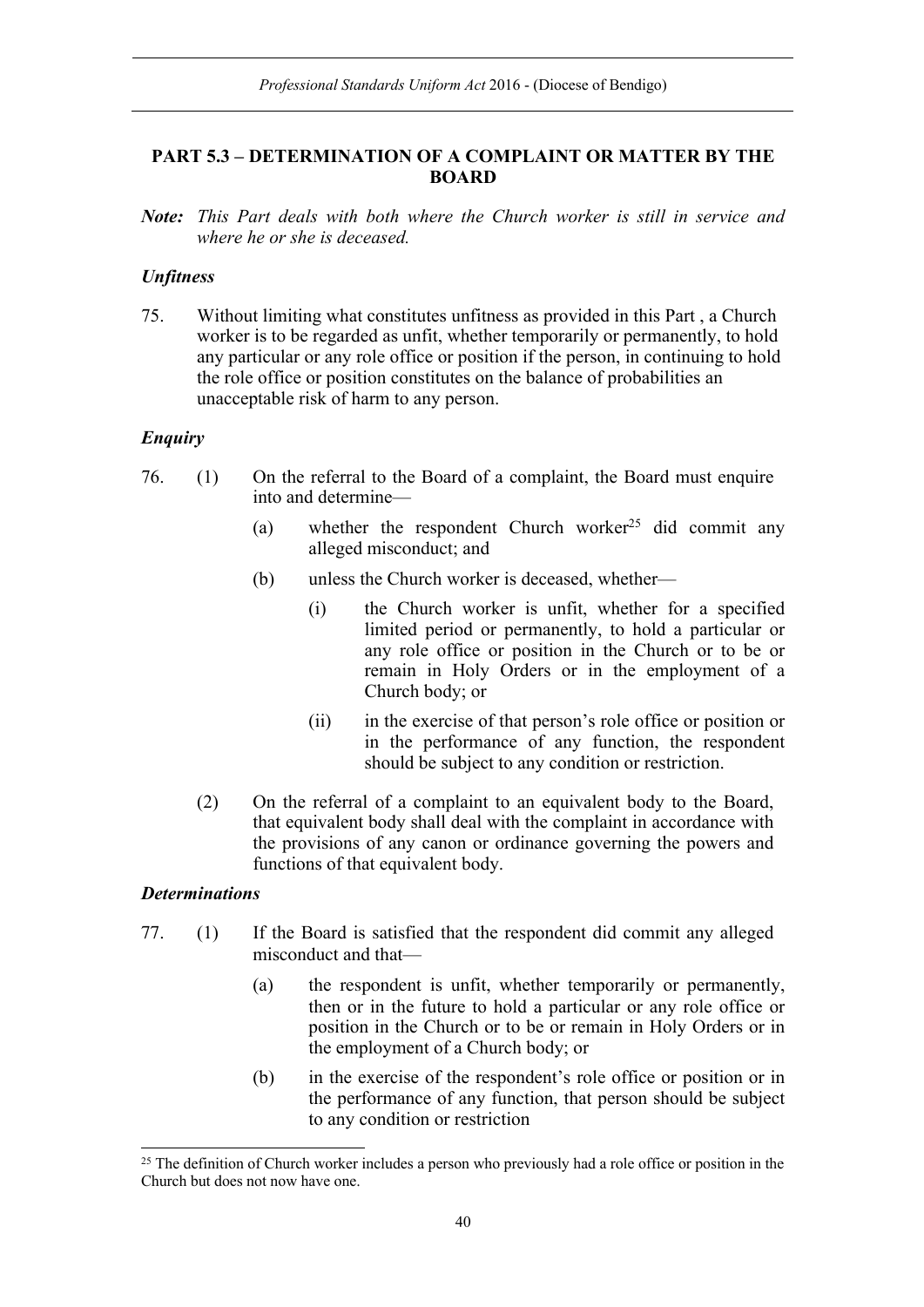the Board must make a determination as to each of the matters in the preceding section and exercise the further powers referred to in this Part.

(2) If the Board is satisfied that a deceased Church worker did commit any alleged misconduct, the Board may make a determination to that effect and may make any recommendation under subsection (2) of the following section.

### *Recommendations*

- 78. (1) Subject to subsection (2), the Board may recommend to the Church authority any one or more of the following—
	- (a) that the respondent be suspended from any role office or position or from performing any function as the case may be for such period recommended by the Board;
	- (b) that the licence or authority of the respondent be revoked;
	- (c) that the respondent's contract of employment (if any) be terminated;
	- (d) that the respondent cease to hold any role office or position then held;
	- (e) that a prohibition order be made in terms specified by the Board;
	- (f) that the respondent's holding of any role office or position or the performance of any function as the case may be, shall be subject to any condition or restriction as the Board may specify;
	- (g) that the respondent be required to enter into a Safety Agreement with the Church authority, failing which he or she be excluded from entry or access to premises or activities of the Church either generally or in a specified location or circumstances;
	- (h) that the implementation of a determination shall be suspended for such period and upon such conditions as the Board shall specify;
	- (i) that the respondent be counselled;
	- (j) that a person be appointed to promote a charge against the respondent before the Diocesan Tribunal or the Special Tribunal if it has jurisdiction under the Constitution;
	- (k) that the respondent be deposed from the exercise of Holy Orders ;
	- (l) otherwise as the Board sees fit;

and may direct the Office of Professional Standards to cancel or suspend respondent's clearance for ministry for such period as the Board may specify;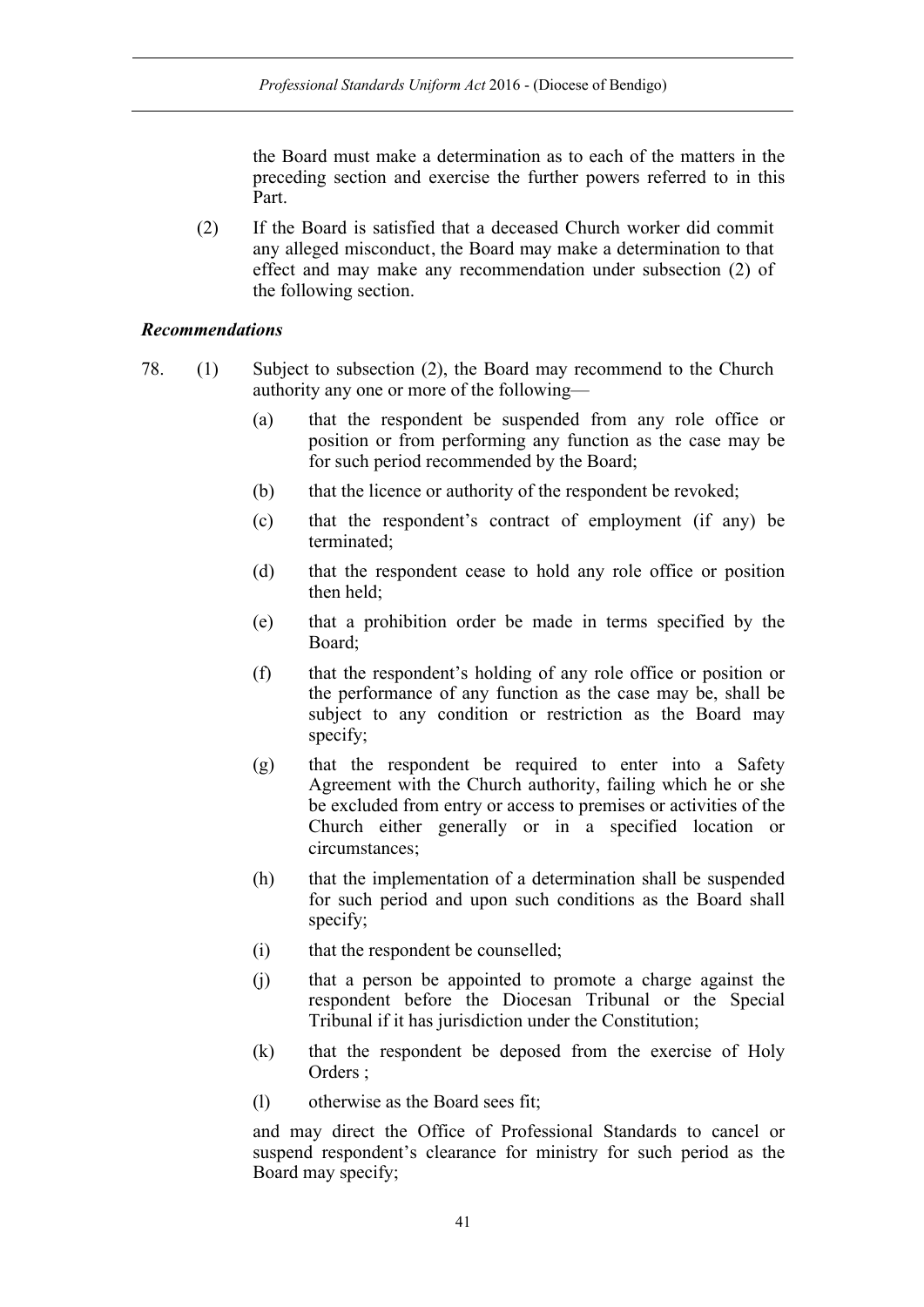- (2) The Board may further recommend to the Church authority without binding it that  $-$ 
	- (a) an apology or other acknowledgement be given to the complainant or other person affected by the misconduct found to have been committed by the respondent;
	- (b) such other steps of a systemic or process or administrative nature be implemented by the Church authority as may be judged worthwhile to prevent or diminish in future the incidence of misconduct and harm to any person.

#### *Dismissal or no further action*

- 79. (1) If the Board is not satisfied that the respondent committed any alleged misconduct or that the complaint is false, vexatious or misconceived, the Board must determine accordingly and dismiss the complaint.
	- (2) If the Board is satisfied that the respondent did commit any alleged misconduct but is not satisfied as to any of the matters in paragraphs (i) and (ii) of section  $69(a)$ , the Board must determine accordingly and take no further action in relation to the complaint.

### *Dealing with a clearance application*

l

- 80 (1) On the referral to the Board of an application for a clearance for ministry, if the Board is satisfied that pending the final determination of the application—
	- (a) the applicant may otherwise lawfully engage in the ministry<sup>26</sup>; and
	- (b) there is no unacceptable risk of harm to any person if a provisional clearance is granted,

the Board may in its discretion determine that it is so satisfied and direct that the Office of Professional Standards grant to the applicant a provisional clearance for ministry, <sup>27</sup> subject to any condition or restriction, to remain in force until the earlier of—

- (c) the final determination of the application; and
- (d) the resignation or retirement of the person from the role office or position,

unless it is sooner suspended or cancelled.

<sup>26</sup> Under the *Working with Children Act* 2005 (Vic), a person commits an offence if he or she does not have a current assessment notice and engages in child-related work knowing it is child-related work and knows that he or she does not have a current assessment notice or is reckless as to whether he or she has one: s33.<br>
<sup>27</sup> In some cases the Board may take some time to determine an application for a clearance for ministry.

The applicant may hold the required Working with Children Check and pose no risk of harm. In these circumstances, it could work an injustice if he or she was precluded from working whilst the clearance process took its course.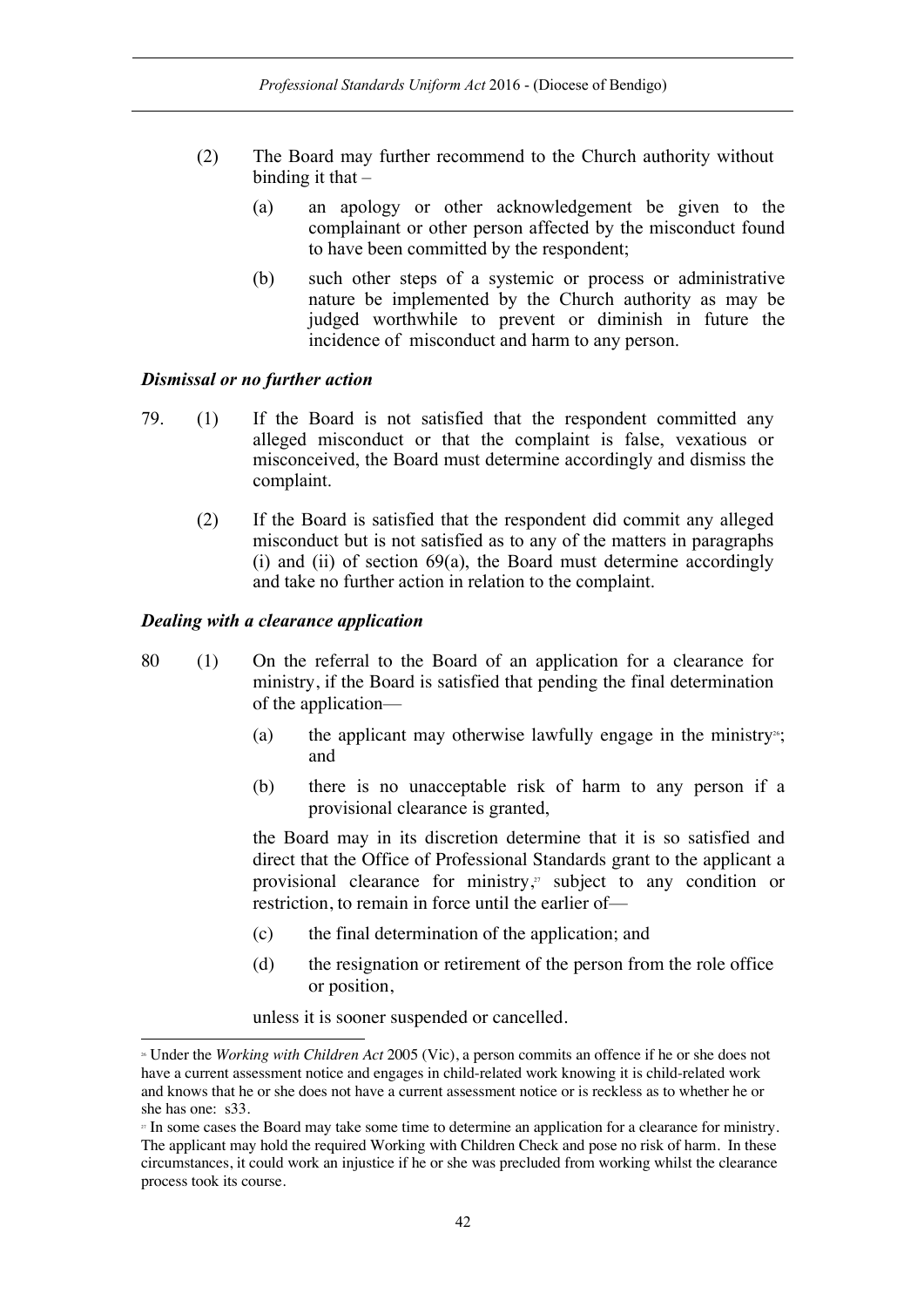- (2) On the referral to the Board of an application for either a clearance for ministry or a clearance for service, the Board must enquire into and determine–
	- (a) whether the Church worker did commit any alleged misconduct; and
	- (b) whether—
		- (i) the Church worker is unfit, whether for a specified limited period or permanently, to hold a particular or any role office or position in the Church or to be or remain in Holy Orders or in the employment of a Church body; or
		- (ii) in the exercise of a church worker's role office or position or in the performance of any function, the Church worker should be subject to any condition or restriction.
- 81. If on a final determination of the application, the Board is satisfied that the respondent did commit any alleged misconduct and that—
	- (a) the Church worker is unfit as provided in subsection  $(2)(b)(i)$  of the preceding section; or
	- (b) in the exercise of a Church worker's role, office, licence or position or in the performance of any function, the Church worker should be subject to any condition or restriction

the Board may make a determination to that effect and may—

- (c) direct that the Office of Professional Standards refuse the application or grant the clearance for such period and subject to such condition or restriction as it may determine; and
- (d) exercise the powers referred to in sections 77 and 82.

#### *Board may adjourn on terms*

- 82. (1) The Board may, subject to subsection (2), defer making any recommendation or direction under the preceding sections and may for that purpose adjourn any hearing or consideration of any complaint or application for a clearance for ministry from time to time for a period or periods not exceeding in the aggregate 24 months, on terms and conditions that the respondent undertake for a specified period and in a form approved by the Board to do one or more of the following acts or omissions under the supervision of the Director or another person nominated by the Board—
	- (a) stand down from the duties of office or from performing specified duties;
	- (b) undertake counselling from a person approved by the Board;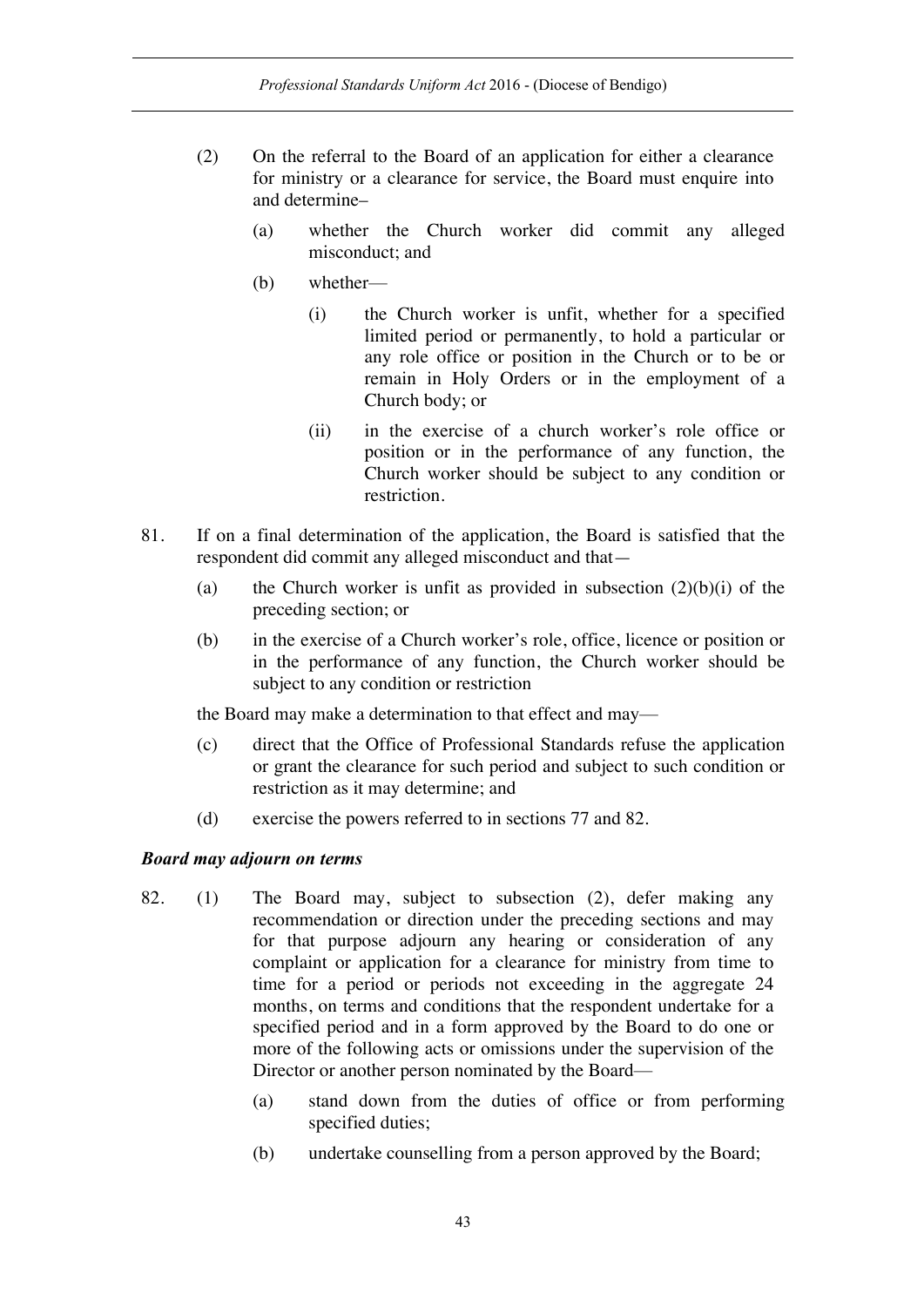- (c) submit to periodic medical examination by a person approved by the Board;
- (d) undertake a specified program of medical treatment or rehabilitation whether as an outpatient or inpatient;
- (e) provide medical or other evidence requested by the Board to assist it in deciding on any final recommendation or direction; and
- (f) perform or refrain from performing some other specified act.
- (2) The Board must first make its determination as to whether the respondent did commit any alleged misconduct.
- (3) If, within a period specified by the Board, the respondent declines to give an undertaking in accordance with subsection (1), the Board must proceed to make a recommendation or direction.
- (4 ) The Board may take into account the failure of the respondent to comply with his or her undertaking under subsection (1) in deciding on any recommendation or direction.

### *Board may appoint persons to assist inquiry*

83. The Board may, for the purpose of any particular reference, appoint any expert person or persons, other than the Director, to assist it in inquiring into (but not determining) a reference as the Board thinks fit.

## *Level of Proof*

- 84. (1) The standard of proof for the Board and the Review Board to establish an allegation is that of reasonable satisfaction on the balance of probabilities.
	- (2) Each of the Board and the Review Board must in acting as provided in subsection (1) scrutinize evidence with greater care if there is a serious allegation to be established, or an inherent unlikelihood of an occurrence of a given description or if there are grave consequences that would flow from a particular finding.28

### *Time limit for adjudication – complaint against a Church volunteer*

85. (1) In a complaint against a Church volunteer or an application for a clearance by a Church volunteer, the Board must subject to section 82 make its determination and decision within 60 days from the date of the reference of the complaint or such further period as may be authorised in writing by the President of the Board.

 <sup>28</sup> This the test in *Briginshaw v Briginshaw* (1938) 60 CLR 336 at 362-363 per Dixon J; see also *Neat Holdings Pty Ltd v Karajan Holdings Pty Ltd* (1992) 110 ALR 449 at 449-450 per Mason CJ, Brennan, Deane and Gaudron JJ.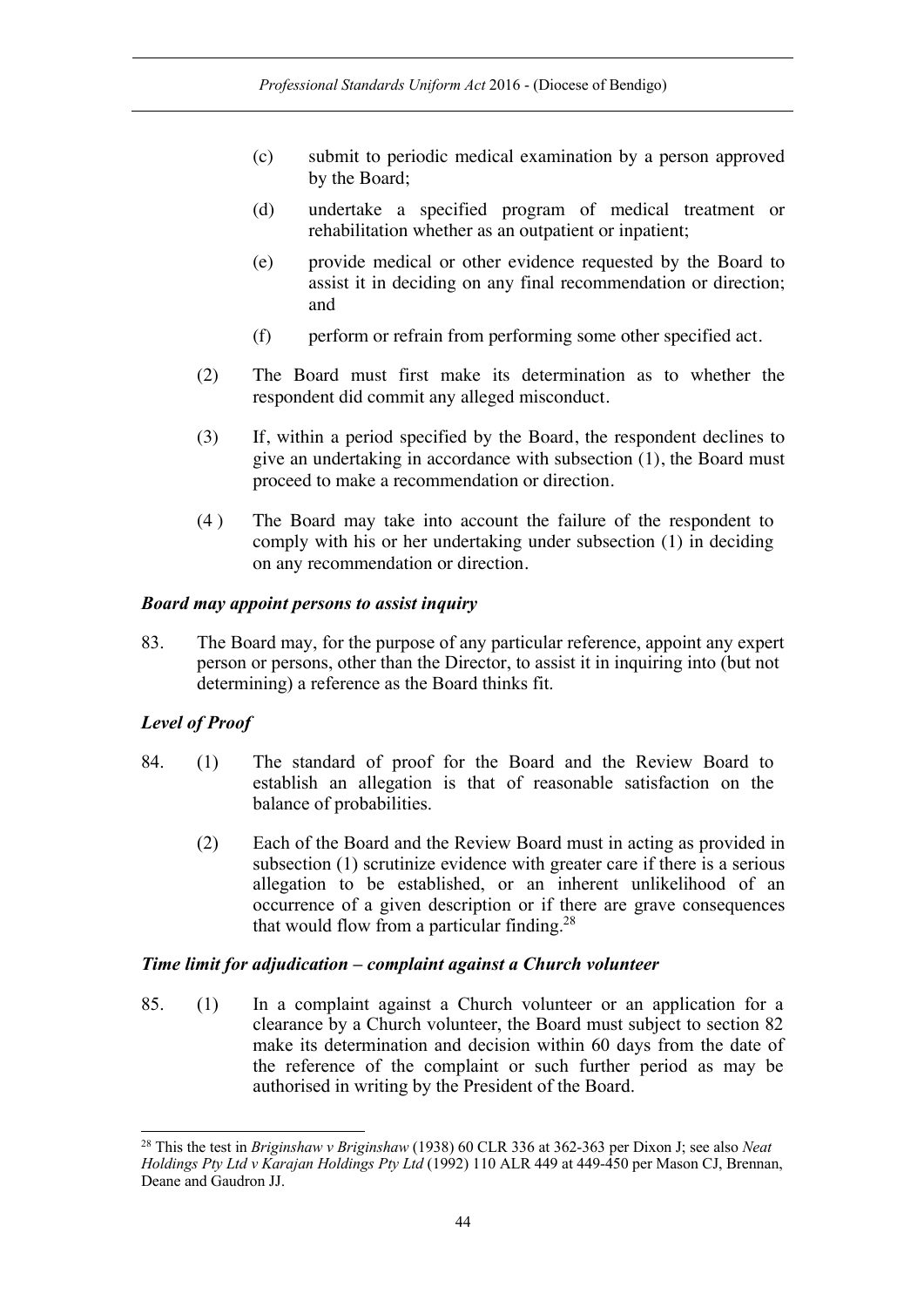(2) A determination or recommendation or direction of the Board is not invalid by reason only of the Board having dealt with the application beyond 60 days from the date of the application for review or such further period as may be authorised in writing by the President of the Board.

### *Board may seek further information*

86 The Board may seek further information from the referring body and may at any time and from time to time give directions to it as to any further inquiries or investigation it requires to be carried out for the purposes of the reference and the referring body shall to the best of its ability cause such directions to be carried out.

## *Board to act expeditiously*

87. The Board must deal with a complaint or application for a clearance as expeditiously as possible.

 $\overline{\phantom{a}}$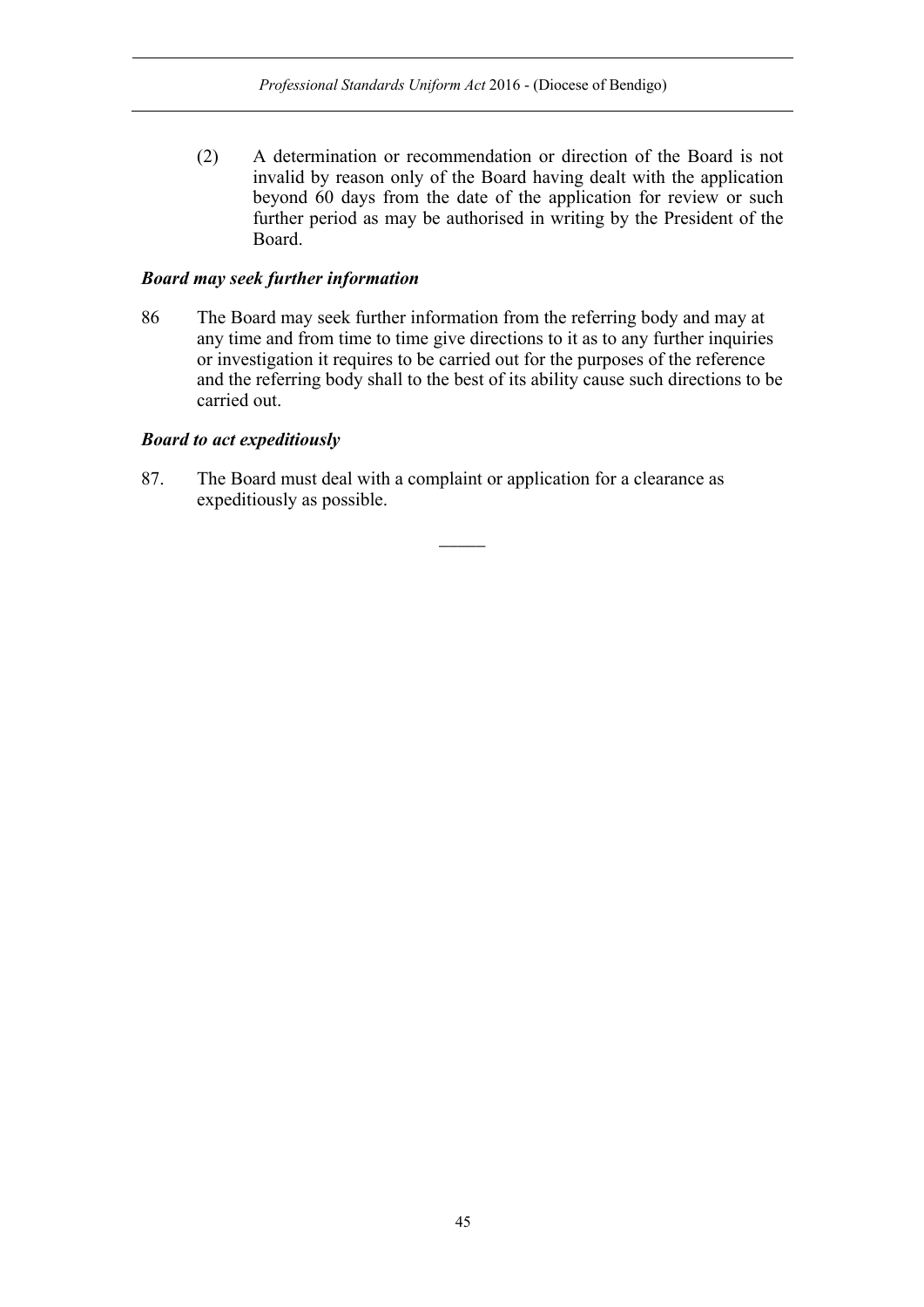# **PART 5.4 – APPLICATION FOR REVIEW**

## *Interpretation*

88. In this part, "decision" means any finding of fact, determination, recommendation or direction by the Board under either—

- (a) section 42 but only in respect of a prescribed Church worker (suspension);
- (b) sections 75 to 79 (both inclusive) (complaint);
- (c) 80 and 81 (application for clearance).

## *Application to Review Board*

89. Where the Board has made any decision, a respondent or applicant for a clearance aggrieved by it or the PSC may within 30 days from the date of the decision or such further period as the Review Board may allow, apply to the Review Board for review of the decision.

## *Stay*

90. Except in so far as the Board or the Review Board may direct otherwise, the application for review shall not operate as a stay of the action on any recommendation or direction of the Board required under this Act.

## *Documents and material to be delivered following application*

- 91. Within 14 days of the date of the application to the Review Board or within 14 days of the date of a document or material coming to existence, whichever is the later, the Director must cause to be delivered to the secretary of the Review Board—
	- (a) the determination and recommendations or directions of the Board; and
	- (b) every other document held by the Office of Professional Standards which the Director considers is relevant to the application for review.<sup>29</sup>

## *President to determine membership of Review Board*

92. Upon delivery to the secretary of the Review Board of the material referred to in the preceding section, the President or Deputy President as the case may be must as soon as possible determine the membership of the Review Board for the purpose of the application for review.

## *Review Board may exercise the powers of the Board*

93. The Review Board may exercise all the powers of the Board under this Act and may—

 <sup>29</sup> Cf *Victorian Civil and Administrative Tribunal Act* 1998, s49. See s102 for the board's power to direct the supply of further documents.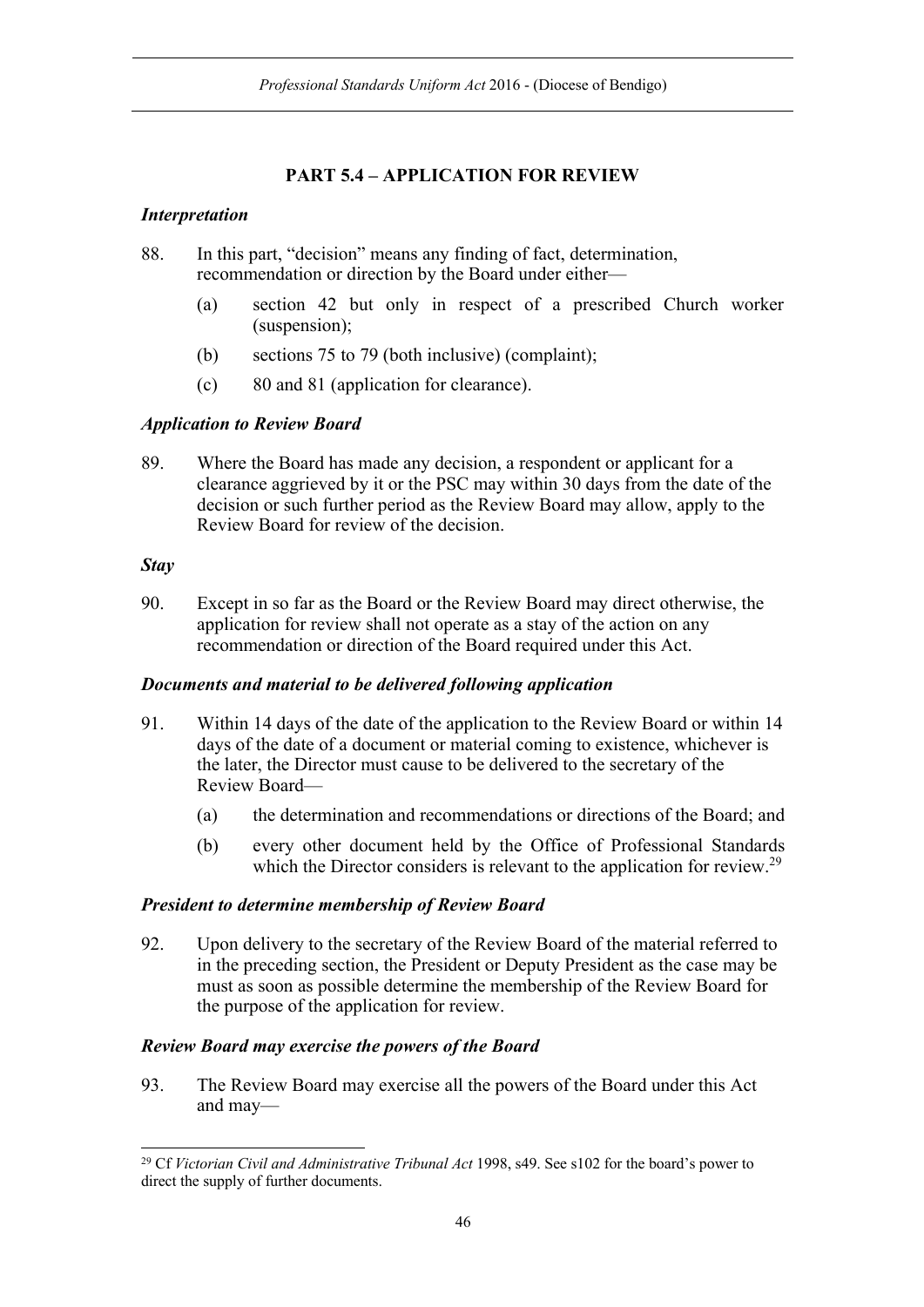- (a) affirm the decision under review;
- (b) vary the decision under review;
- (c) set aside the decision under review and make another decision in substitution for it; or
- (d) set aside the decision under review and remit the matter for reconsideration by the Board (whether constituted by the same members or different members) in accordance with any directions or recommendations of the Review Board.

### *Review Board to deal with application expeditiously*

94. The Review Board shall deal with the application as expeditiously as possible and shall consider any further submissions from either the PSC or the respondent.

### *Review Board to deal with application within time limit – Church volunteers*

- 95. (1) In a complaint against a Church volunteer, the Review Board must subject to section 82 deal with the application within 60 days from the date of the application for review or such further period as may be authorised in writing by the President of the Review Board.
	- (2) The Review Board must consider any further submissions from the PSC or the respondent.
	- (3) A determination or recommendation or direction of the Review Board is not invalid by reason only of the Review Board having dealt with the application beyond 60 days from the date of the application for review or such further period as may be authorised in writing by the President of the Review Board.

 $\overline{\phantom{a}}$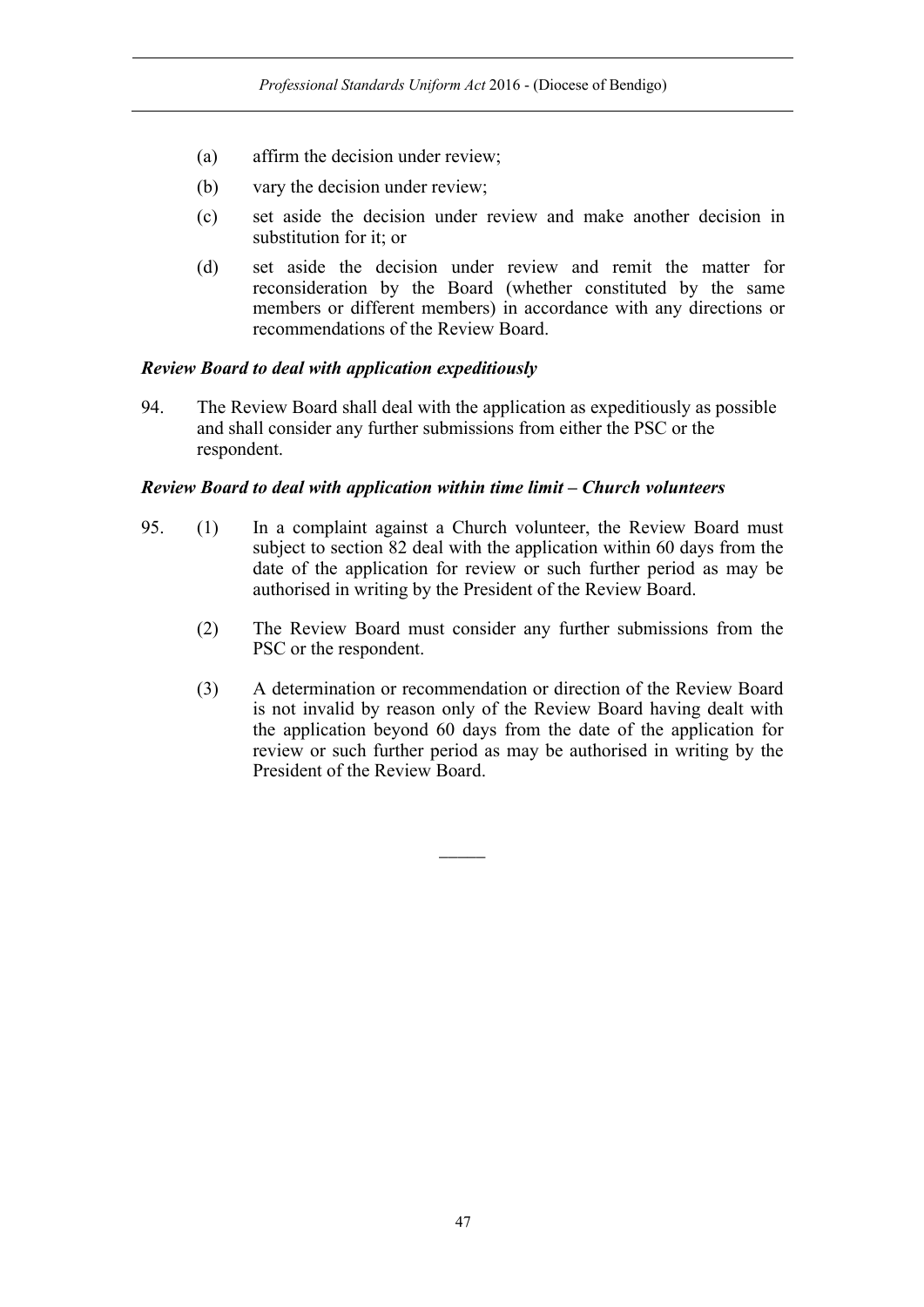### **PART 5.5 - PROCEEDINGS OF THE BOARD AND THE REVIEW BOARD**

#### *How to conduct proceedings*

- 96. In this Part, a reference to 'the board' means each of the Board and the Review Board.
- 97. The board—
	- (a) must act with fairness and according to equity, good conscience, natural justice and the substantial merits of the case without regard to technicalities or legal forms; and
	- (b) is not bound by the rules of evidence but may inform itself on any matter in such manner as it thinks fit.30

#### *Powers of the board*

- 98. (1) Subject to this Act and in particular the provisions of the preceding section, the board—
	- (a) may regulate the proceedings of its meetings as it sees fit;
	- (b) may conduct its business and any proceedings by video link, teleconference or by any electronic means of communication;
	- (c) may inform itself from the transcript or other record of any court or tribunal and may adopt any findings, and accept as its own, the record of any court or tribunal;
	- (d) may give any other person to whom notice of the proceedings is given or who satisfies them that he or she has a proper interest in the matter a reasonable opportunity to make submissions to them; and
	- (e) is not obliged to hold a hearing at which evidence is adduced or submissions heard orally; and
	- (f) must give reasons for any determination and recommendation or direction, other than by way of directions in the course of an application, unless the determination is made by consent of the respondent and the PSC.
	- (2) For the purposes of paragraph (d) of the preceding subsection, a person is not to be taken to have a proper interest in a matter by

<sup>&</sup>lt;sup>30</sup> It may be advisable, depending on the nature of the complaint, for the Board have regard to and follow, so far as practicable, the procedure and rules under the *Criminal Procedure Act* 2009 (Vic) applicable to a trial in a criminal proceeding –

<sup>(</sup>i) that relates (wholly or partly) to a charge for a sexual offence; or

<sup>(</sup>ii) where the complainant in a criminal proceeding was at the time the proceeding commenced, under the age of 18 years or had a cognitive impairment.

The Act leaves it open to the Board to make rules about this if appropriate.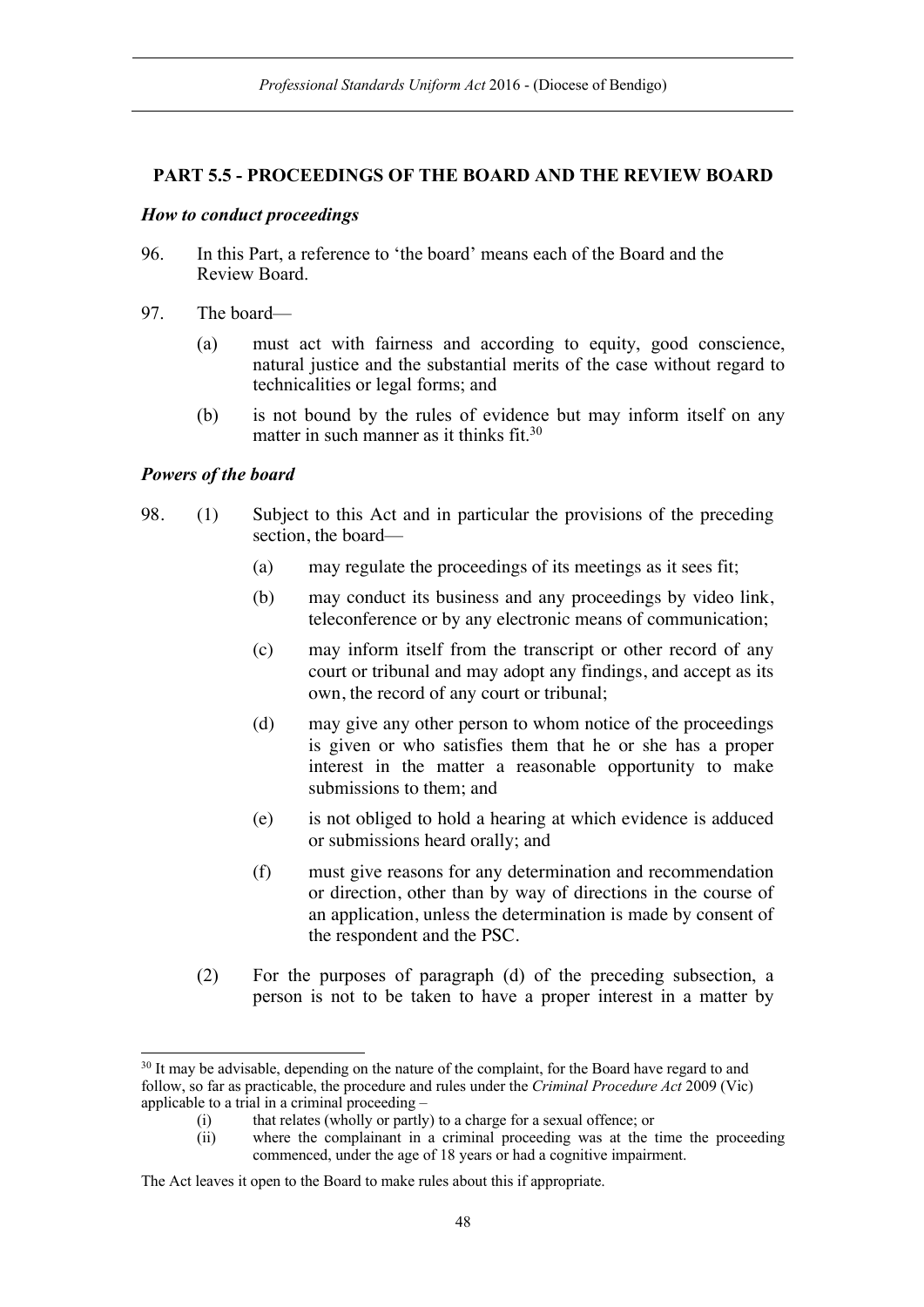reason simply of being the complainant in the matter.<sup>31</sup>

- (3) Subject to the following subsection, the Board must give the PSC and the respondent a reasonable opportunity to adduce evidence, to examine or cross-examine witnesses and to make submissions to the Board.
- (4) Subject to any terms prescribed by regulation, the Board may stipulate the terms on which the examination or cross examination of a child or a victim of sexual abuse is to be conducted.

### *Board and Review Board may stipulate special procedures in certain cases*

- 98A. Subject to any terms prescribed by regulation, each of the Board and the Review Board may stipulate the terms on which the examination or cross examination of a child or a victim of sexual abuse is to be conducted and may–
	- (a) refuse to permit any questions as to, or admit any evidence of, the general reputation of the victim of sexual abuse with respect to chastity;
	- (b) refuse to permit a victim of sexual abuse to be cross examined personally by the respondent;
	- (c) may direct that alternative arrangements be made for the giving of evidence by a victim of sexual abuse, including arrangements—
		- (i) permitting the evidence to be given from a place other than the hearing room by means of closed-circuit television or other facilities that enable communication between that place and the hearing room;
		- (ii) using screens to remove the respondent from the direct line of vision of the witness;
		- (iii) permitting a person, chosen by the witness and approved by the board for this purpose, to be beside the witness while the witness is giving evidence, for the purpose of providing emotional support to the witness;
		- (iv) permitting only persons specified by the board to be present while the witness is giving evidence;
		- (v) requiring legal practitioners to be seated while examining or cross-examining the witness.

<sup>&</sup>lt;sup>31</sup> The scheme of the Act is for the PSC and the respondent or applicant for a clearance to be the parties to the proceeding and to be legally represented if they so choose: cf s103. They alone may apply for a review of a decision: s89. A complainant is not automatically a party.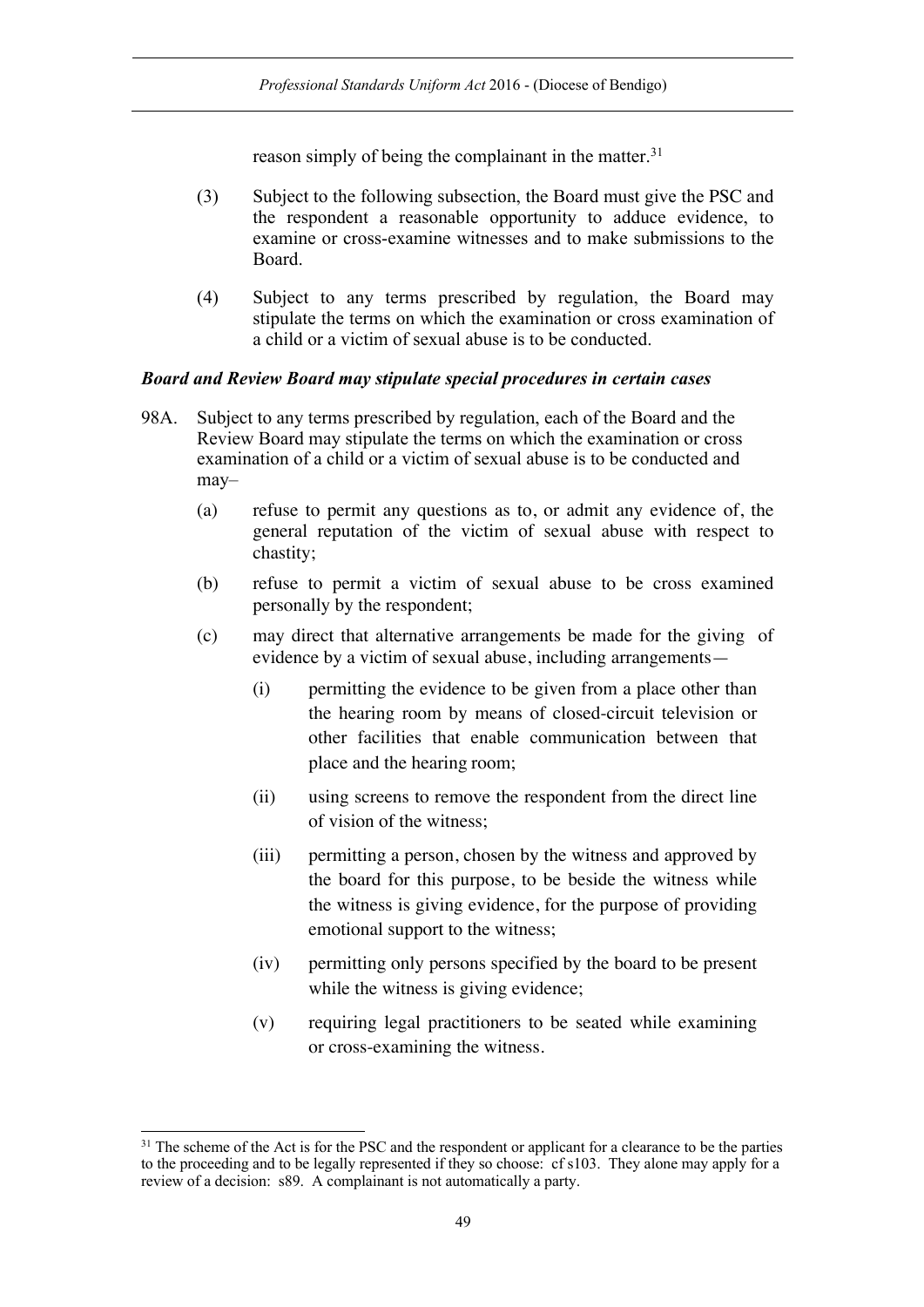## *Hearing in private*

- 99. (1) Subject to subsections (2) and (3), any hearing of the board must be held in private with attendance only by—
	- (a) the members of the board;
	- (b) the Secretary of the board and any person providing transcription services;
	- (c) the Director and any member of the PSC and any person representing any of them;
	- (d) the respondent and any person representing the respondent;
	- (e) a person whom the respondent wishes to have present for the purpose of providing support to him or her, who is reasonably available and who is approved by the board to be present<sup>32</sup>;
	- (f) the complainant;
	- (g) a person whom the complainant wishes to have present for the purpose of providing support to him or her, who is reasonably available and who is approved by the board to be present;
	- (h) any witness while giving evidence;
	- (i) any person appointed by the Board to assist under section 83; and
	- (j) any other person to whom notice of the proceedings was given or who satisfies the board that he or she has a proper interest in the matter.
	- (2) The board may direct—
		- (a) that the whole or part of a proceeding be held in public; or
		- (b) that any other persons or classes of persons specified by it may be present during the whole or any part of a proceeding.
	- (3) The board may only make a direction under the preceding subsection if satisfied that the direction is lawful and in the public interest in the proper administration of justice.

#### *Review Board not obliged to hold hearing or admit certain evidence*

- 100. Subject to this Act, the Review Board is not obliged—
	- (a) to hold a hearing at which—
		- (i) evidence is adduced, whether by oral examination or signed statement or statutory declaration; or
		- (ii) submissions are heard orally; or
	- (b) to admit evidence that was not adduced before the Board in relation to

 <sup>32</sup> To adapt the language of clause 17 of schedule 5 of the *Magistrates' Court Act* <sup>1989</sup> (Vic).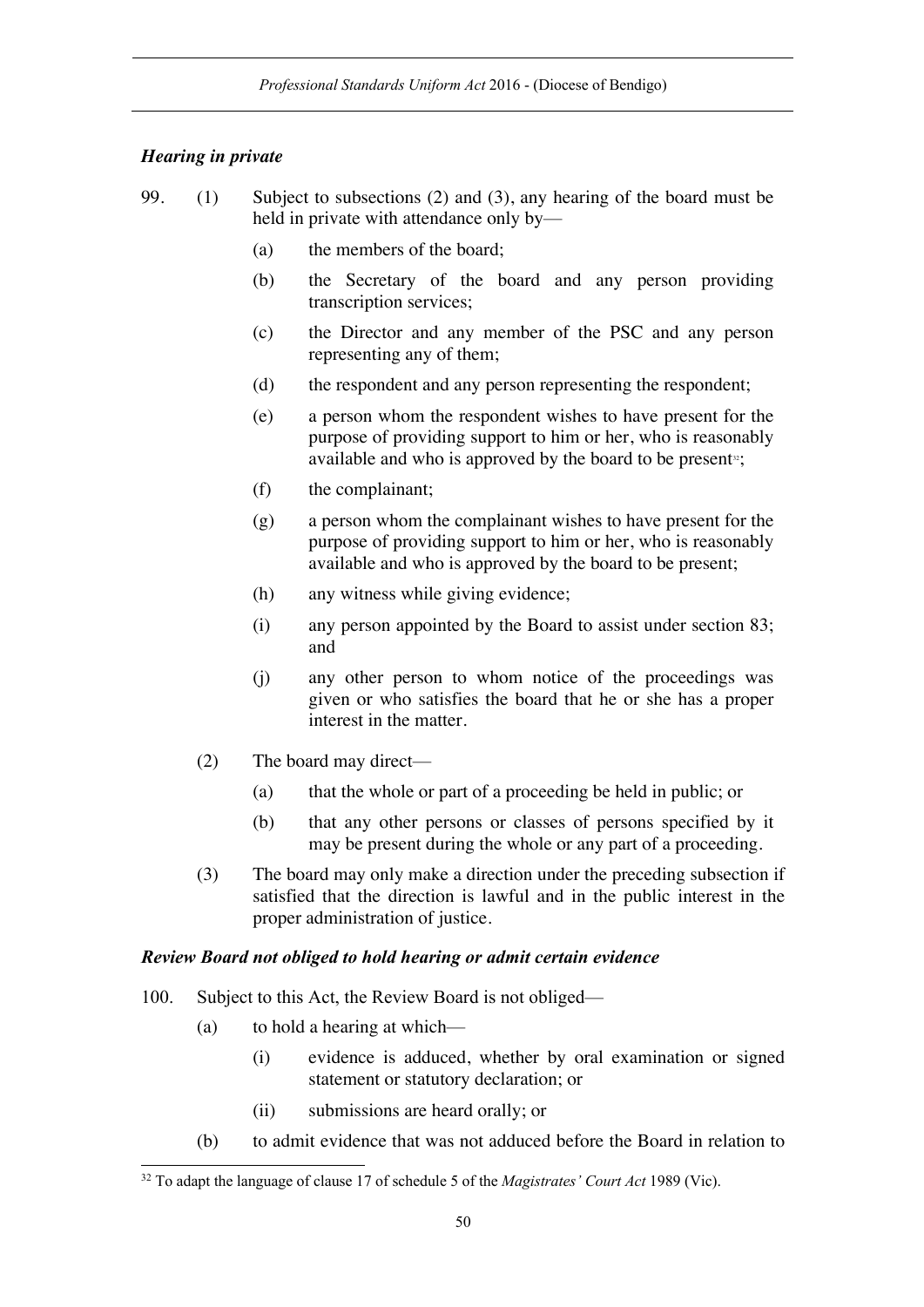the facts relevant to the complaint or matter unless –

- (i) the evidence could not have been obtained with reasonable diligence for use at the hearing before the Board; and
- (ii) that there is a high probability that the result would have been different had it been received at that hearing.

## *Preliminary conference*

- 101. (1) As soon as practicable, after being constituted, and after inviting each of the parties to propose a provisional timetable for the matter, the board may—
	- (a) hold a preliminary conference with the parties in person or by telephone or other means; and
	- (b) by directions set a procedural timetable for the matter.
	- (2) The board may at any time extend or vary the procedural timetable.

### *The board may give directions as to documents and conduct of inquiry*

- 102. The board may at any time and from time to time give directions for—
	- (a) the inspection by and supply of copies to the respondent or any other person of the documents or material relevant to the reference;
	- (b) the service of any witness statements, summary of proposed evidence, submissions or other documents on which a party may wish to rely; and
	- (c) the conduct of its inquiry into the matter

and for that purpose the board when constituted by more than one person may be constituted by the President or Deputy President or Senior Member alone.

#### *Party may appoint legal representation*

103. The PSC may, and the respondent or applicant for a clearance for ministry at their own expense may appoint a legal representative to assist them in the process.

#### *The board may receive written evidence*

104. Without limiting the meaning and effect of sections 97 and 98, the board may receive a statutory declaration or a signed statement without the need for the personal attendance of the maker of the statement and may also in its discretion use video link or teleconference or other electronic means to receive evidence and submissions.

#### *The board may rely on decisions of other bodies*

105. In any proceedings before it, where the board is satisfied that the respondent—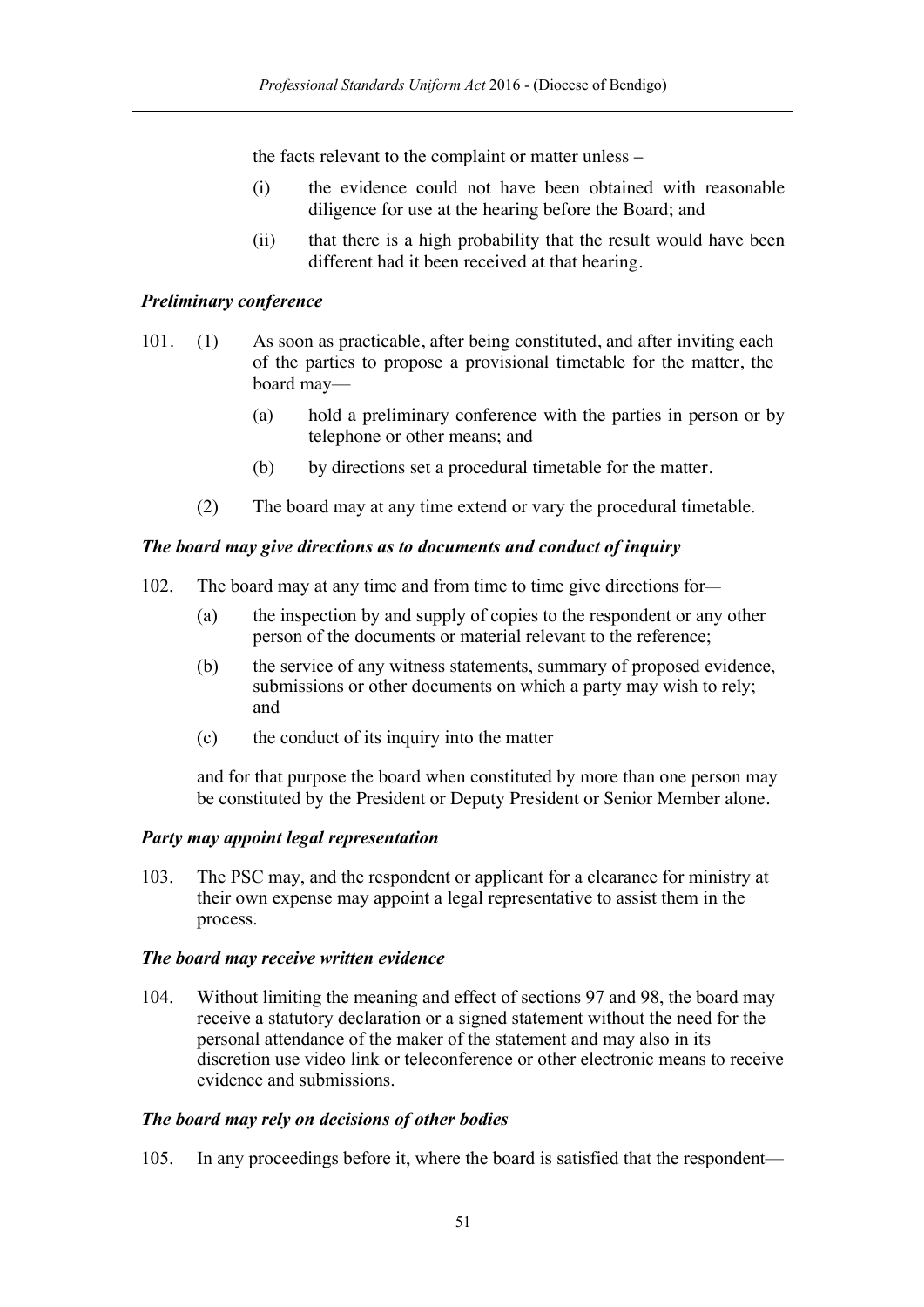- (a) has been convicted by a court within or outside Australia of an offence involving conduct as described in any of paragraphs (a) to (i) and (n) of section 5 ("specified conduct");
- (b) has been found guilty (without conviction) by a court within or outside Australia of an offence involving specified conduct;
- (c) has admitted in proceedings before a court or tribunal within or outside Australia or before the Professional Standards Board of another diocese having engaged in specified conduct;
- (d) has been found by a court or tribunal within or outside Australia to have engaged in specified conduct; or
- (e) has been disqualified by a court or tribunal within or outside Australia from professional practice on account of specified conduct,

then, unless there are special extenuating circumstances—

- (f) a certificate, reasons for judgment or other record from the court or tribunal or board (as the case may be) shall be conclusive evidence that the respondent engaged in the specified conduct; and
- (g) neither the respondent nor any other party shall be at liberty to call or give evidence or make submissions for the purpose of calling into question the conviction or finding of guilt of the respondent or denying that the respondent engaged in the specified conduct.

## *Individual members of the board not to meet with parties*

106. Unless at the direction of the board, a member of the board must not individually meet with either the complainant or the respondent or any one acting on their behalf to the exclusion of the other parties while the matter is in progress.

## *Disclosure and material personal interest*

- 107. (1) A member of the board must without delay disclose in writing any circumstances likely to give rise to justifiable doubts as to his or her impartiality or independence, as they arise, to the President and the parties unless he or she has already informed them of the circumstances.
	- (2) Where a member of the board has a material personal interest or other conflict of interest in a matter before it, the member shall be disqualified from participating in the matter.
	- (3) The opinion of the President of the board or the Deputy President of the board in the case of the President (as the case may be) as to whether a member of the board has a material personal interest or other conflict of interest in a matter shall be conclusive and final and binding.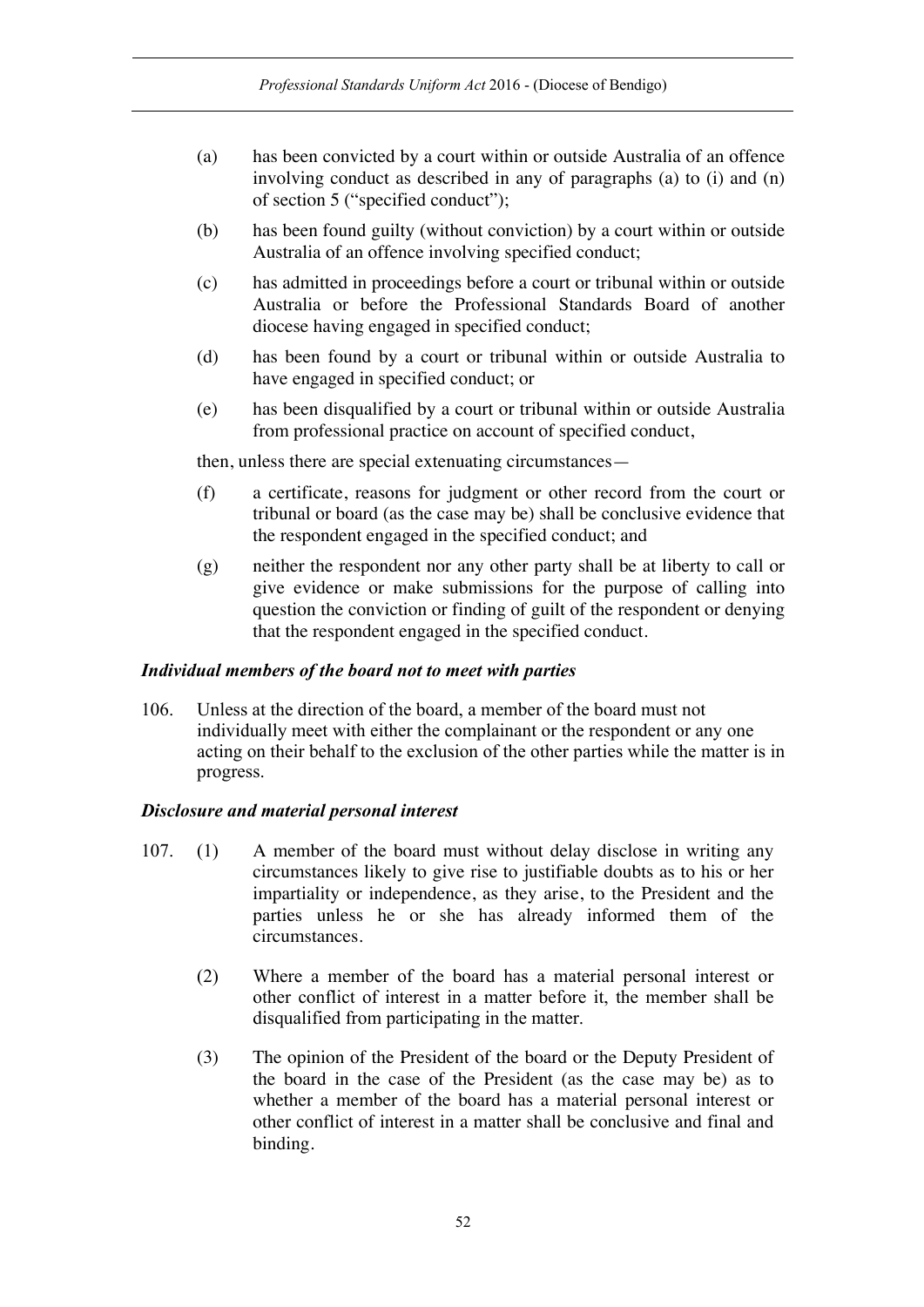# *Medical reports*

- 108. (1) The PSC or the board may request a respondent or applicant for a clearance for ministry or a clearance for service to submit within a specified time to a medical examination by a person approved by the PSC or the board (as the case may be) the cost of which shall be met from church funds of the diocese of the referring body.
	- (2) A respondent or applicant for a clearance is not obliged to comply with a request of the PSC or the board under the preceding subsection.
	- (3) A copy of the report of an examination under subsection (1) shall be provided to the respondent or applicant for a clearance and to the Director, the PSC and the board.

### *Determination of Board or Review Board as to fitness conclusive evidence*

109. A determination of the Board or the Review Board as to the fitness of a Church worker to hold a role office or position for ministry or service shall be conclusive evidence of the fitness of that person as at that time to hold the role office or position.

### *No further action where Diocesan Tribunal unlikely to find respondent guilty*

110. If the Board or the Review Board is satisfied that there is no reasonable likelihood that the Diocesan Tribunal would find the respondent guilty of any offence, the Board or the Review Board shall take no further action by way of recommending the appointment of a person to lay a charge against the respondent or otherwise instituting or prosecuting proceedings by way of charge against the respondent before the Diocesan Tribunal.

### *Certain matters not to be inquired into*

- 111. The board must not, in the course of inquiring into any question—
	- (a) inquire into any matter which is or has been the subject of any formal investigation or enquiry conducted—
		- (i) under or pursuant to any provision of the Constitution; or
		- (ii) under or pursuant to a Canon of the General Synod, a Canon or an Ordinance of another diocese relating to the discipline or professional standards of clergy or Church workers by a board of enquiry, tribunal or other body—

save to the extent of any fresh evidence that was not reasonably available during the previous formal investigation or enquiry, but may take into account the finding of any such formal investigation or enquiry; or

- (b) inquire into, make any findings in relation to or take into account any alleged breach of—
	- (i) faith of the Church, including the obligation to hold the faith;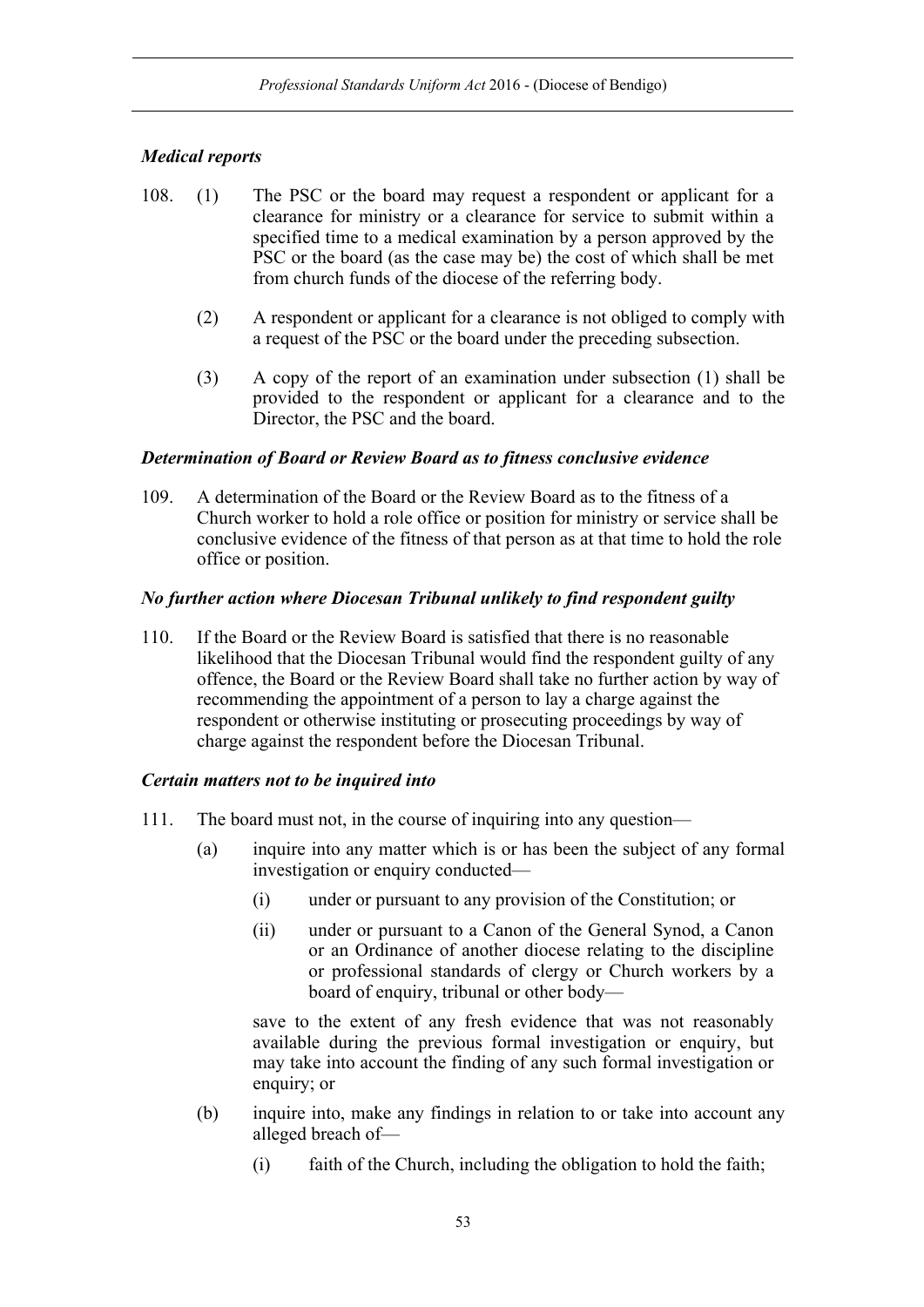- (ii) ritual of the Church, including the rites according to the use of the Church and the obligation to abide by such use; or
- (iii) ceremonial of the Church, including ceremonial according to the use of the Church and the obligation to abide by such use.

# *Matters the board to consider*

- 112. (1) In making any determination the board must take into account—
	- (a) the final report (if any) of the investigator including any attachments;
	- (b) such report of the PSC as may be submitted;
	- (c) the conduct of the Church worker as it finds it to have been, both before and after the making of the complaint;
	- (d) any other relevant fact or circumstance including, where a sexual offence is alleged, the matters in subsection (2);
	- (e) any further material received from the PSC, the complainant and the respondent relevant to its consideration;
	- (f) any failure of the Church worker to comply with a provision of this Act; and
	- (g) any standards specified in the code of conduct approved under this Act, whenever the conduct may have occurred.
	- (2) Experience shows, according to the Victorian Parliament, that—
		- (a) people may react differently to sexual offences and there is no typical, proper or normal response to a sexual offence; and
		- (b) some people may complain immediately to the first person they see, while others may not complain for some time and others may never make a complaint; and
		- (c) delay in making a complaint in respect of a sexual offence is a common occurrence.<sup>33</sup>

# *No costs to be awarded*

113. The board has no power to award costs of any matter before it.

# *Making of rules*

- 114. (1) The President of the board may make rules of the board in relation to the practice and procedure of the board.
	- (2) The PSC, the respondent and any other party joined to a complaint or matter by leave of the board must comply with the rules of the board (as the case may be) and with any directions given by the board.

 <sup>33</sup> Cf *Jury Directions Act* 2015, s52(4).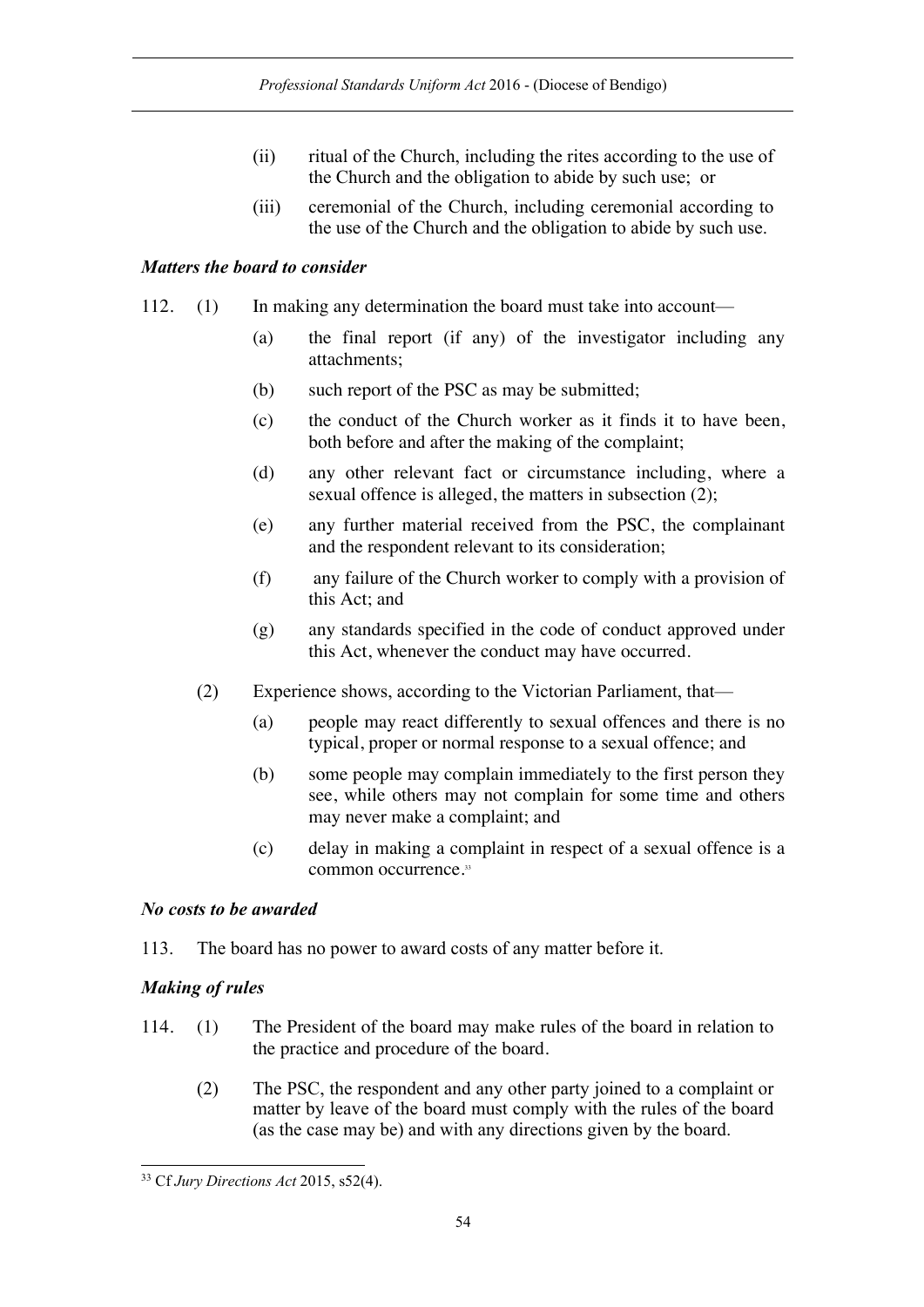# *Practice and procedure*

- 115. Subject to this Act and the relevant rules—
	- (a) the practice and procedure of the Board must be as directed by the presiding member of the Board; and
	- (b) the practice and procedure of the Review Board must be as directed by the presiding member of the Review Board.

## *Determining questions of law and other questions*

- 116. (1) In any proceedings of the board—
	- (a) any question of law or procedure must be determined by the presiding member; and
	- (b) where the board is constituted by more than one member, any other question will be determined by majority decision of the members, and in the case of an equality of votes the opinion of the presiding member must prevail.
	- (c) If a question of law arises in a proceeding where the board is constituted other than by the President or Deputy President or a Senior Member, whether alone or sitting with others—
		- (i) the question must be decided by another member of the Board Panel who is the President or Deputy President or a Senior Member eligible for appointment as the President; and
		- (ii) for that purpose only, the board in the proceeding is to be reconstituted to include that other member.
	- (2) In this section, question of law includes a question of mixed law and fact.

## *The board may determine an application despite vacancy*

117. If a member of the board, other than the presiding member, dies or is for any other reason unable to continue with any matter referred to the board, the board constituted by the presiding member and the other member or members may, if the presiding member so determines, continue and complete the matter.

#### *To whom a copy of the determination and recommendation to be provided.*

- 118. (1) Subject to this section, the board must cause a copy of the determination, reasons and recommendations or directions (whether under section 42 or parts 5.3 or 5.4) to be provided to—
	- (a) each relevant Church authority and the Chancellor of the Diocese, and where the Church authority is not the Diocesan Bishop, the Diocesan Bishop;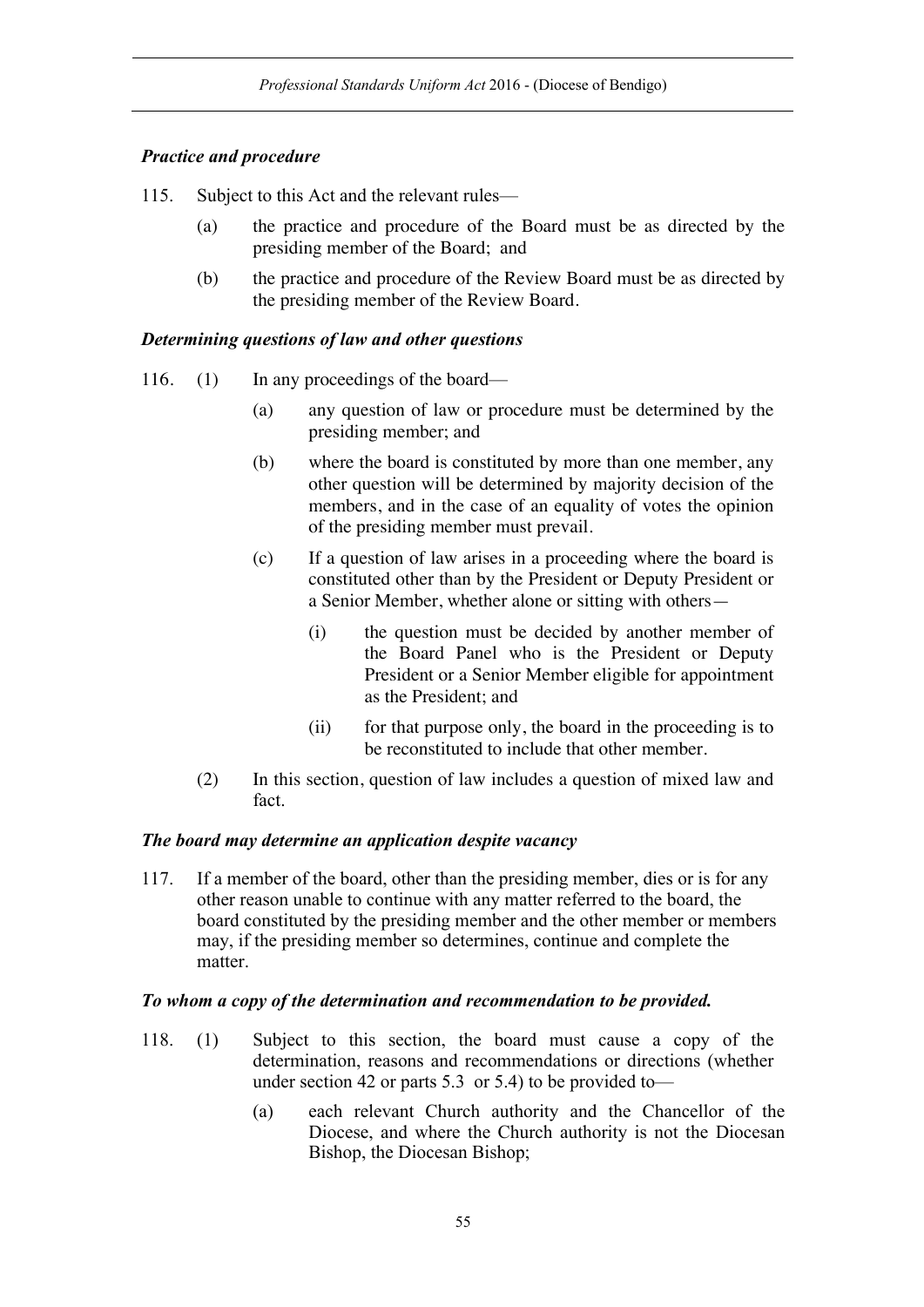- (b) the complainant, if any;
- (c) the respondent or applicant for a clearance;
- (d) the Director, the Executive Director and the PSC; and
- (e) the Professional Standards Ombudsman.
- (2) The board must release to the public as soon as practicable—
	- (a) its determination and reasons; and
	- (b) the recommendations or directions

anonymised and redacted as referred to in the following subsection.

- (3) The board must ensure that any determination, reasons and recommendations or directions which are released to the public are anonymised and redacted so as not to contain any particulars that identify or are likely to lead to the identification<sup>34</sup> of-
	- (a) the complainant other than the Director;
	- (b) any witness other than the respondent or applicant for a clearance or a witness as to either character or a question on which expert evidence is given;
	- (c) any person against whom a prescribed sexual offence is alleged to have been committed; or
	- (d) the respondent or applicant for a clearance (whether as a witness or otherwise), unless—
		- (i) in the discretion of the board, the disclosure of the identity of that person is necessary or desirable in the public interest; or
		- (ii) a stay has been directed under section 90.

 $\overline{\phantom{a}}$ 

 <sup>34</sup> This is to ensure that there is no contravention of s4(1A) of the *Judicial Proceedings Reports Act 1958 (Vic)* or like provisions in another State or Territory and that otherwise there is no embarrassment to a complainant or witness.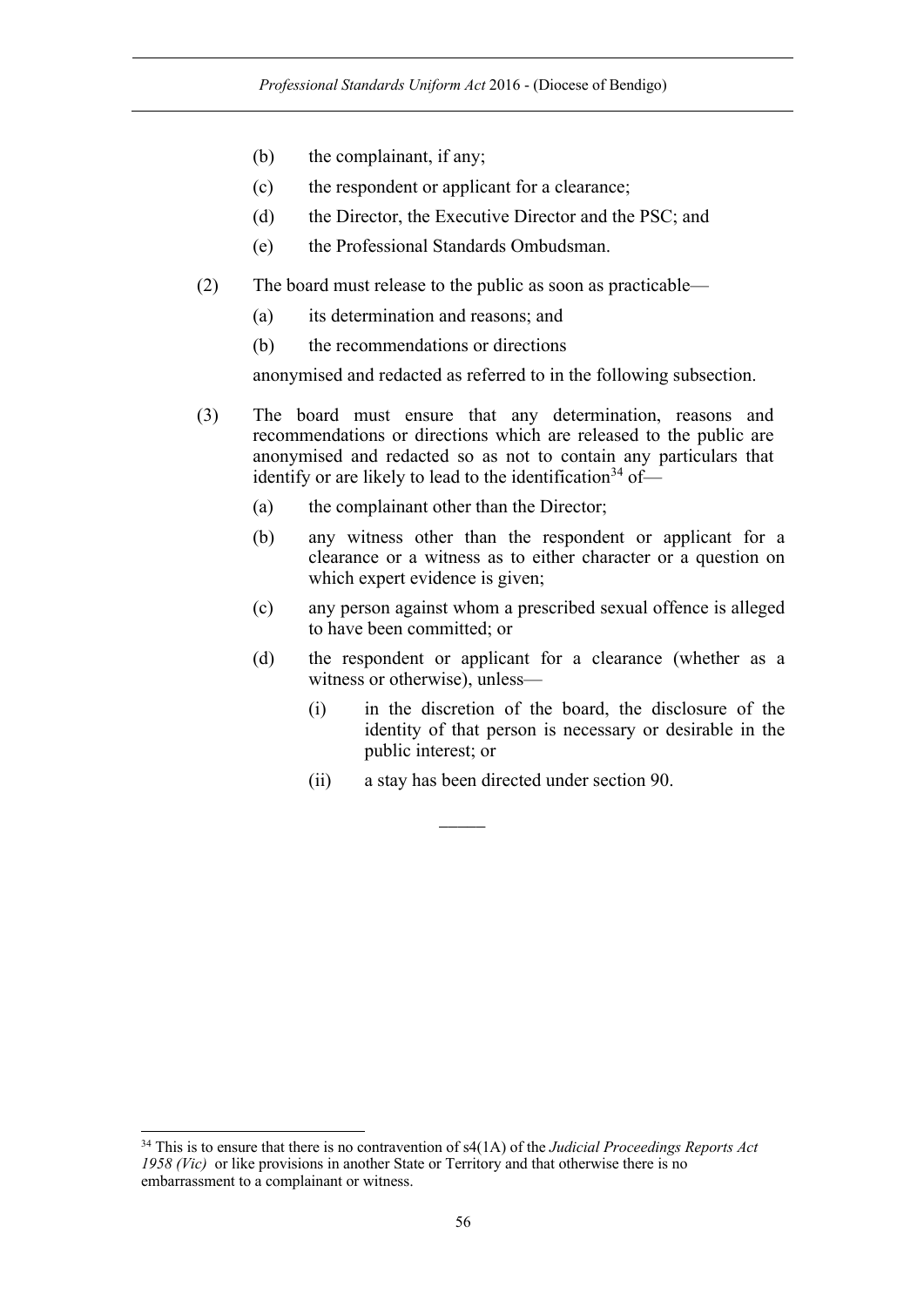# **CHAPTER 6 - IMPLEMENTATION**

# **PART 6.1 - THE DIOCESAN BISHOP OR OTHER CHURCH AUTHORITY**

### *Church authority must give effect to recommendation on a complaint*

- 119. Subject to section 90, the Diocesan Bishop or other relevant Church authority, to whom in respect of a Church worker a recommendation on a complaint under this Act (including a recommendation made by an equivalent body) is made, must and is hereby empowered to give effect to—
	- (a) a recommendation of the Board or if applicable, the Review Board or an equivalent body having jurisdiction to make a recommendation to the Church authority; or
	- (b) any variation or modification of that recommendation, consistent with any facts found by the body making the recommendation and the substance of the determination made by that body under section 76, as the Diocesan Bishop or other relevant Church authority sees fit.

## *Publication of decision of the Church authority on a complaint*

- 120. (1) Subject to subsection (2), the relevant Church authority—
	- (a) must as soon as practicable release to the persons referred to in section 118(1) and to the public a written statement disclosing—
		- (i) their decision on any recommendation received in respect of a complaint;
		- (ii) the steps to be taken or that have been taken pursuant to the preceding section to give effect to it; and
		- (iii) the reasons for any variation or modification of a recommendation under the preceding section; and
	- (b) must as soon as practicable provide to the Diocesan Bishop where he or she is not the Church authority the written statement referred in the preceding paragraph.
	- (2) The Church authority must ensure that any information which is released to the public is anonymised and redacted so as not to contain any particulars that identify or are likely to lead to the identification of—
		- (a) the complainant other than the Director;
		- (b) any witness other than the respondent or applicant for a clearance or a witness as to either character or a question on which expert evidence is given;
		- (c) any person against whom a prescribed sexual offence is alleged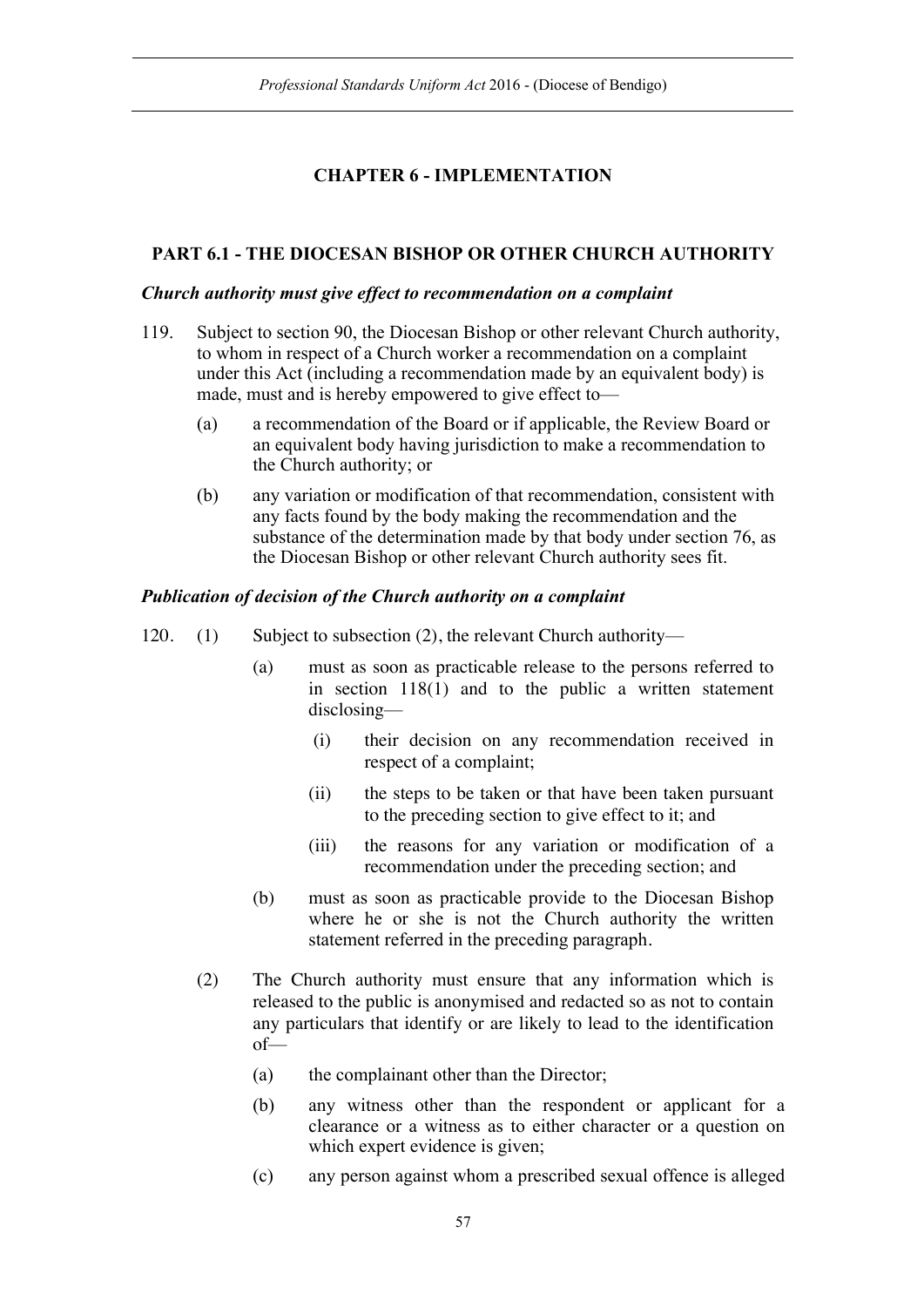to have been committed; or

- (d) the respondent (whether as a witness or otherwise), unless—
	- (i) the Board or the Review Board has already made public the name of the respondent in the exercise of its discretion; or otherwise
	- (ii) in the discretion of the Church authority, the disclosure of the identity of that person is necessary or desirable in the public interest.
- (3) Where in relation to any complaint, the Church authority is both—
	- (i) the Diocesan Bishop or other office holder or the Chapter (as the case may be); and
	- (ii) the board of the Diocesan Corporation

for the purposes of this section, the relevant Church authority is the Diocesan Bishop or other office holder or the Chapter (as the case may be).

## *The failure without reasonable excuse to comply with a prohibition order or other matter*

- 121. The failure of a respondent Church worker without reasonable excuse to comply with a prohibition order or other requirement given effect to by the Church authority pursuant to section 119 is both—
	- (a) an offence; and
	- (b) is a relevant factor in determining the fitness or otherwise of the Church worker for any role office or position.
- 122. [Original sections 121 and 122 repealed following the enactment of the *Holy Orders (Removal of Exercise of Ministry) Canon* 2017]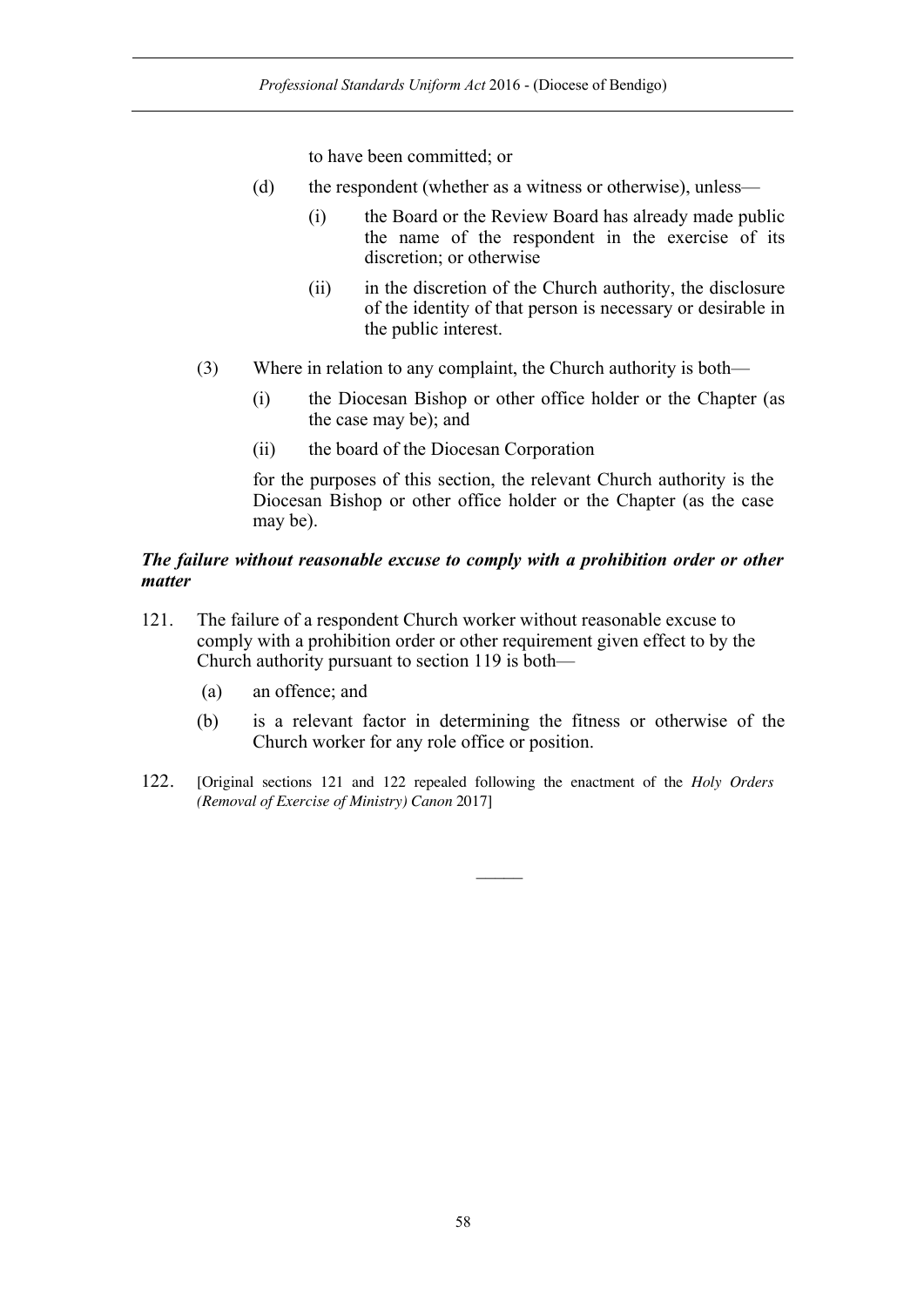# **CHAPTER 7 - THE STRUCTURE**

# **PART 7.1 – PROFESSIONAL STANDARDS COMMITTEE**

## *Establishment of Professional Standards Committee*

123. There shall be a Professional Standards Committee for the Diocese (**PSC**).

## *Appointment of members of Professional Standards committee*

124. The members of the PSC shall be appointed by the Scheme Corporation and shall hold office on such terms and conditions as may be determined from time to time by resolution of the Scheme Directors.

# *Membership of PSC*

- 125. (1) The PSC shall have at least 4 members including the chair.
	- (2) The membership of the PSC shall be constituted so as collectively to provide experience and appropriate professional qualifications in—
		- $(a)$  law;
		- (b) the ministry; and
		- (c) child protection, investigations, social work, ethics or counselling.
	- (3) The PSC shall include at least one person who is not a member of the Anglican Church of Australia and so far as it is reasonably practicable shall have at least one man and at least one woman.

# *Chair of PSC*

126. The chair of the PSC shall be appointed on such terms and conditions as may be determined from time to time by the Scheme Directors.

# *Procedures of PSC*

- 127. (1) The PSC may meet from time to time as determined by the chair or a majority of its members and may conduct its business by telephone or electronic communication.
	- (2) Subject to this Act and any protocol approved under it, the procedures of the PSC shall be as determined by the PSC.
	- (3) A majority of the members shall constitute a quorum.
	- (4) The PSC shall act in all things as expeditiously as possible.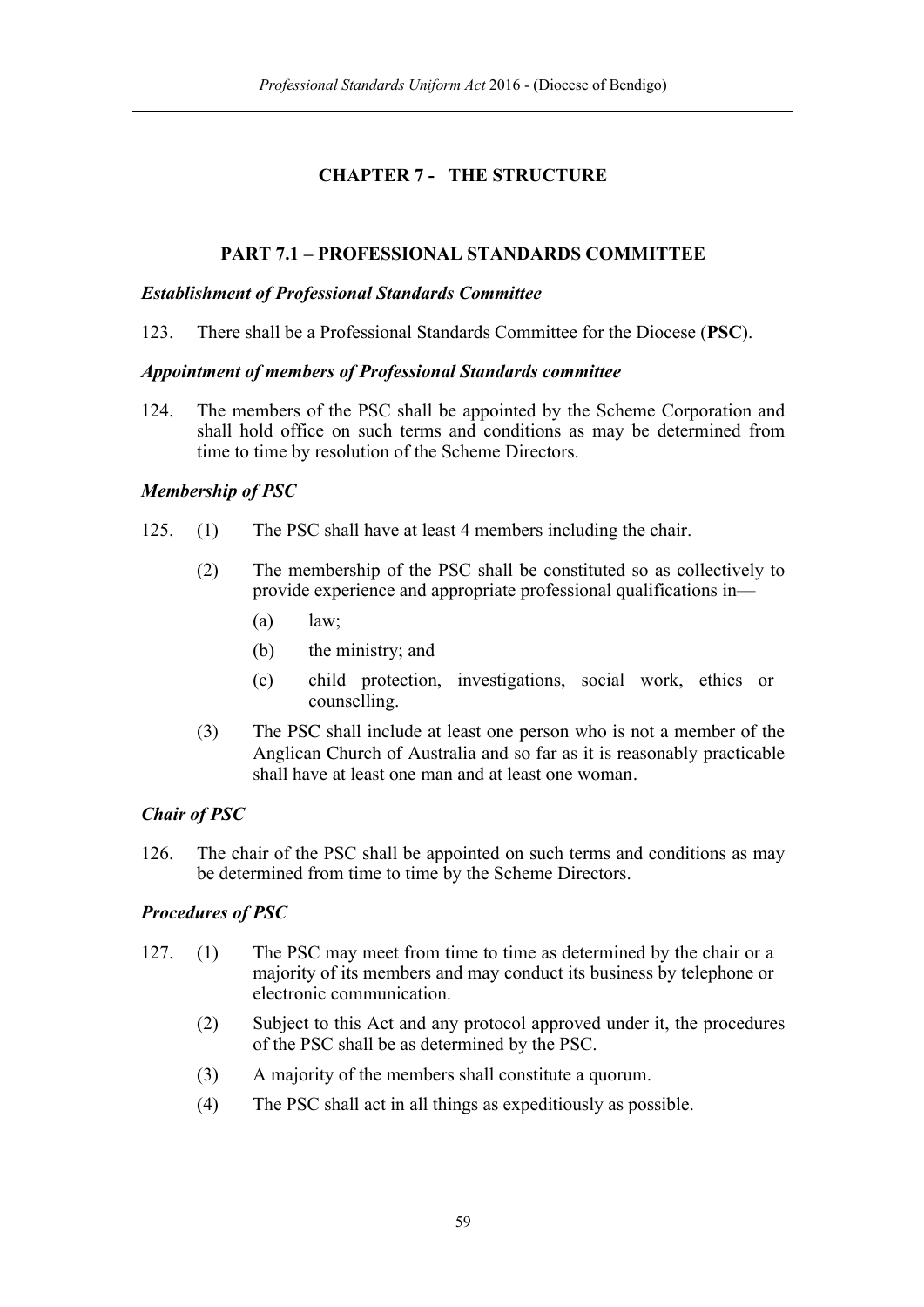## *Acts and proceedings of PSC validated*

128. An act or proceeding of the PSC is not invalid by reason only of a vacancy in its membership and, notwithstanding the subsequent discovery of a defect in the nomination or appointment of a member, any such act or proceeding is as valid and effectual as if the member had been duly nominated or appointed.

### *PSC may be an equivalent body of another diocese.*

129. The members of the PSC may constitute an equivalent body of another diocese, either generally or for a particular case or matter.

### *Power of PSC to delegate*

- 130. (1) Subject to sub-section (2), the PSC may delegate, upon such terms and conditions as the PSC may approve, any of its powers or functions under this Act to any person.
	- (2) The PSC may not delegate its powers under—
		- (a) subsection  $(1)$ ;
		- (b) Part 3.5 (suspension);
		- (c) section 54 (clearance for ministry);
		- (d) section 64 (clearance for service); or
		- (e) Part 5.1 (referral to Board).
	- (3) A delegation under this section must be made by instrument in writing signed by a member of the PSC in accordance with a resolution of the PSC.

#### *Powers and duties of PSC*

- 131. (1) Subject to the provisions of this Act, the PSC has the following powers and duties—
	- (a) to implement this Act and, to the extent that the protocol is not inconsistent with this Act, any protocol and for that purpose to obtain independent legal advice;
	- (b) to receive a complaint against a Church worker and where appropriate, cause to be investigated the complaint in a timely and appropriate manner;
	- (c) to appoint suitable persons to fulfil the several roles required to implement any protocol in each particular case;
	- (d) where appropriate, to arrange through the Director for the conciliation or mediation or other method of resolving any dispute associated with a complaint;
	- (e) where appropriate, to recommend to the Board of the Diocesan Corporation and the Scheme Directors any changes to any protocol and any other changes to Church processes, structures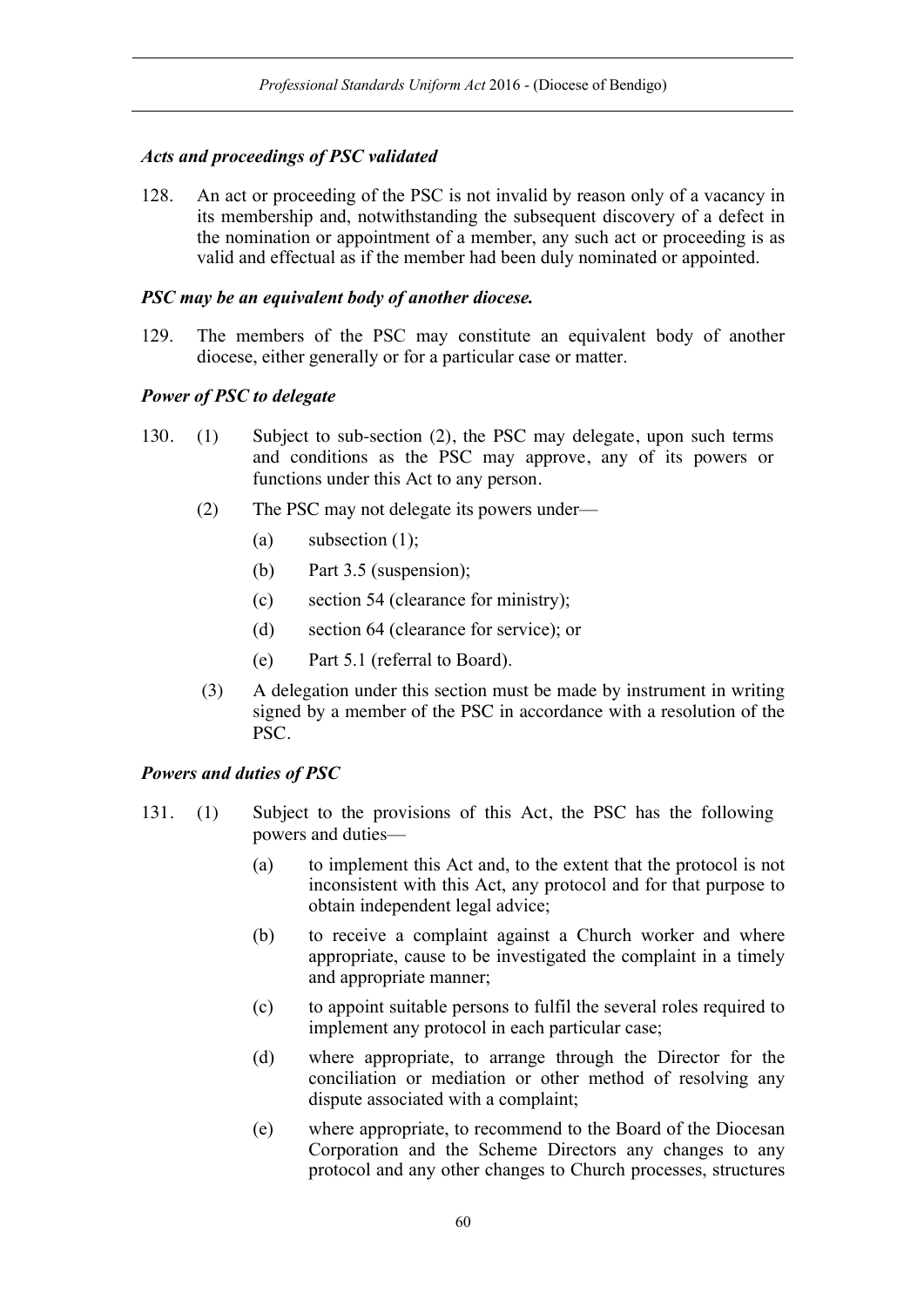and education programmes that would reduce the risk of misconduct in the Diocese;

- (f) where appropriate or required under any protocol, to refer any allegation of misconduct in its possession to a member of a law enforcement, prosecution or child protection authority of a State or Territory or of the Commonwealth of Australia to which the allegation is or may be relevant;
- (g) to exercise such other powers and functions as are conferred on it by this or any other Act or by a protocol.
- (2) The power and duty of the PSC to exercise its functions under this Act arises in respect of—

 $\overline{\phantom{a}}$ 

- (a) conduct wherever it is alleged to have been engaged in by a Church worker; and
- (b) conduct which is alleged to have occurred within the Diocese wherever that person involved in the alleged conduct may reside**.**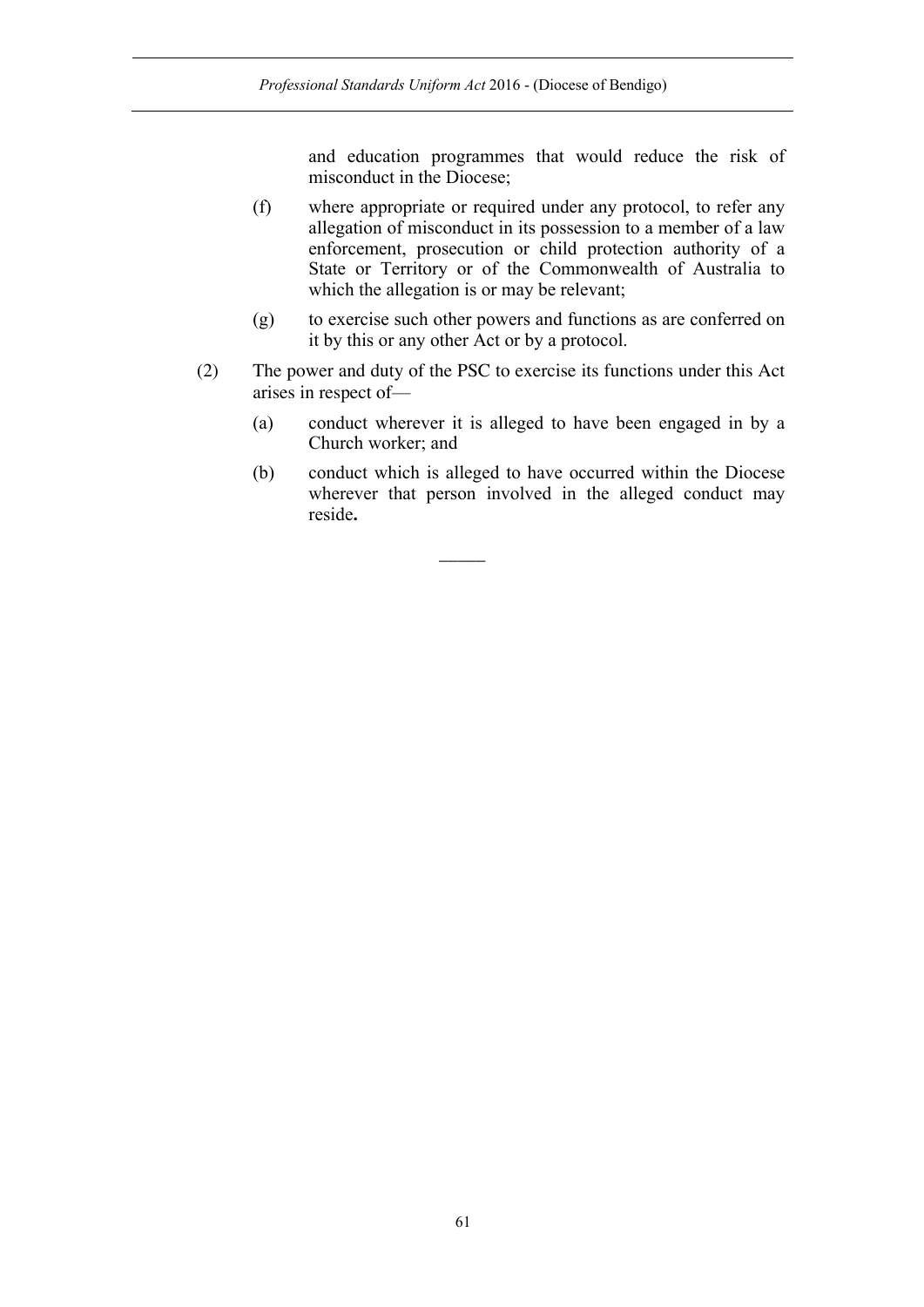# **PART 7.2**

## **SCHEME CORPORATION AND OFFICE OF PROFESSIONAL STANDARDS**

- 132. (1) The Diocesan Corporation must appoint the Scheme Corporation to provide professional standards services to the Diocese in accordance with this Act.
	- (2) The Office of Professional Standards shall be constituted by the Scheme Corporation and shall include the following office holders appointed by the Scheme Corporation by resolution of its Scheme directors after consultation with the Diocesan Corporation—
		- (a) the Director of Professional Standards;
		- (b) the Executive Director;
		- (c) the Professional Standards Ombudsman.

## **PART 7.3 – DIRECTOR OF PROFESSIONAL STANDARDS**

## *Appointment of Director*

- 133. (1) There shall be a Director of Professional Standards of the Diocese.
	- (2) There may also be a Deputy Director of Professional Standards or more than one such Deputy.
	- (3) The Director, and any Deputy Director, shall be appointed by the Scheme Corporation and shall hold office on such terms and conditions as may be determined from time to time by resolution of the Scheme Directors.
	- (4) The Director and any Deputy Director must report to the Executive Director of the Scheme Corporation.

## *Appointment of Acting Director*

- 134. (1) The Scheme Corporation may appoint an acting Director of Professional Standards on such terms and conditions as may be determined by resolution of the Scheme Directors.
	- (2) The Acting Director of Professional Standards may act in that capacity during the absence of the Director or during a vacancy in the office of Director.
	- (3) An acting Director of Professional Standards when acting in that capacity is taken to be the Director and has all the powers and functions of the Director.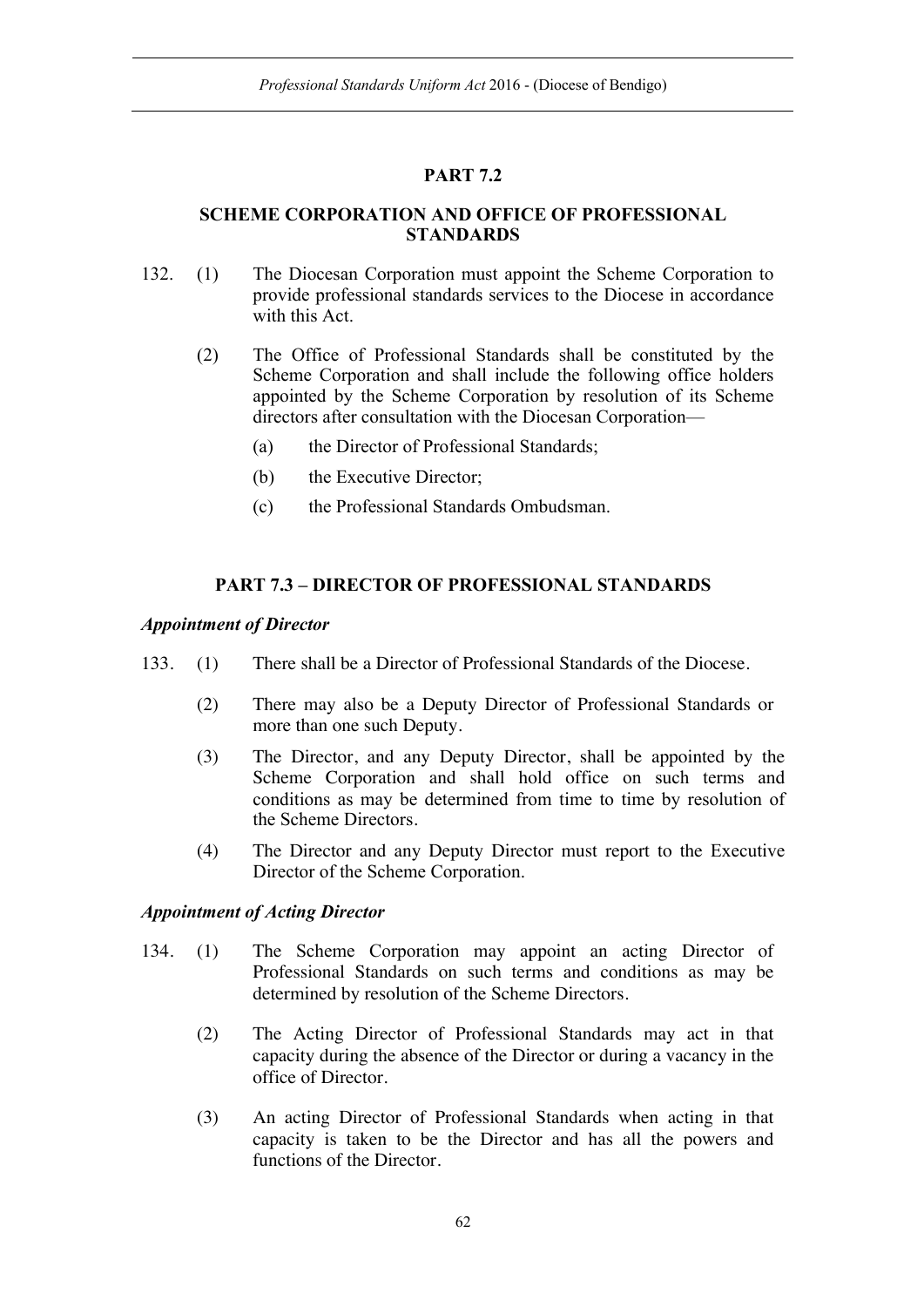## *Functions of Director*

- 135. (1) The Director shall have the following functions—
	- (a) to receive any complaint on behalf of the PSC against a Church worker and any report or notice under this Act required to be served on the Director;
	- (b) to receive any application for a clearance and deal with it in accordance with this Act and any protocol approved under it;
	- (c) to receive any application for redress and deal with it in accordance with this Act and any protocol approved under it;
	- (d) in his or her discretion to make a complaint against a Church worker;
	- (e) to manage the implementation of any protocol in respect of any complaint or application for redress;
	- (f) to be the executive officer of the PSC;
	- (g) to attend meetings of the PSC;
	- (h) to provide a central focus in matters involving personal ethics and behaviour including advice to a Church authority about appropriate standards for Church workers and enforcement;
	- (i) to provide or arrange support care or treatment of parties to the process of any protocol and any person who are determined in accordance with any protocol to have suffered harm;
	- (j) to advise or arrange advice to any relevant Church authority or Church body as to—
		- (i) the financial or other needs of a person affected by alleged misconduct;
		- (ii) any legal proceedings, anticipated or existing, against such Church body or Church authority arising out of the alleged misconduct of a Church worker; and
		- (iii) how a parish or congregation may best be supported;
	- (k) to provide input into education and vocational training programs for members of the Diocese, including those involved in managing or providing pastoral care and other community services;
	- (l) to provide information to each complainant and respondent and their respective carers about the operation of this Act and any protocol;
	- (m) to keep proper records of complaints, decisions, meetings, employment screening details, police checks and people affected by allegations of misconduct;
	- (n) to implement and record proper screening processes and procedures and to ensure that any information obtained is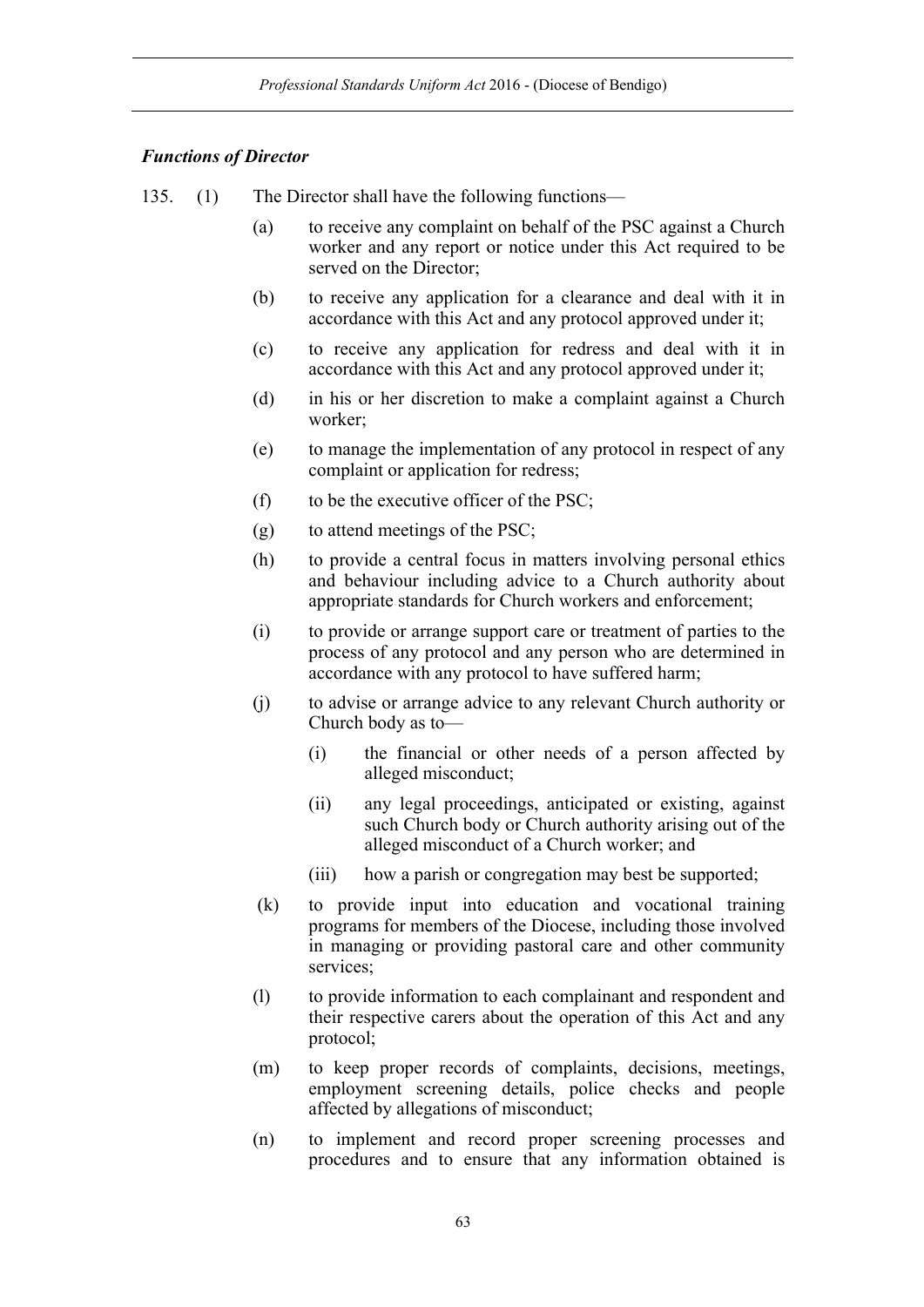accurate, easily accessible and in keeping with contemporary management systems;

- (o) to consult and co-operate regularly with other Directors of Professional Standards and Church bodies to promote consistency between them and the Diocesan protection policies and procedures;
- (p) where required by law or under this Act or any protocol, to report a matter to the police and in other cases to support the complainant in making a report to the police and the relevant State child protection authority; and
- (q) to report to the Scheme Directors and the PSC on any recommended changes to a protocol and any other changes to Church processes, structures and education programmes that would reduce the risk of abuse in a Diocese.
- (r) such specific functions and duties as may be determined from time to time by the Scheme Directors;
- (s) such other functions and duties as may be provided by this Act or as may be determined by the Scheme Directors.
- (2) The Director and any Deputy Director must act in all things as expeditiously as possible.

### *Director may have corresponding capacity for another diocese.*

136. The Director may act in a corresponding capacity for another diocese of the Church or a participating entity either generally or for a particular case or matter.

## **PART 7.4 – EXECUTIVE DIRECTOR**

#### *Appointment of Director*

- 137. (1) There shall be an Executive Director of the Office of the Professional Standards.
	- (2) The Executive Director is appointed by the Scheme Directors on such terms and conditions as may be agreed.
- 138. (1) The Executive Director shall have the following functions—
	- (a) to discharge the functions assigned to that officer under this Act or any protocol under this Act;
	- (b) to oversee the operation of the Office of Professional Standards;
	- (c) to have responsibility for the budget and financial performance of the Office of Professional Standards; and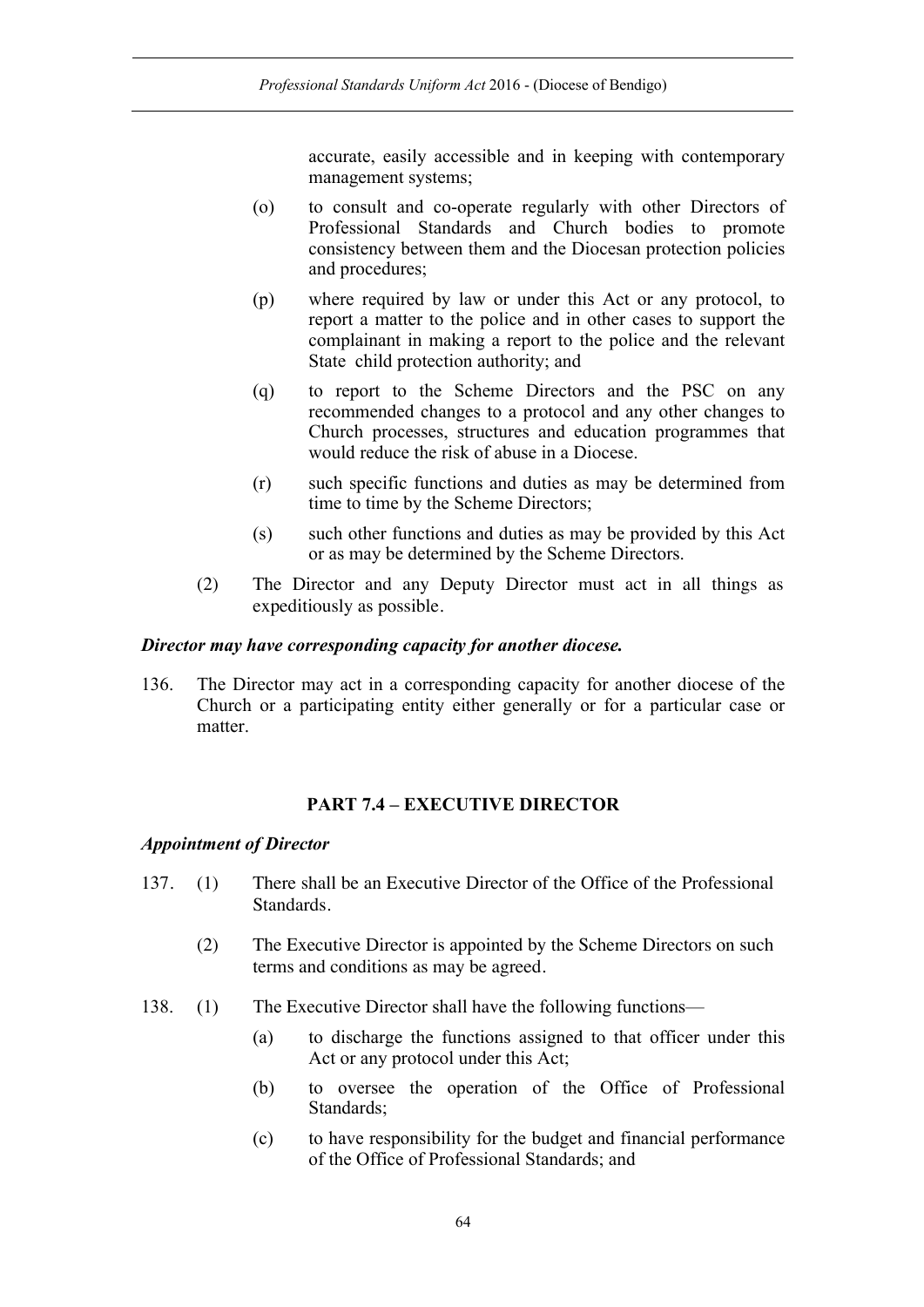(d) to exercise such other functions as may be determined by the Scheme Directors.

#### **PART 7.5 – PROFESSIONAL STANDARDS OMBUDSMAN**

#### *Appointment*

- 139. (1) There shall be appointed a Professional Standards Ombudsman who shall be a lay person.
	- (2) There may be appointed an acting Professional Standards Ombudsman.
- 140. (1) The Professional Standards Ombudsman, and any acting Professional Standards Ombudsman, shall be appointed by the Scheme Corporation and shall hold office on such terms and conditions as may be determined from time to time by resolution of the Scheme Directors.
	- (2) The Professional Standards Ombudsman and any acting Professional Standards Ombudsman must report to the Scheme Directors.

#### *Functions*

- 141. (1) The Professional Standards Ombudsman shall have the following functions—
	- (a) to discharge the functions assigned to that officer under this Act or any protocol approved under it including responding to grievances concerning any complaint or grievance about the operation of this Act or any protocol approved under it in relation to a complaint or other matter;
	- (b) to keep under scrutiny, by spot audits and otherwise, the systems in the Diocese for—
		- (i) preventing the incidence of misconduct by Church workers; and
		- (ii) responding to and dealing with complaints of misconduct;
		- (iii) responding to and dealing with an application for redress;
		- (iv) the grant of a clearance for ministry to any Church workers;
	- (c) to report to the Scheme Directors on any recommended changes to the Protocol and any changes to Church processes, structures and education programmes that would reduce the risk of abuse in a Diocese; and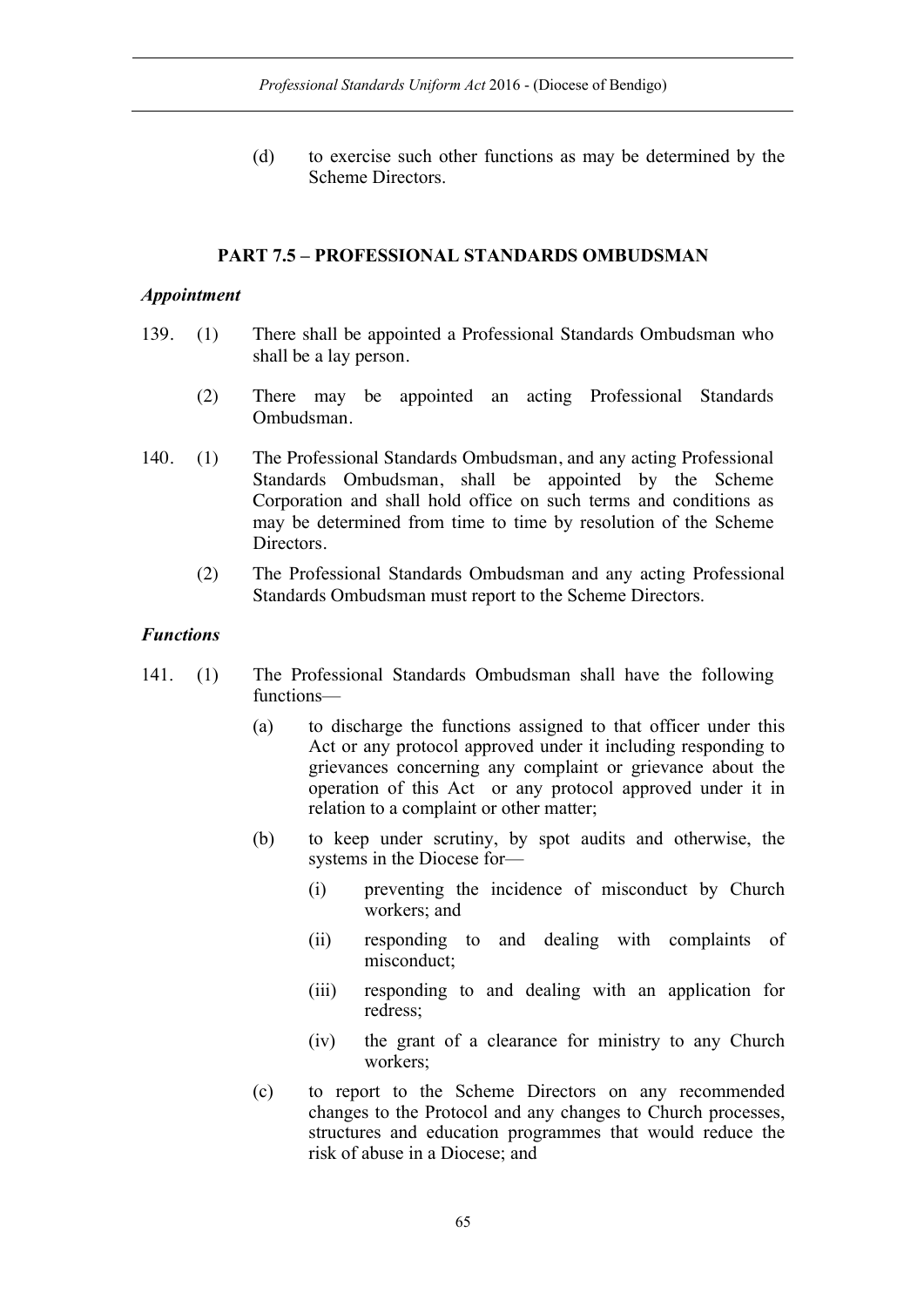(d) to exercise such other functions as may be determined by the Scheme Directors.

## *Access to files and information*

142. The Professional Standards Ombudsman shall have access to all files of the Office of Professional Standards and information relevant to any complaint or matter.

 $\overline{\phantom{a}}$ 

## **PART 7.6 –PANEL OF INVESTIGATORS**

### *Appointment*

- 143. (1) The Executive Director must establish and maintain a panel of investigators to carry out any investigation under this Act.
	- (2) The members of the panel shall be appointed on such terms and conditions as may be determined from time to time by the Executive Director.
	- (3) A member of the panel need not be a member of the Church.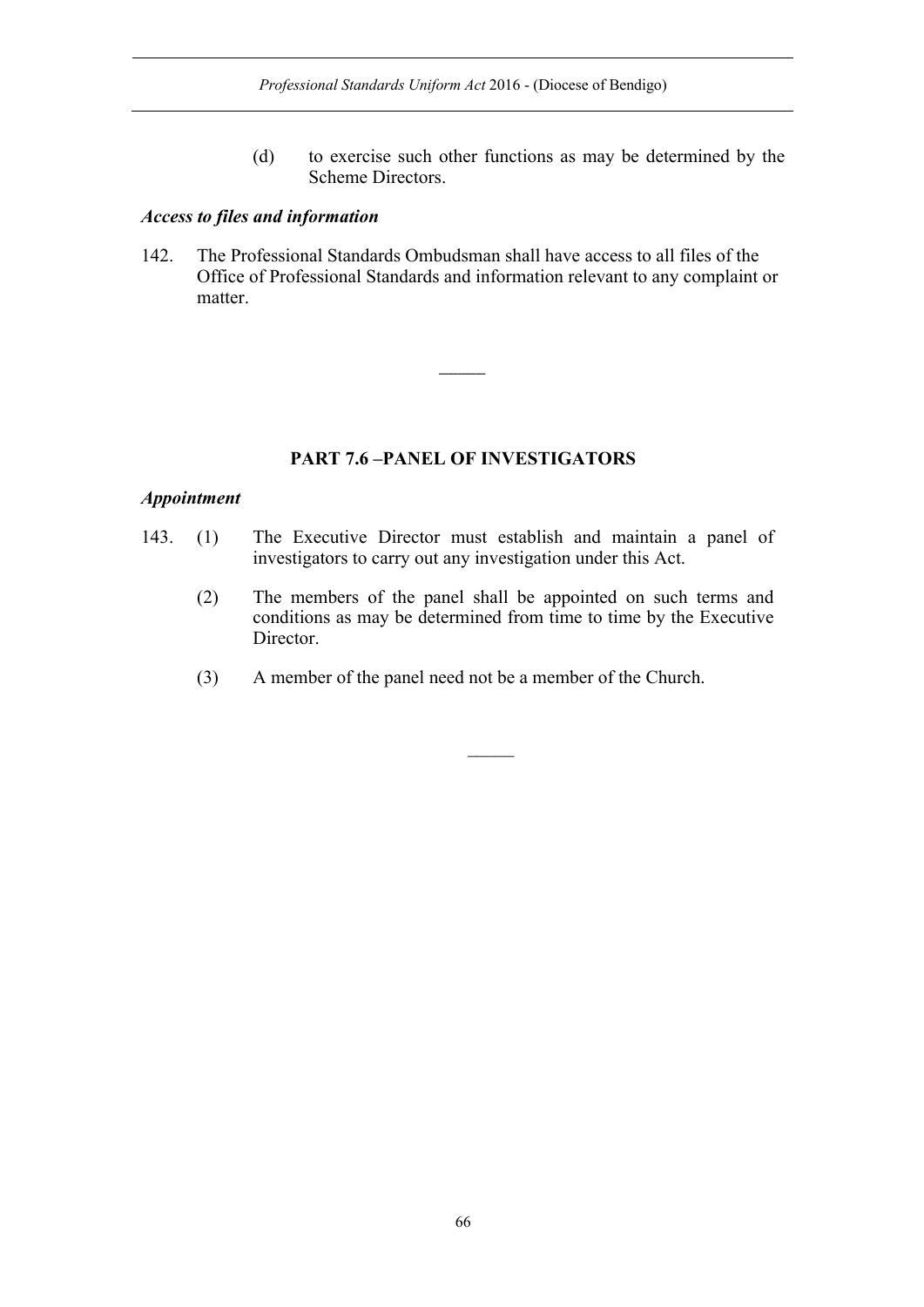# **PART 7.7 – PROFESSIONAL STANDARDS BOARD**

## *Establishment of Board*

144. There shall be a Professional Standards Board of members constituted and appointed in accordance with the provisions of this Part.

## *Board may be an equivalent body*

145. The members of the Board may constitute an equivalent body either generally or for a particular case or matter.

## *Function of the Board*

- 146. Subject to the provisions of this Act the functions of the Board are—
	- (a) to make a determination and where appropriate make a recommendation under section 42 (suspension) of this Act; and
	- (b) to enquire into and determine a complaint or matter and make recommendations or directions under Part 5.3.

## *Panel of Board members*

- 147. The member or members of the Board in a particular case shall be appointed from a panel, 2 of whom may be over 72 years of age<sup>35</sup>, comprising—
	- (a) a President and a Deputy President appointed by the Scheme Directors, and Senior Members, each of whom shall be or shall have been either a judicial officer or a practising barrister or solicitor of at least 10 years' standing of the Supreme Court of a State or Territory; and
	- (b) at least 9 other persons of whom at least—
		- (i) two shall not be members of the Anglican Church of Australia;
		- (ii) two shall be members of the clergy; and
		- (iii) five who may or may not be members of the Church, having professional qualifications and experience —
			- (A) in psychiatry or psychology with current or recent clinical experience with patients who have been victims of child abuse or sexual misconduct; or
			- (B) in child protection, investigations, social work, ethics, medicine or counselling.

# *Appointment of members of Board Panel*

148. (1) The members of the panel shall be appointed by the Scheme Corporation by resolution of the Scheme Directors after consultation

<sup>&</sup>lt;sup>35</sup> The reference to "2 of whom..." may only be relevant to the Diocese of Melbourne on account of the provisions of its Appointments Act 1971.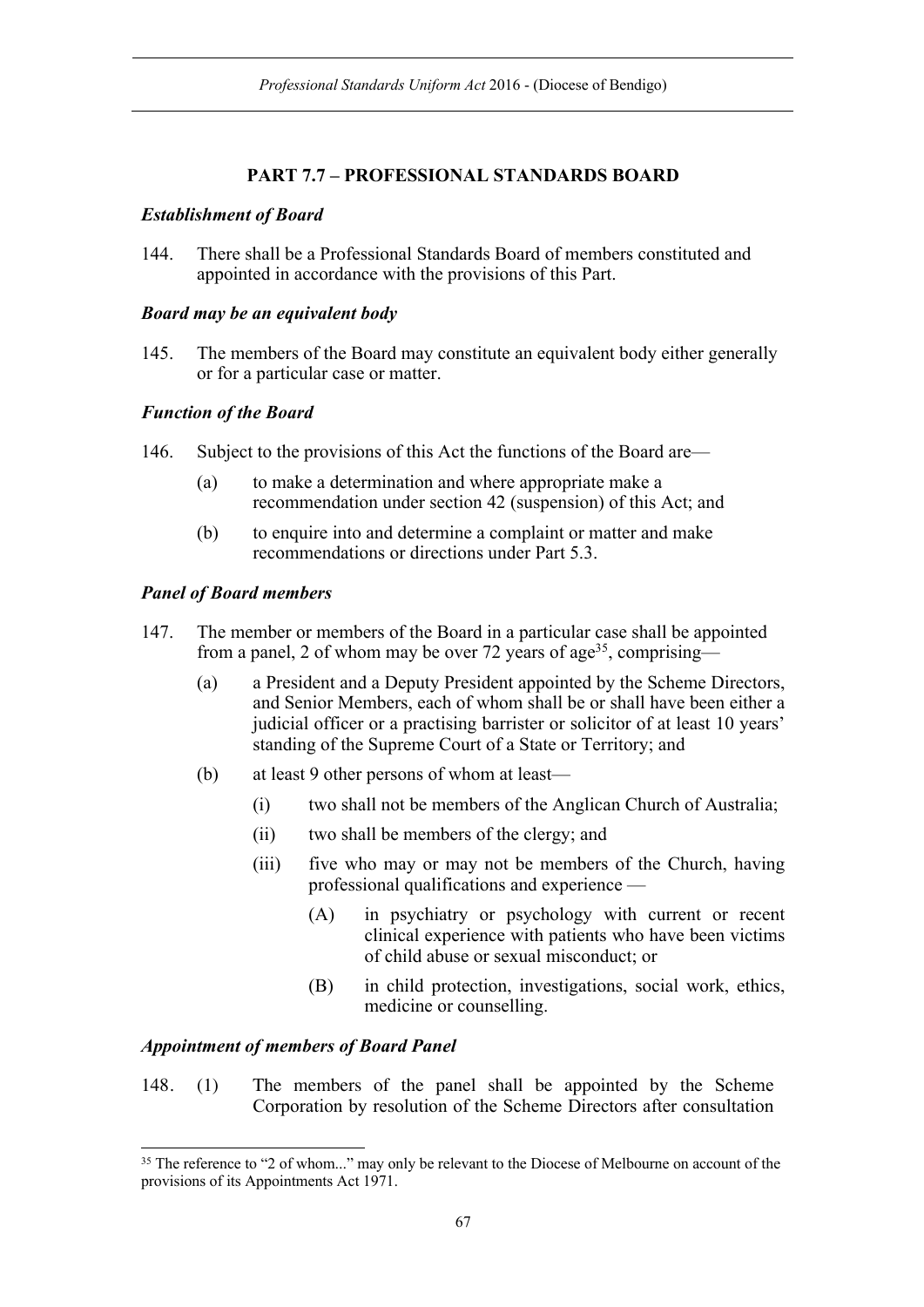with the President of the Board.

- (2) The members of the panel shall hold office on such terms and conditions as may be determined from time to time by resolution of the Scheme Directors.
- (3) The members of the panel may constitute or include the members of an equivalent body either generally or for a particular complaint or matter.

### *Filling vacancies in the Board Panel*

149. Any vacancy in the membership of the panel shall be filled by the Scheme Directors.

### *Convening a Board*

- 150. (1) The member or members of the Board to be convened for any matter shall be determined by the President or, if there is a vacancy in the office of President, by the Deputy President.
	- (2) For the purpose of any application to the Board, the Board shall consist of either—
		- (a) the President or Deputy President, or a Senior Member who shall be the presiding member, and one clergy member and at least one lay member of the panel; or
		- (b) at the discretion of the President or Deputy President in a matter that does not involve sexual abuse, a single member who is either one of them or a member of the panel of appropriate expertise and experience.
	- (3) So far as it is reasonably practicable, the Board consisting of more than one member shall include at least—
		- (a) one man and at least one woman; and
		- (b) one person who is not a member of the Church.
	- (4) For the purposes of this section a vacancy in the office of President includes a situation in which the President is not able to act because of a personal interest in a matter, illness or absence from the Diocese.
- *Note:* The intention is to give the President a discretion so as to constitute the Board in a manner that best suits the nature of the matter to be considered.
- 151. A member of the Board who is not a member of the Church agrees in acting as a member of the Board to abide by the provisions of this Act.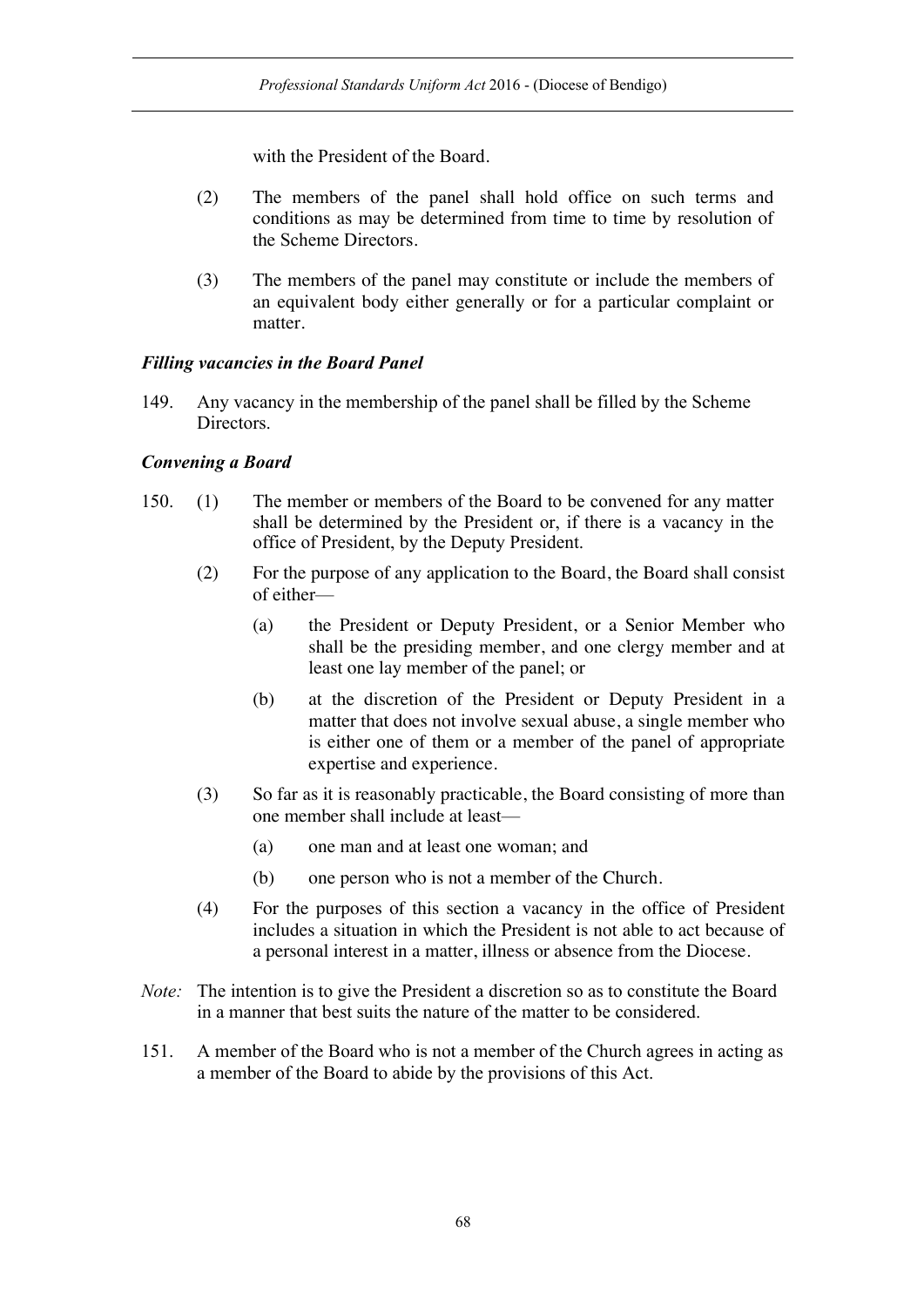- 152. (1) Before appointment, a prospective member of the Board must sign a statement of availability, impartiality and independence in any form approved by the Scheme Directors.
	- (2) The prospective member must disclose in writing to the President of the Board any circumstances likely to give rise to justifiable doubts as to his or her impartiality or independence.

# *Quorum*

153. The quorum for a meeting of the Board consisting of more than one member shall be a majority of the members of the Board, except where the Board by its President or Deputy President makes directions under section 102.

## *How questions decided by Board*

154. A question before the Board constituted by more than one member may be decided by a majority of the votes of those present and voting and in the case of an equality of votes, the opinion of the presiding member shall prevail.

## *Secretary to the Board*

- 155. (1) There shall be a secretary to the Board who shall be appointed by the President of the Board on such terms and conditions as may be determined from time to time by the President of the Board.
	- (2) The secretary to the Board may act in a corresponding capacity for another diocese either generally or for a particular case or matter.

## *A single member may constitute Review Board for certain purposes*

156. The rules of the Board made under this Part may provide that, in relation to the exercise of specified functions, or in relation to a complaint or matter within a specified class, the Board may, at the direction of the presiding member, be constituted by a single member sitting alone.

## *Separately constituted Boards may sit simultaneously*

157. The Board, separately constituted in accordance with this Part, may act simultaneously for the purpose of references made to it.

## *Board's proceedings valid despite vacancies etc*

158. An act or proceeding of the Board is not invalid by reason only of a vacancy in its membership or in the membership of the panel and, notwithstanding the subsequent discovery of a defect in the nomination or appointment of members of the panel or the Board, any such act or proceeding is as valid and effectual as if the member had been duly nominated or appointed.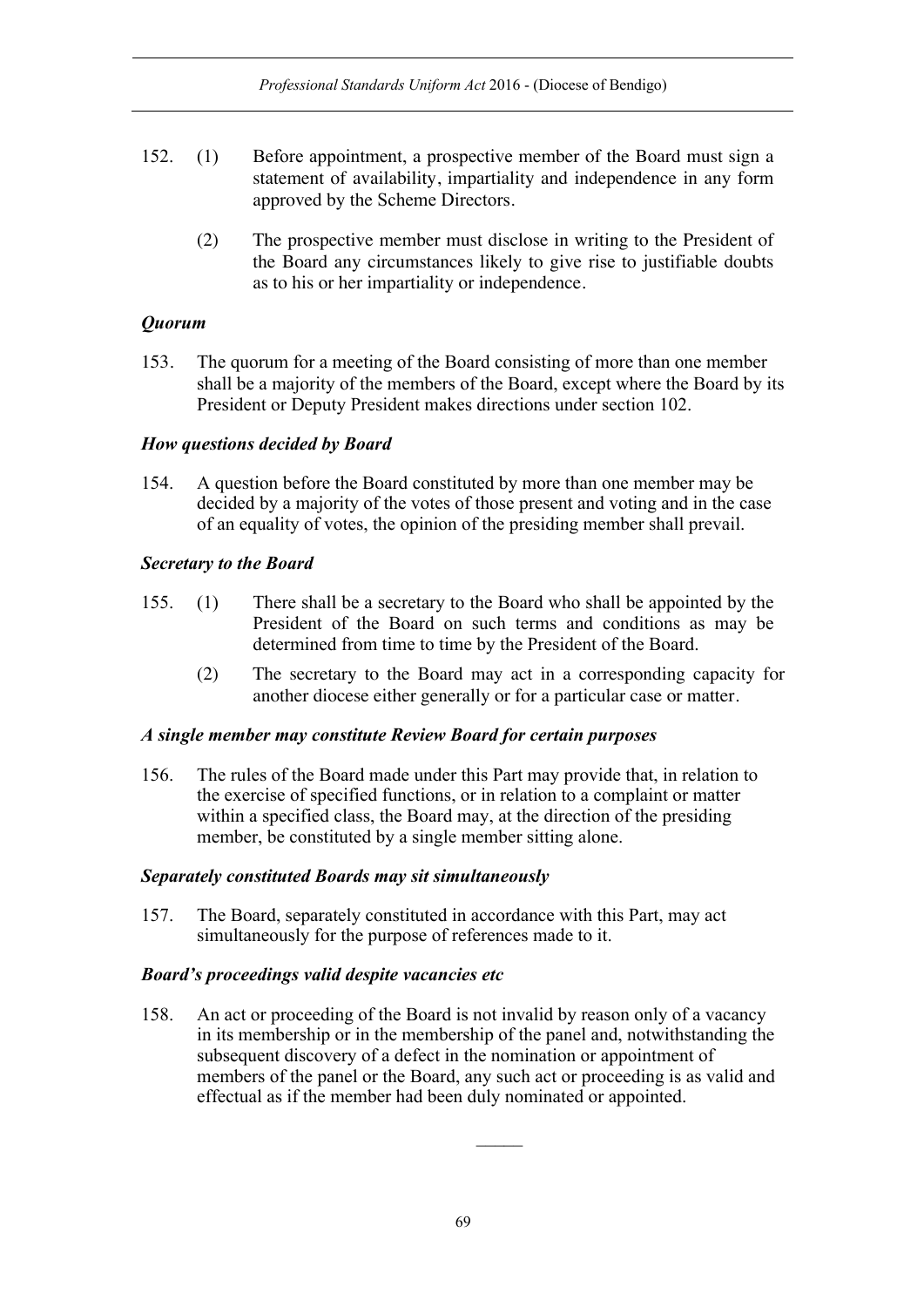# **PART 7.8 – PROFESSIONAL STANDARDS REVIEW BOARD**

### *Establishment of Review Board of three members*

159. There shall be a Professional Standards Review Board constituted and appointed in accordance with the provisions of this Part.

### *Review Board may be an equivalent body*

160. The members of the Review Board may constitute an equivalent body either generally or for a particular case or matter.

## *Function of the Review Board*

161. Subject to the provisions of this Act the function of the Review Board is to determine any application for review of a decision of the Board under this Act.

## *Panel of Review Board members*

- 162. The members of the Review Board in a particular case shall be appointed from a panel, two of whom may be over 72 years of age, comprising—
	- (a) a President and a Deputy President appointed by the Scheme Directors, and Senior Members, each of whom shall be or shall have been either a judicial officer or a practising barrister or solicitor of at least 10 years' standing of the Supreme Court of a State or Territory; and
	- (b) at least five other persons of whom at least—
		- (i) two shall not be members of the Anglican Church of Australia;
		- (ii) two shall be members of the clergy; and
		- (iii) three shall have professional qualifications and experience in child protection, investigations, social work, ethics or counselling.

## *Appointment of members of Review Board Panel*

- 163. (1) The members of the panel shall be appointed by the Scheme Corporation by resolution of the Scheme Directors after consultation with the President of the Review Board.
	- (2) The members of the panel shall hold office on such terms and conditions as may be determined from time to time by resolution of the Scheme Directors.
	- (3) The members of the panel may constitute or include the members of an equivalent body either generally or for a particular complaint or matter.

## *Filling vacancies in the Review Board Panel*

164. Any vacancy in the membership of the panel shall be filled by resolution of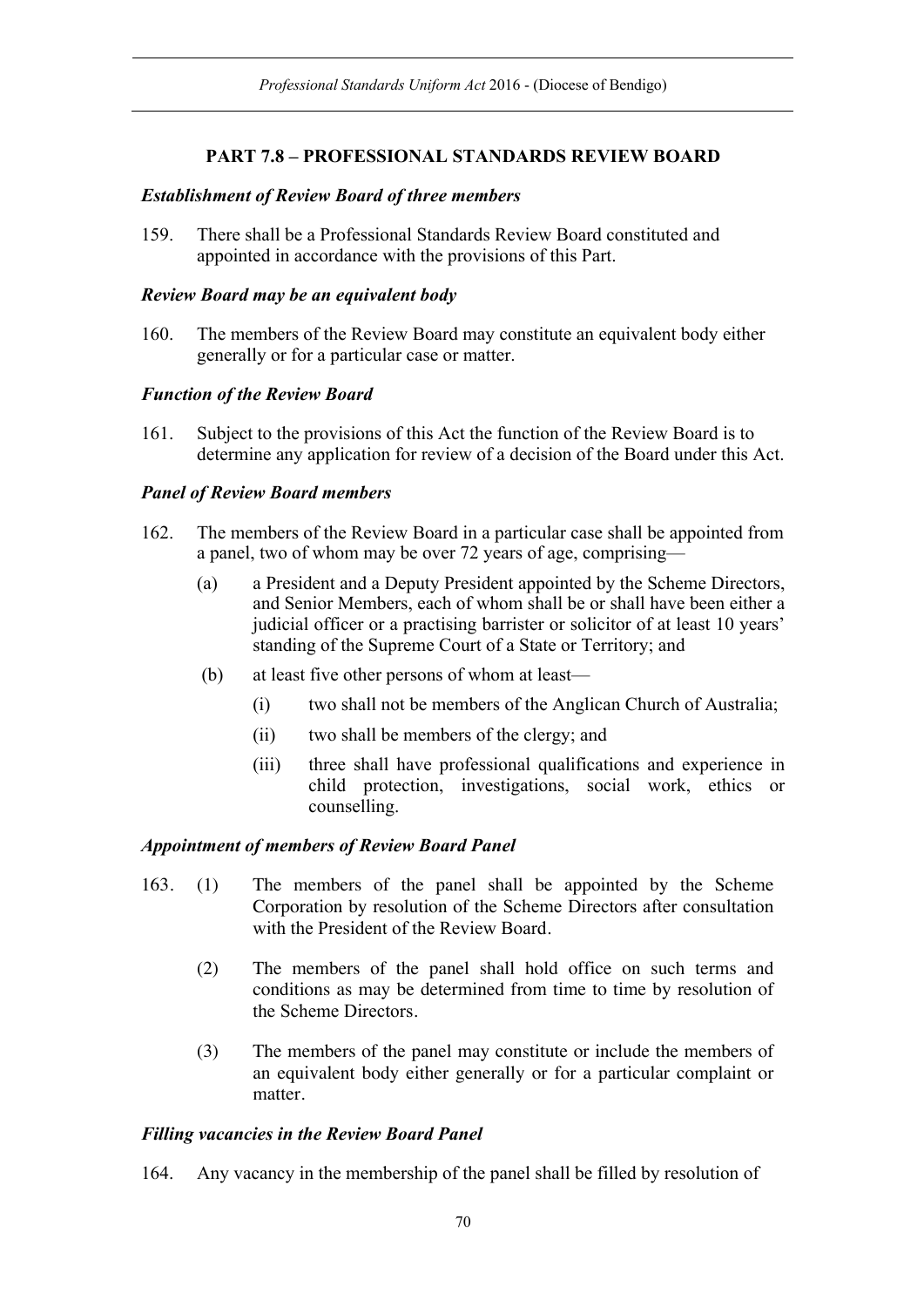the Scheme Directors.

## *Convening a Review Board*

- 165. (1) The members of the Review Board to be convened for any review of a decision of the Board shall be determined by the President or, if there is a vacancy in the office of President, by the Deputy President.
	- (2) For the purpose of any application to the Review Board, the Review Board shall consist of either—
		- (a) the President or Deputy President who shall be the presiding member, and one clergy member and one lay member of the panel; or
		- (b) at the discretion of the President or Deputy President a single member who is either one of them or a Senior Member or a member of the panel of appropriate expertise and experience.
	- (3) So far as it is reasonably practicable, the Review Board consisting of more than one member shall include at least—
		- (a) one man and at least one woman; and
		- (b) one person who is not a member of the Anglican Church of Australia.
	- (4) For the purposes of this section a vacancy in the office of President includes a situation in which the President is not able to act because of a personal interest in a matter, illness or absence from the Diocese.
	- (5) The quorum for a meeting of the Review Board constituted by more than one member shall be all the members of the Review Board, except where the Review Board by its President or Deputy President makes directions under section 102.
- 166. A member of the Review Board who is not a member of the Church agrees in acting as a member of the Review Board to abide by the provisions of this Act.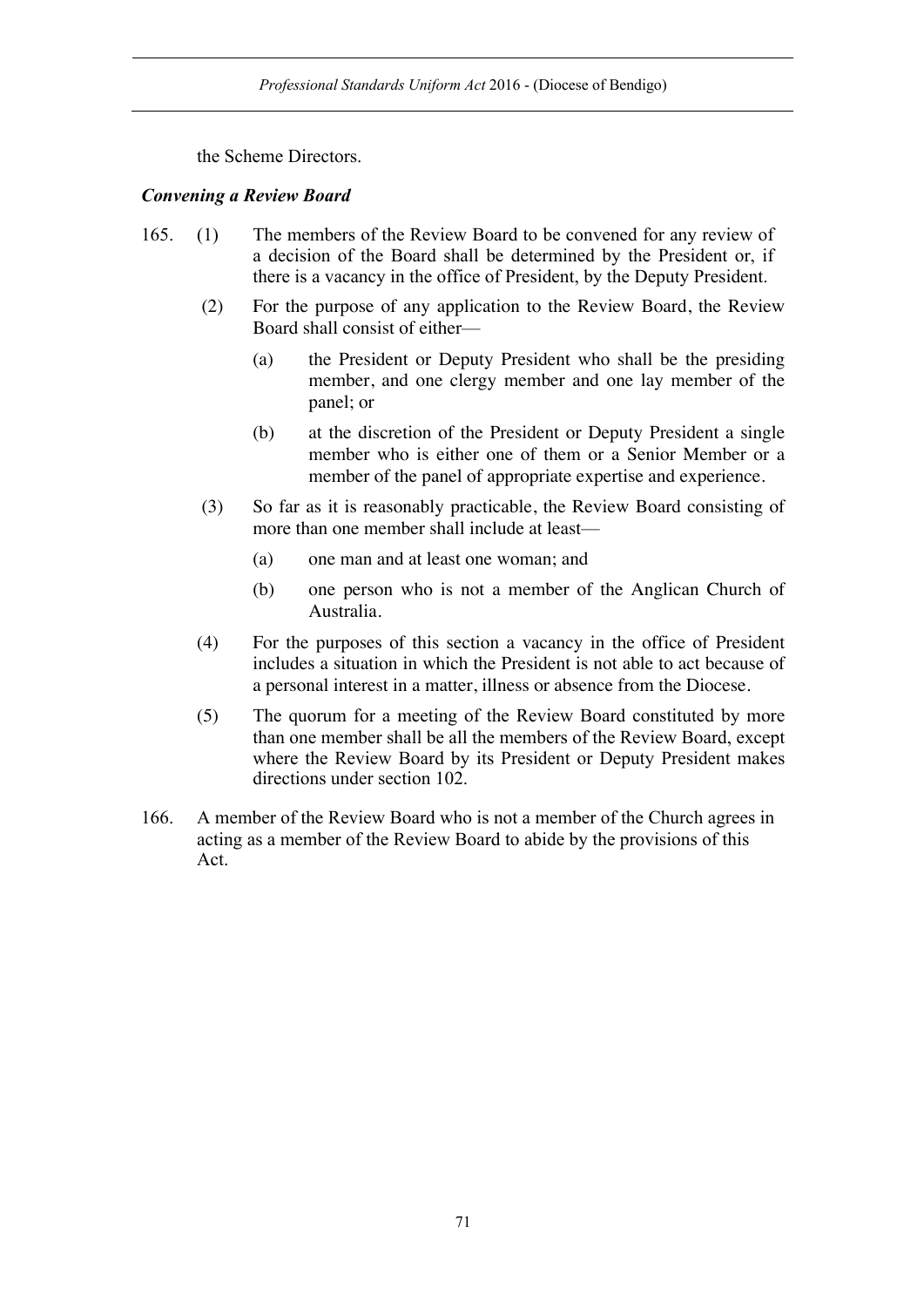- 167. (1) Before appointment, a prospective member of the Review Board must sign a statement of availability, impartiality and independence in any form approved by the Scheme Directors.
	- (2) The prospective member must disclose in writing to the President of the Review Board any circumstances likely to give rise to justifiable doubts as to his or her impartiality or independence.

## *Secretary to the Review Board*

- 168. (1) There shall be a secretary to the Review Board who shall be appointed by the President of the Review Board on such terms and conditions as may be determined from time to time by the President of the Review Board.
	- (2) The secretary to the Review Board may act in a corresponding capacity for another diocese either generally or for a particular case or matter.

### *A single member may constitute Review Board for certain purposes*

169. The rules of the Review Board made under this Part may provide that where the Review Board is constituted by more than one member, in relation to the exercise of specified functions, or in relation to matters of a specified class, other than the determination of the application, the Review Board may, at the direction of the presiding member, be constituted by a single member sitting alone.

#### *Separately constituted Review Boards may sit simultaneously*

170. The Review Board, separately constituted in accordance with this Part, may act simultaneously for the purpose of applications made to it.

#### *Review Board's proceedings valid despite vacancies etc*

171. An act or proceeding of the Review Board is not invalid by reason only of a vacancy in its membership or in the membership of the panel and, notwithstanding the subsequent discovery of a defect in the nomination or appointment of members of the panel or the Review Board, any such act or proceeding is as valid and effectual as if the member had been duly nominated or appointed.

## *Presiding member may determine practice and procedure of Review Board.*

172. Subject to this Act and the relevant rules, the practice and procedure of the Review Board will be as directed by the presiding member of the Review Board.

 $\overline{\phantom{a}}$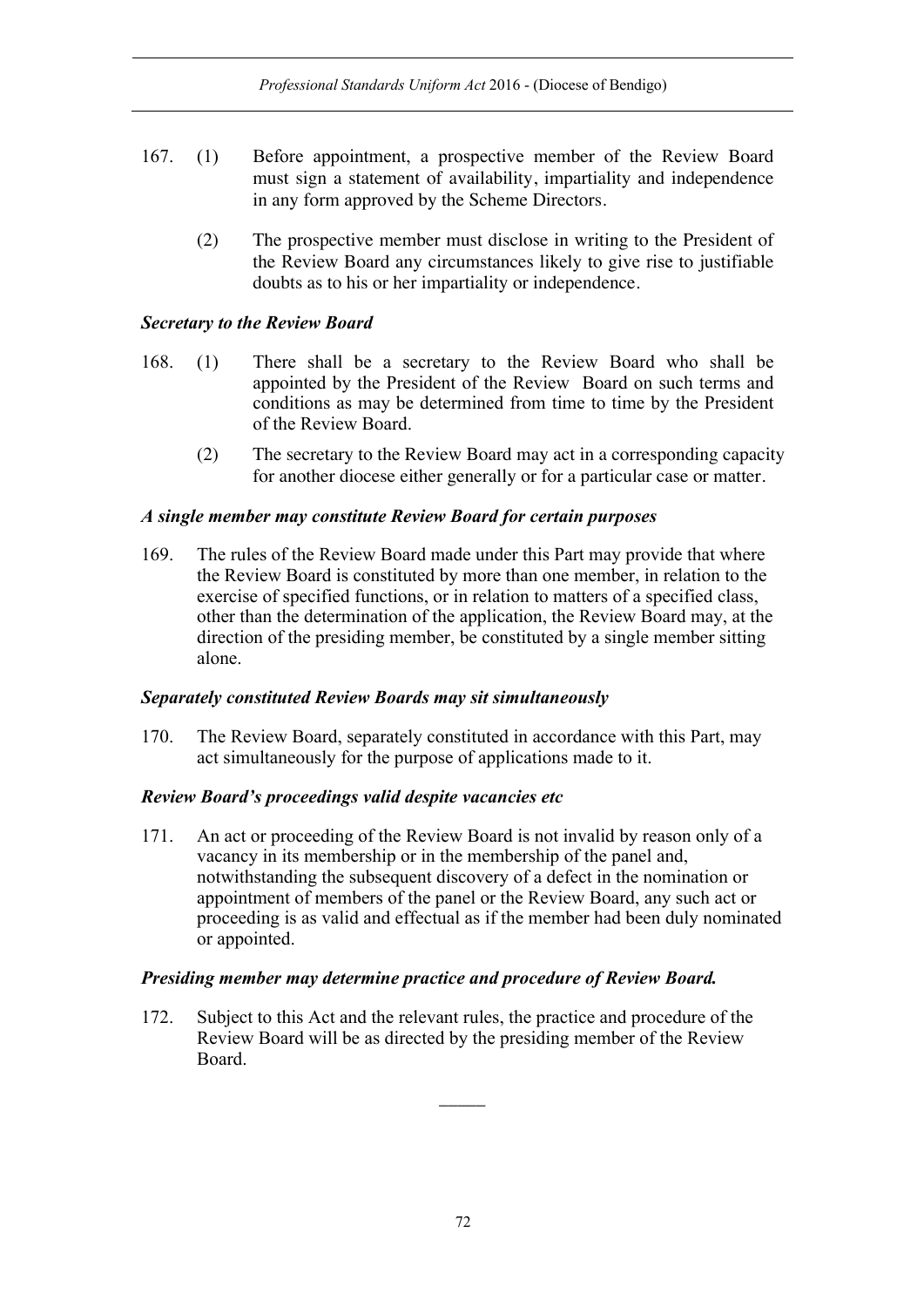# **PART 7.9 – CHURCH AUTHORITY**

#### 173. The expression **Church authority** means—

- (a) in relation to a Church worker licensed or otherwise authorised by the Diocesan Bishop for ministry or other service in the Church, and the enjoyment or otherwise of that licence or other authority, the Diocesan Bishop;
- (b) in relation to any recommendation that a priest or deacon resident in the Diocese who holds no role office or position in the Church and does not hold a licence or other authority be deposed from Holy Orders, the Diocesan Bishop;
- (c) in relation to a Church worker who is the Administrator of the Diocese (which is metropolitical) during a vacancy in the See, the most senior Diocesan bishop in the Province;
- (d) in relation to a Church worker who is the Administrator of the Diocese (which is not metropolitical) during a vacancy in the See, the Metropolitan;
- (e) in relation to any recommendation that a bishop (other than a diocesan bishop) be deposed from Holy Orders, the Metropolitan;
- (d) in relation to a Church worker appointed or employed or deemed to be employed by the Diocesan Corporation on behalf of which the Diocesan Bishop or other office holder or the Chapter (as the case may be) has authority under any Act of the Synod of the Diocese or otherwise to appoint, authorise, dismiss or suspend the Church worker:
	- (i) the Diocesan Bishop or that other office holder or the Chapter (as the case may be); and
	- (ii) the board of the Diocesan Corporation

for their respective functions;

(e) in relation to any other Church worker appointed by the Diocesan Bishop or other office holder or the Diocesan Bishop-in-Council whether under any Act of the Synod of the Diocese or otherwise, the Diocesan Bishop or the Diocesan Bishop-in-Council or that other office holder (as the case may be);

*Alternative paragraph to (d) and (e) where no Diocesan Corporation -*

- *(d) in relation to a Church worker appointed or employed by the Diocesan Bishop or other office holder or the Diocesan Bishop-in-Council or the Chapter whether under any Act of the Synod of the Diocese or otherwise (as the case may be), the Diocesan Bishop or that other office holder or the Chapter (as the case may be);*
- (f) in relation to a Church worker appointed or employed by a participating entity, the board or committee of management of that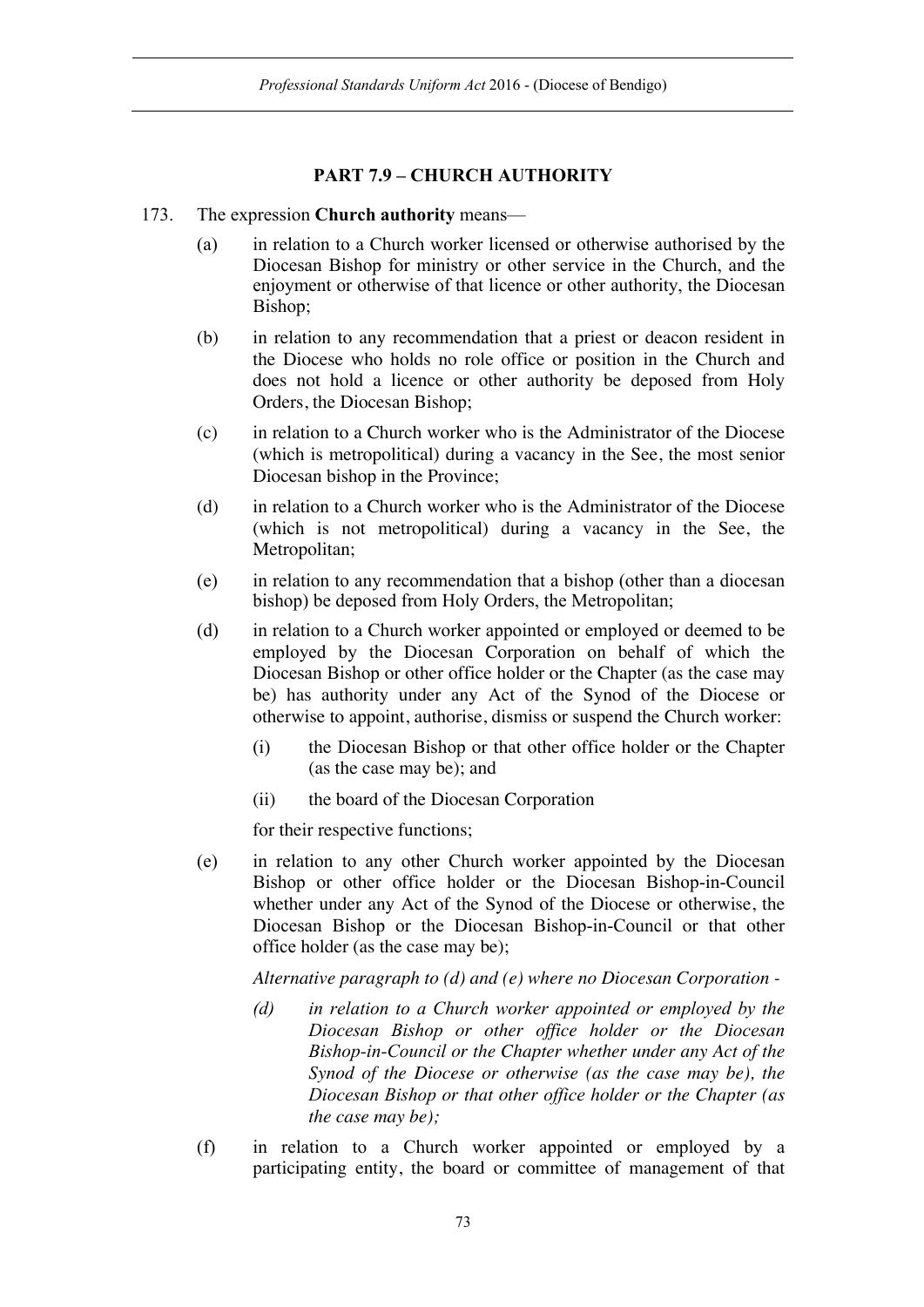entity or an office holder nominated by them for that purpose;

- (g) in relation to a churchwarden or parish council member elected by a general meeting of a parish, the Diocesan Bishop-in-Council;
- (h) in relation to a Church worker elected by Synod, the Synod;
- (i) in relation to a recommendation that the respondent be required to enter into a Safety Agreement with the Church authority and the Executive Director of the Office of Professional Standards, failing which he or she be excluded from entry or access to premises or activities of the Church either generally or in a specified location or circumstances–
	- (i) in a parish, the vicar and the Churchwardens;
	- (ii) in the Cathedral, the Chapter;
	- (iii) otherwise the Diocesan Bishop in Council

in each case by their duly authorised representative or representatives.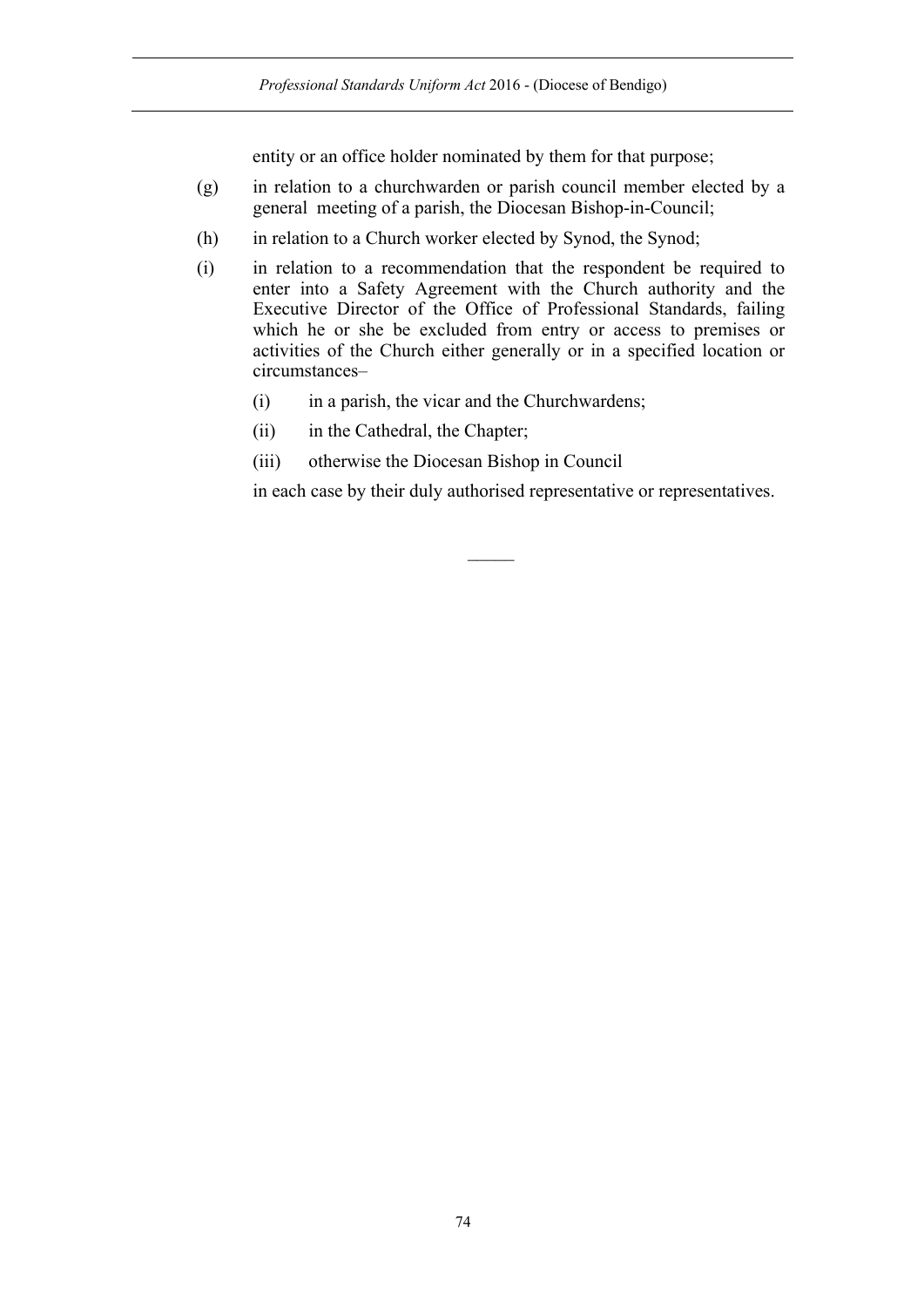## **CHAPTER 8 – GENERAL**

## **PART 8.1 – THE JOINT REGISTER**

- 174. (1) Each office holder in the Office of Professional Standards must enter and keep in a joint register all relevant information received or given by them in the discharge of their duties to the intent that the register will be a joint register for the Diocese and each participating diocese.
	- (2) Each of those office holders must keep confidential the information in the joint register and must not disclose any of it except as authorised under this Act or any protocol approved under it.
	- (3) Relevant information for the purposes of this Part means for each complaint or matter arising under this Act or under the Act of any participating diocese or any protocol approved under any of them—
		- (a) the names of the complainant and the respondent;
		- (b) the contents of the complaint if in writing;
		- (c) any application for a clearance for ministry;
		- (d) any application for redress;
		- (e) any notes, correspondence, reports, statements or other documents created sent or received;
		- (f) any determination of the PSC, the Board, the Review Board, as the case may be;
		- (g) any decision of the Church authority and correspondence in connection with that decision; and
		- (h) any other information of a kind specified by resolution of the Scheme Directors.
	- (4) The joint register must be accessible for inspection by, and relevant information may be disclosed to the office holders and authorised staff in the Office of Professional Standards in respect of the Diocese and each participating diocese subject to password protection and to the condition in subsection (5).
	- (5) The condition is that each person lawfully having access must keep confidential the information in the joint register and must not disclose any of it except as authorised under this Act or under the Act of any participating diocese or any protocol approved under any of them.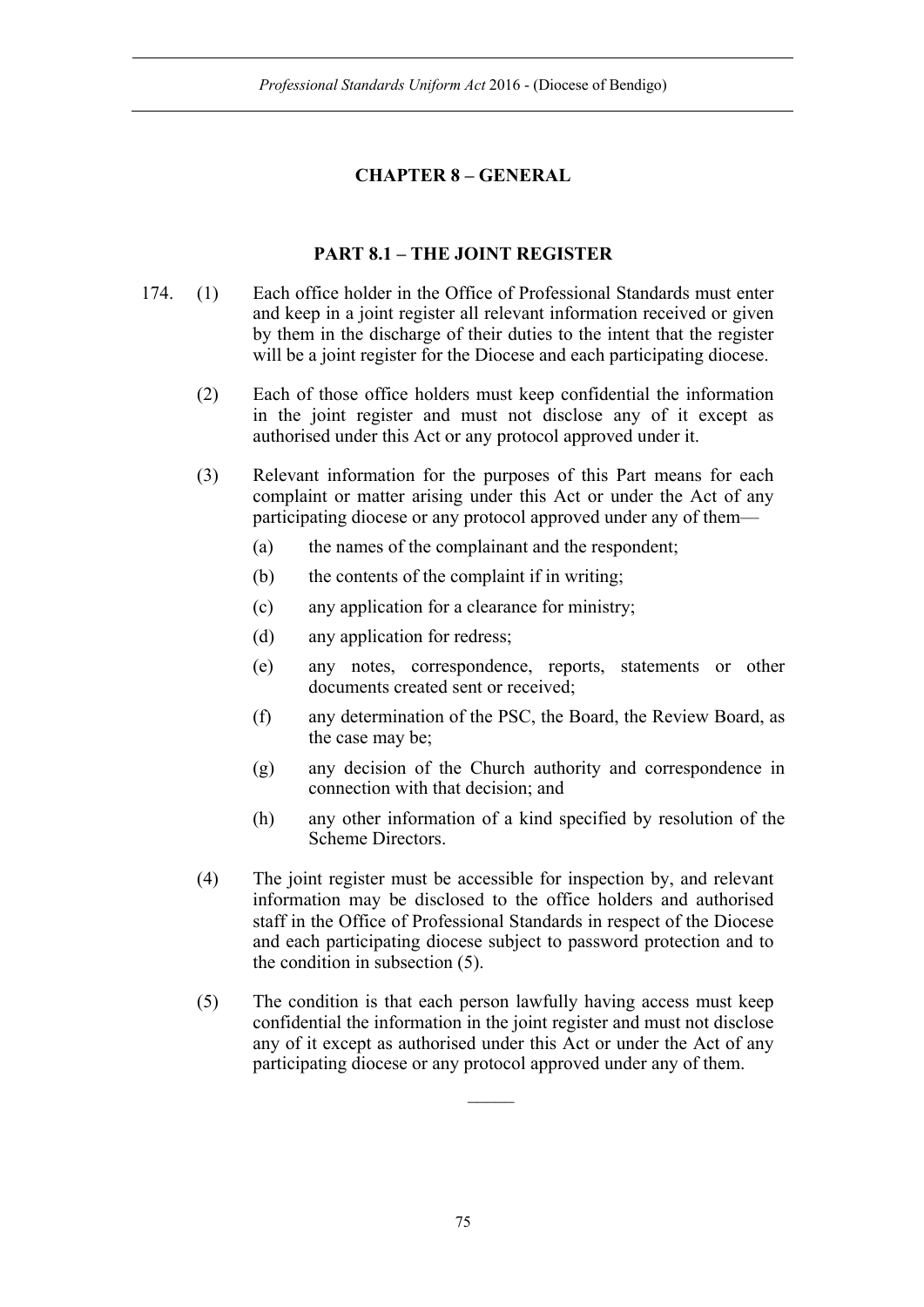# **PART 8.2 – CONFIDENTIALITY AND PUBLICATION**

## *Duty of confidentiality*

- 175. Subject to the provisions of this Act, the holder of an office or position who is or has been exercising a function under this Act must not divulge information that comes to his or her knowledge by virtue of that office or position or in the course of, or because of, the person exercising a function under this Act or any protocol approved under it except—
	- (a) in the course of carrying out a function whether under this Act or any protocol approved under any of them;
	- (b) to the holder of an office or position who is exercising a function under the professional standards ordinance or the episcopal standards ordinance of another diocese or under any protocol approved under it and for that purpose;
	- (c) as may be otherwise authorised by or under this Act or any protocol approved under it or under the professional standards ordinance or the episcopal standards ordinance of another diocese or under any protocol approved under it;
	- (d) as may be authorised or required by the National Register Canon 2007 of General Synod or any canon enacted by General Synod in substitution for that canon;
	- (e) in any proceedings before a diocesan tribunal, a provincial tribunal or the special tribunal;
	- (f) as may be required or permitted by law; or
	- (g) to any insurer or insurance broker of a Church body or Church authority where the information may give rise to or be relevant to a claim for indemnity by the Church body or Church authority against the insurer or is relevant to obtaining or continuing insurance cover.

### *Disclosure to other church bodies*

- 176. In this section and sections 177 and 178, a reference to alleged misconduct means alleged misconduct of a Church worker involving—
	- (a) abuse;
	- (b) a sexual offence; or
	- (c) any breach of the duty to report a matter referred to in section 17 or 18 or of a like duty to report a matter under any previous ordinance or protocol of the Diocese.

#### *Duty of the Director to disclose and receive information*

177. (1) The Director must disclose to the director of professional standards of another diocese information in his or her possession relating to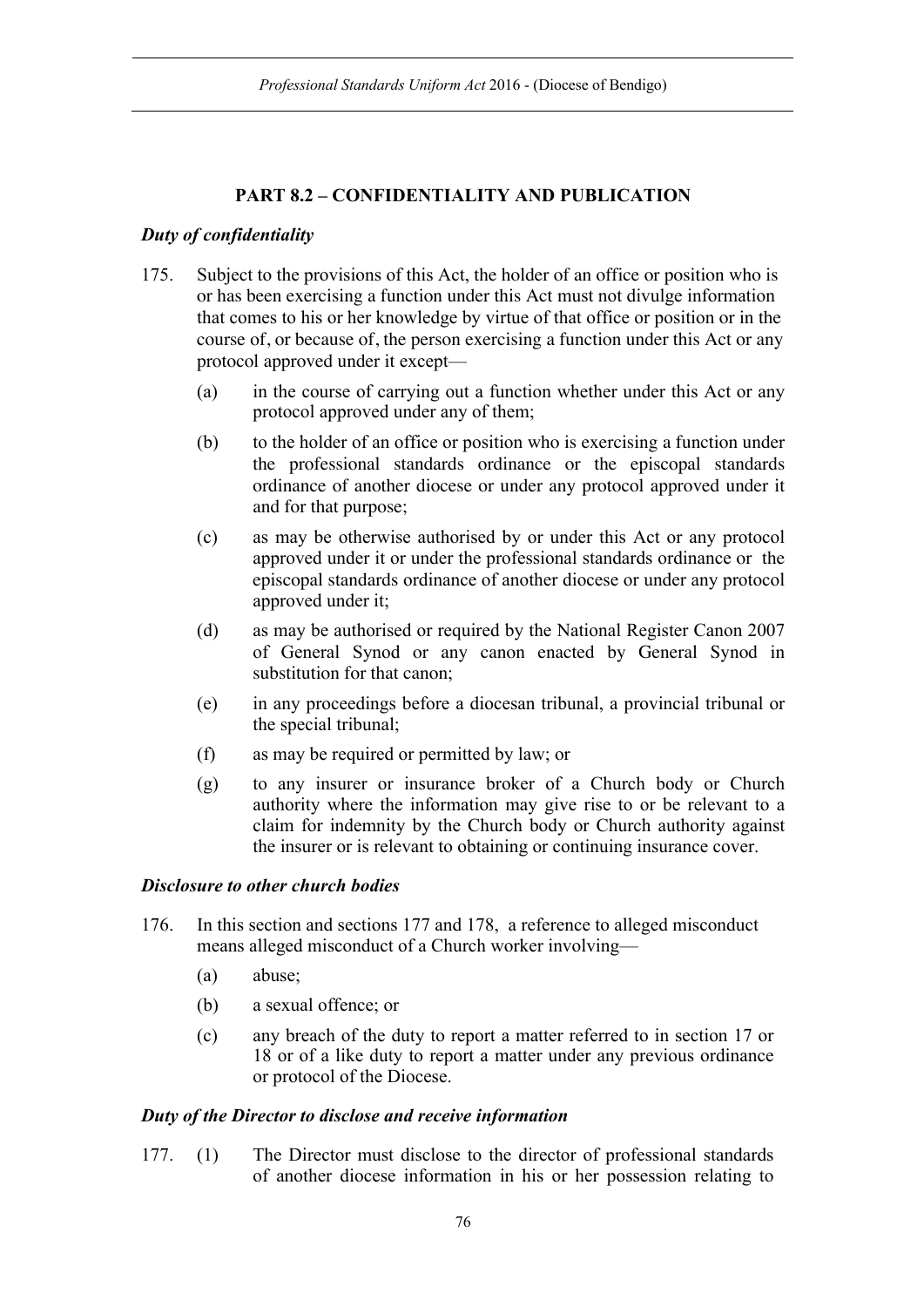alleged misconduct—

- (a) which is information relevant to, or arising in the course of—
	- (i) the exercise of the functions of the Director; or
	- (ii) an investigation being undertaken by the PSC

where the Director knows that the Church worker is residing or engaging or proposing to engage in ministry or service, in that other diocese; or

- (b) which is information relevant to, or arising in the course of—
	- (i) the exercise of the functions of that director; or
	- (ii) an investigation being undertaken by the equivalent body of the PSC

where the Director knows of that exercise of functions or investigation and that the Church worker is residing or engaging or proposing to engage in ministry or service, in that other diocese; or

- (c) which is alleged to have occurred in the diocese of that director.
- (2) The Director must disclose to the director of episcopal standards having jurisdiction in a diocese information in his or her possession relating to the alleged misconduct of a Bishop referred to in section 56(6) of the Constitution.
- (3) The Director may disclose to a person or body of another church exercising powers, duties or functions similar to those of the PSC information in its possession relating to the alleged misconduct of a former Church worker whom the Director has reason to believe is a member or purported member of that church.
- (4) The Director must co-operate with the relevant director or person or body to whom the information is disclosed.
- (5) To the extent that the Director receives information relating to misconduct from a director of professional standards or a director of episcopal standards of another diocese under a provision equivalent to this section, the Director has a duty to receive that information.

## *Duty of the PSC to disclose and receive information*

- 178. (1) The PSC must disclose to an equivalent body of another diocese information in its possession relating to alleged misconduct—
	- (a) which is information relevant to, or arising in the course of an investigation being undertaken by the PSC where the PSC knows that the Church worker is residing or engaging or proposing to engage in ministry or service, in that other diocese; or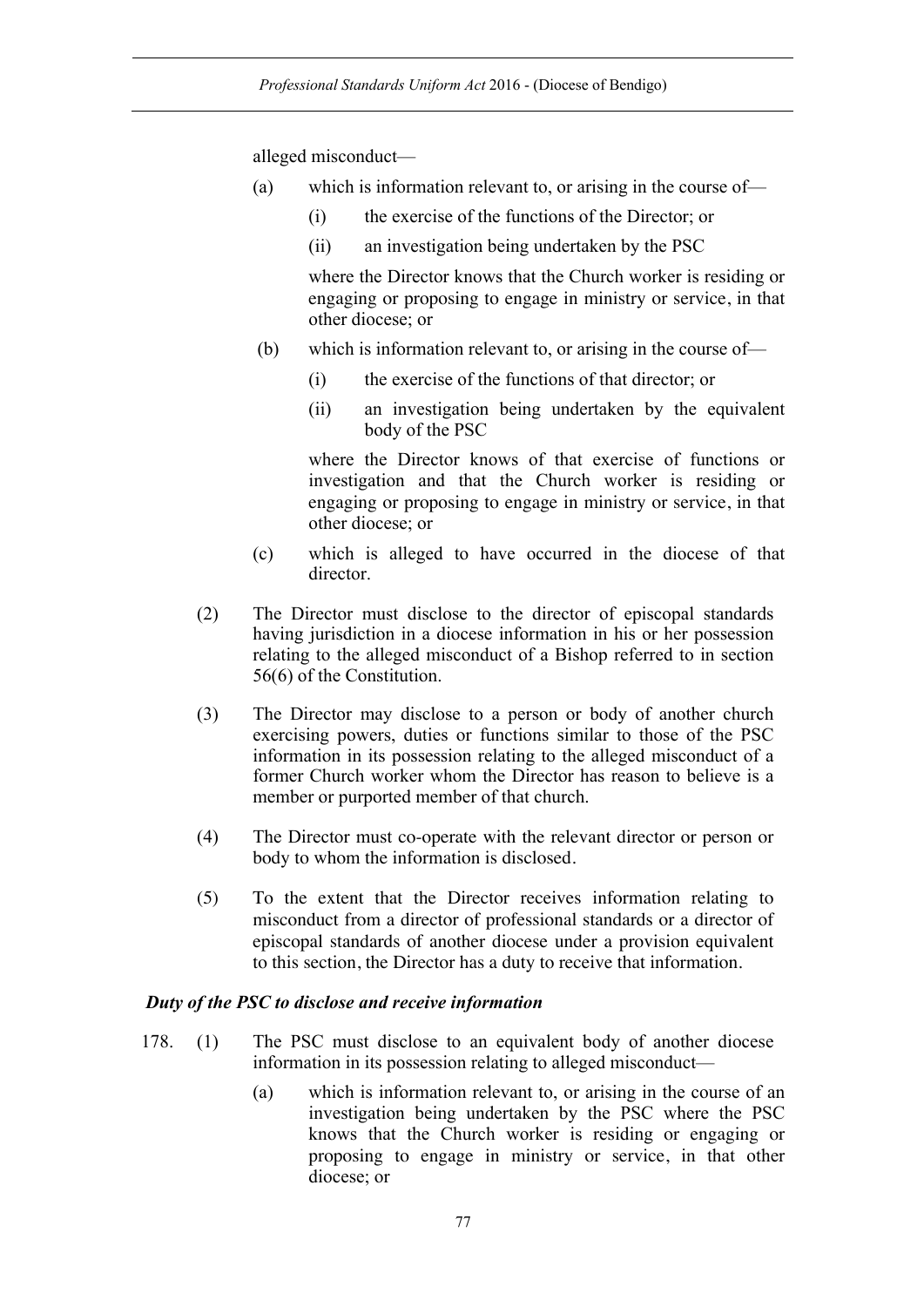- (b) which is information relevant to, or arising in the course of an investigation being undertaken by the equivalent body where the PSC knows of that investigation and that the Church worker is residing or engaging or proposing to engage in ministry or service, in that other diocese; or
- (c) which is alleged to have occurred in that other diocese.
- (2) The PSC must disclose to the Episcopal Standards Commission or to the episcopal standards committee of a diocese (as the case may be) information in its possession relating to the alleged misconduct of a Bishop referred to in section 56(6) of the Constitution.
- (3) The PSC may disclose to a person or body of another church exercising powers, duties or functions similar to those of the PSC information in its possession relating to the alleged misconduct of a former Church worker whom the PSC has reason to believe is a member or purported member of that church.
- (4) The PSC must co-operate with the relevant person or body to whom the information is disclosed.
- (5) To the extent that the PSC receives information relating to misconduct from an equivalent body under a provision equivalent to this section, the PSC has a duty to receive that information.

### *PSC to report annually to Scheme Directors*

- 179. (1) Without disclosing the identity of any informant, complainant or the respondent, the PSC must report annually to the Scheme Directors and the Board of the Diocesan Corporation on its activities for that calendar year.
	- (2) The Director or Executive Director must, in respect of every matter with which the PSC is dealing, report either orally or in writing to the Diocesan Bishop with such frequency and as fully as the Diocesan Bishop shall reasonably require.

## **PART 8.3 – INDEMNITY**

#### *Indemnification of those with functions under the Act*

- 180. The Diocesan Corporation must and is hereby authorized to indemnify—
	- (a) each office holder of the Office of Professional Standards and any delegate of that person;
	- (b) any carer appointed under this Act or any protocol;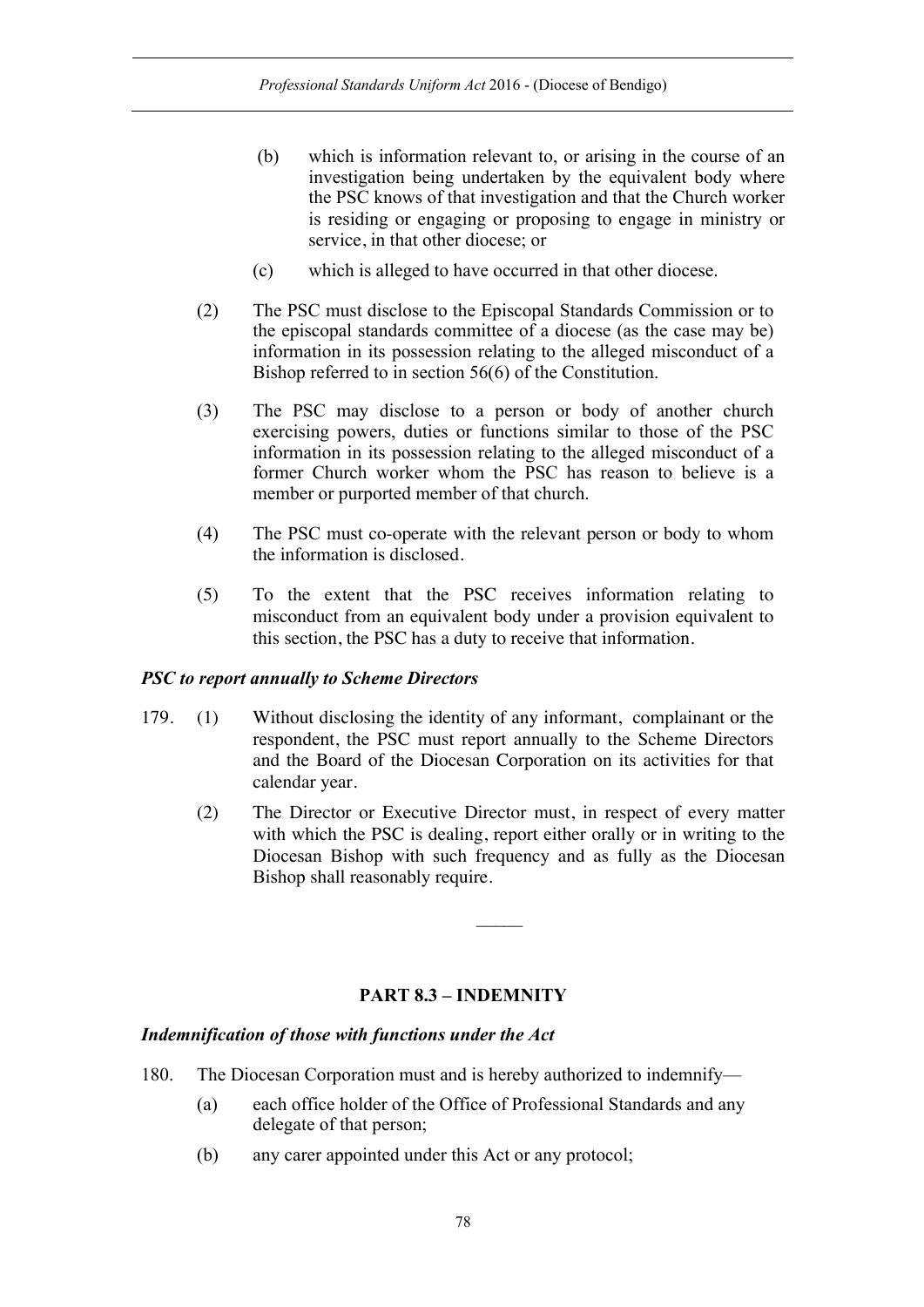- (c) the members of the PSC and each of them;
- (d) any delegate of the PSC;
- (e) the members of the Board and each of them;
- (f) any person appointed by the Board pursuant to this Act;
- (g) the secretary to the Board;
- (h) the members of the Review Board and each of them;
- (i) the secretary to the Review Board;
- (j) any person appointed by the Review Board pursuant to this Act;
- (k) the Church authority or if more than one, each Church authority;
- (l) the Scheme Corporation; and
- (m) any witness in a proceeding under this Act, if the Diocesan Corporation so resolves in a particular case—

against all claims demands actions suits and liability for any act or omission respectively by them in good faith and in the exercise or purported exercise of powers or functions, or in the discharge or purported discharge of duties under this Act.

 $\overline{\phantom{a}}$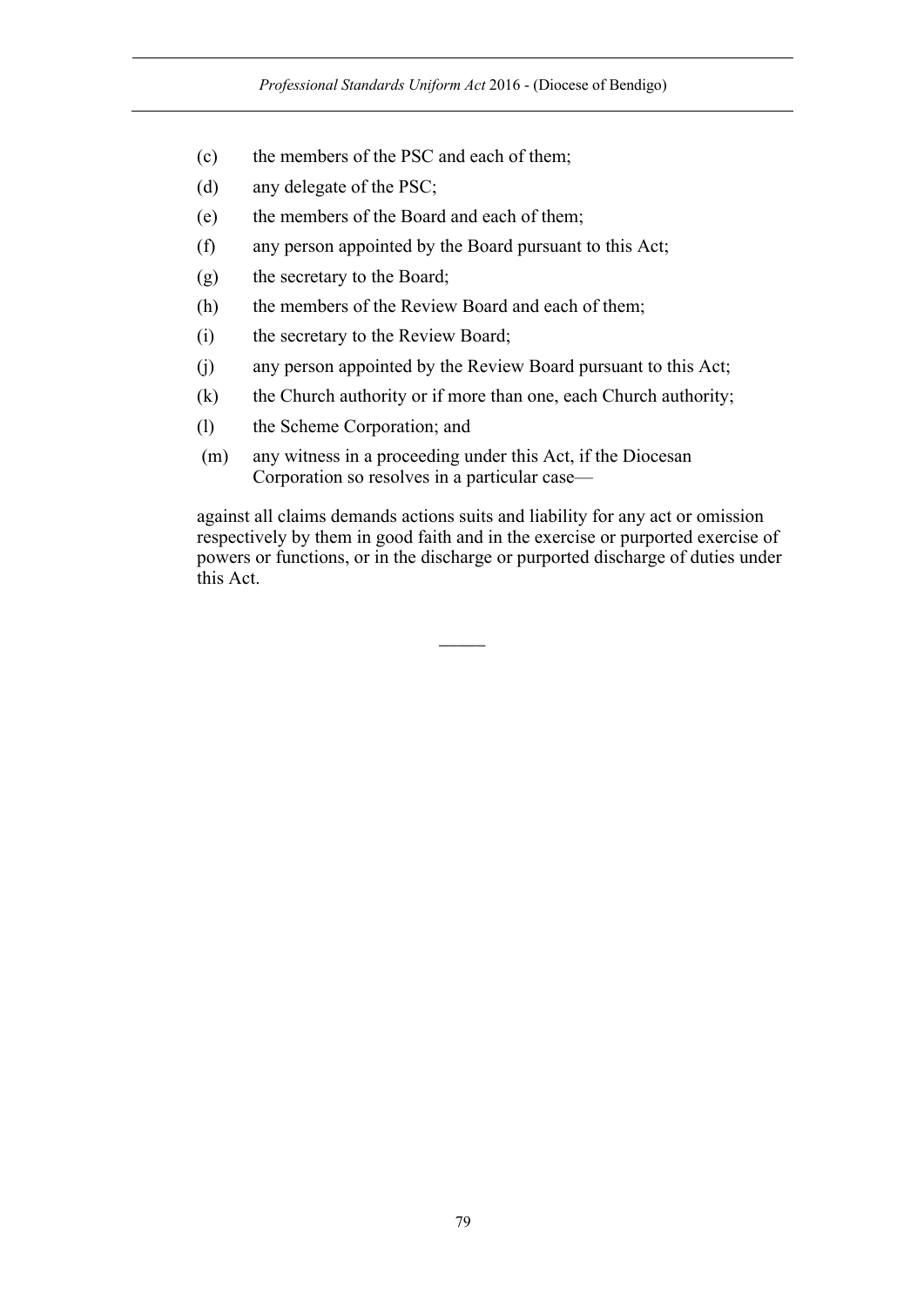### **PART 8.4 – PROCEDURE FOR GRIEVANCE ABOUT PROCESS**

- 181. (1) Any grievance about the operation of this Act or any protocol approved under it must be addressed in writing to the Professional Standards Ombudsman.
	- (2) The Professional Standards Ombudsman must consider the complaint or grievance and forward the same to the Director and to the investigator or other staff member if any involved for a written response within 14 days or such longer period as the Professional Standards Ombudsman may allow.
	- (3) The Professional Standards Ombudsman must provide the person lodging the grievance and the Scheme Directors with a written response and an outline of any proposed action.

## **PART 8.5 – BIENNIAL AUDIT**

- 182. (1) Every two years from the commencement of this Act, the Scheme Directors must ensure that a competent and qualified person conduct an audit of the compliance of the Office of Professional Standards with the provisions of this Act and any protocol.
	- (2) The Scheme Directors must within 6 months of receiving the audit report take such remedial action if any as may be thought fit and report to the Scheme Corporation in general meeting and the Diocesan Corporation on such action.
	- (3) The office holders of the Office of Professional Standards must give the auditor access to all files of the Office of Professional Standards and information relevant to any complaint that the auditor reasonably requests in connection with the conduct of the audit.

## **PART 8.6 – REGULATIONS**

#### *Scheme Directors may make amend or repeal regulations*

- 183. (1) The Diocesan Bishop-in-Council may by resolution from time to time after consultation with the Scheme Directors make amend or repeal regulations, not inconsistent with the provisions of this Act—
	- (a) for or with respect to any matter or thing required or permitted by this Act to be prescribed or necessary or convenient to be prescribed for carrying out or giving effect to this Act; and
	- (b) providing for records or forms arising out of or incidental to the operation of this Act.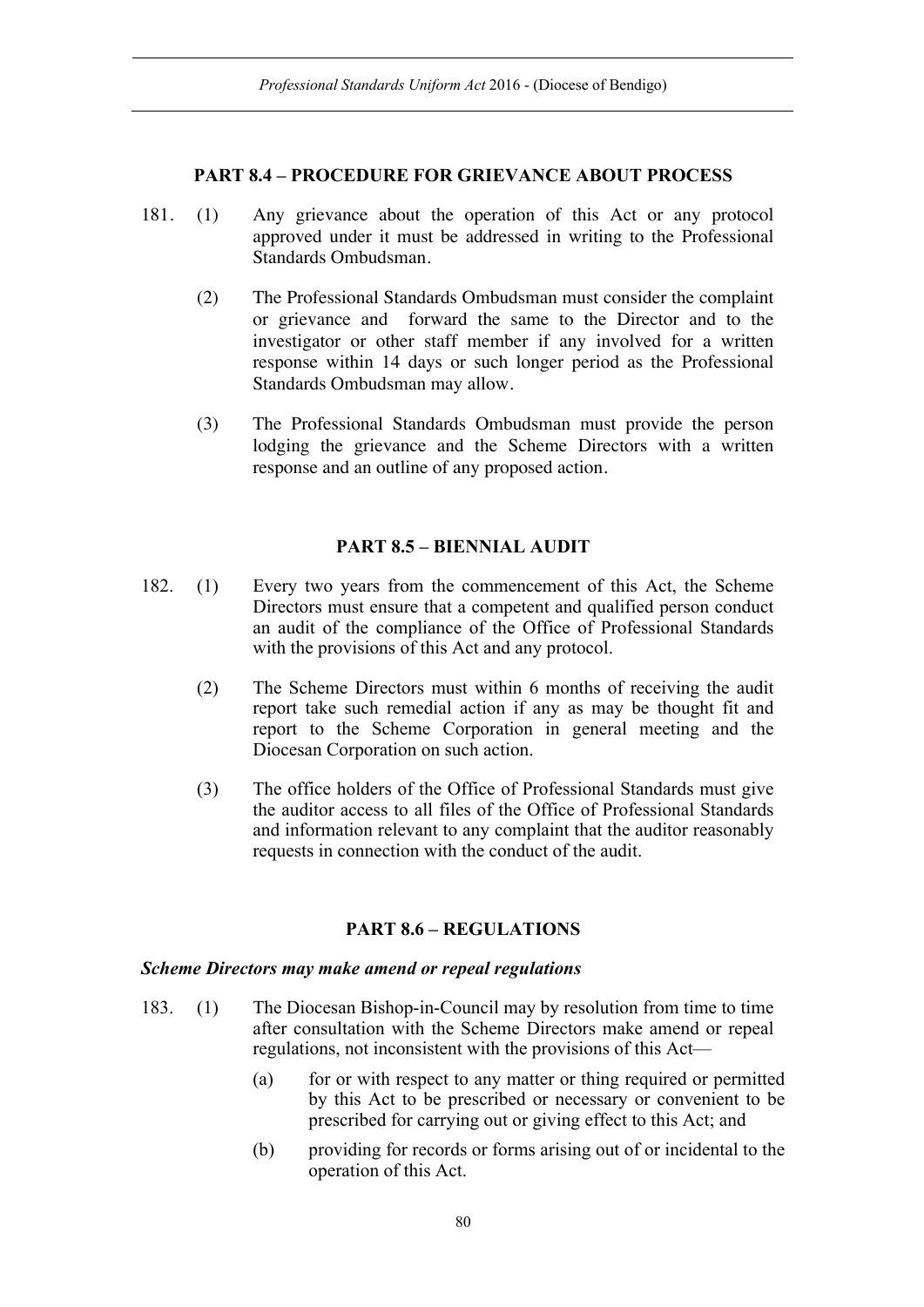- (2) Regulations made under this Act may—
	- (a) be of general or limited application;
	- (b) differ according to differences in time, place or circumstance; and
	- (c) confer a discretionary authority or impose a duty on a specified person or body or a specified class of person or body.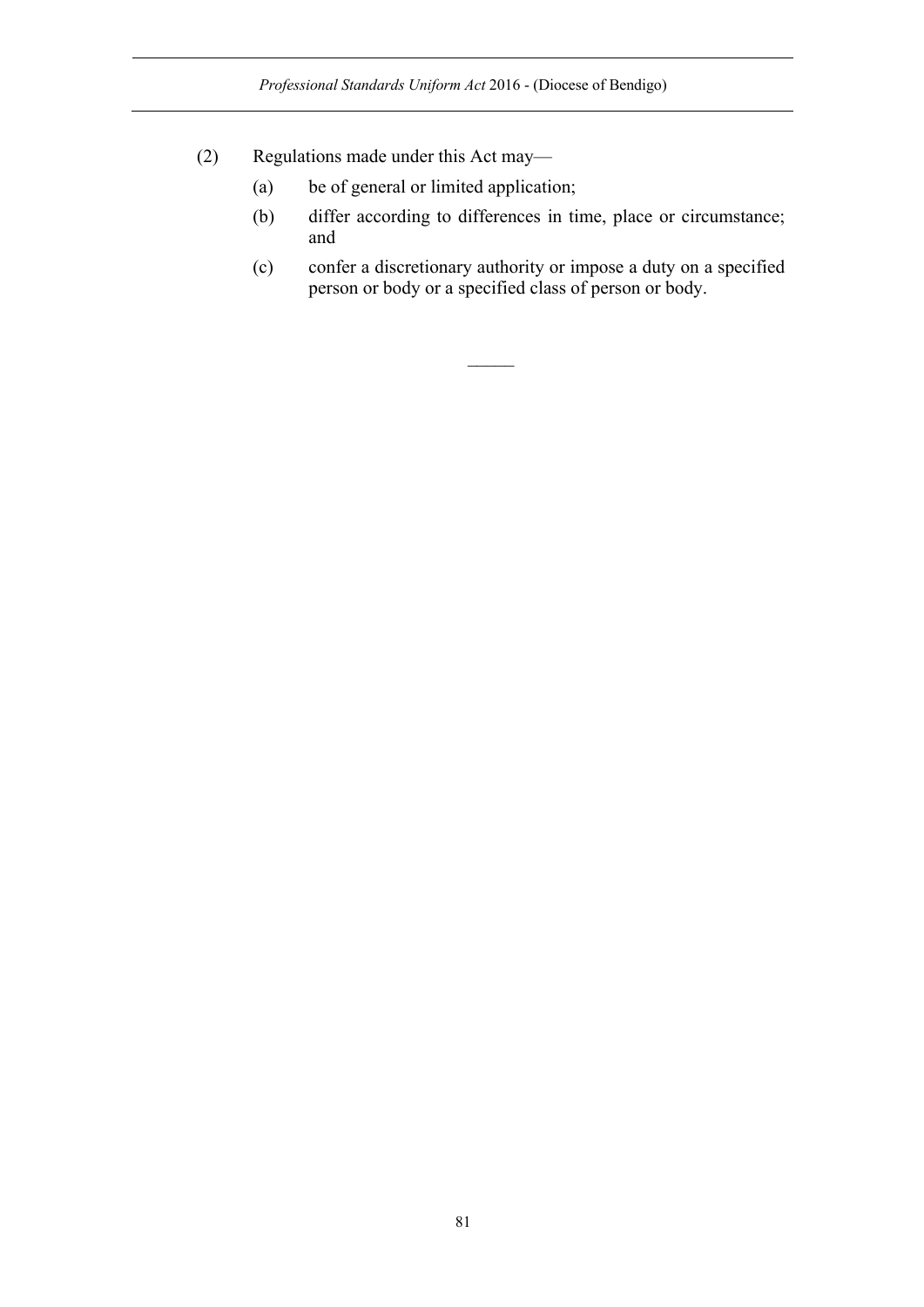## **SCHEDULE 1**

#### *Who is a Church worker?*

Unless the context otherwise requires, the expression "Church worker" means a person who is or was at any relevant time—

- (a) a prescribed Church worker or a Church volunteer; and
- (b) resident in the Diocese or holding a licence or permission to officiate or other authority from a Church authority

and where the context so admits or requires

- (c) includes a person who is deceased; but
- (d) excludes the Diocesan Bishop and the Bishop of another diocese—
	- (i) to the extent necessary to preclude the making of a complaint under this Act against such an office holder or dealing with such a complaint under this Act, except to refer the same to a body with jurisdiction to receive and deal with that complaint;
	- (ii) for the purposes of Chapter 2; and
	- (iii) for the purposes of Part 4.1.

### *Who is a prescribed Church worker?*

Unless the context otherwise requires, the expression "**prescribed Church worker"** means—

- (a) a member of the clergy;
- (b) a lay minister<sup>36</sup>;
- (c) a person who has been accepted by the Diocesan Bishop as a candidate for ordination;
- (d) a member of the Diocesan Council or the Chapter of the Cathedral;
- (e) a director or secretary of the Diocesan Corporation;
- (f) a church warden or Parish Council member, whether elected by the general meeting of a parish or appointed by the vicar or appointed by the parish council or the incumbent to fill a vacancy;
- (g) a treasurer of a parish or congregation or of the Chapter of the Cathedral;
- (h) a person aged 18 or more years holding in a congregation or parish or in the Cathedral or the Diocesan Offices or the Diocesan Corporation

 <sup>36</sup> See the definition of 'lay minister' in s3.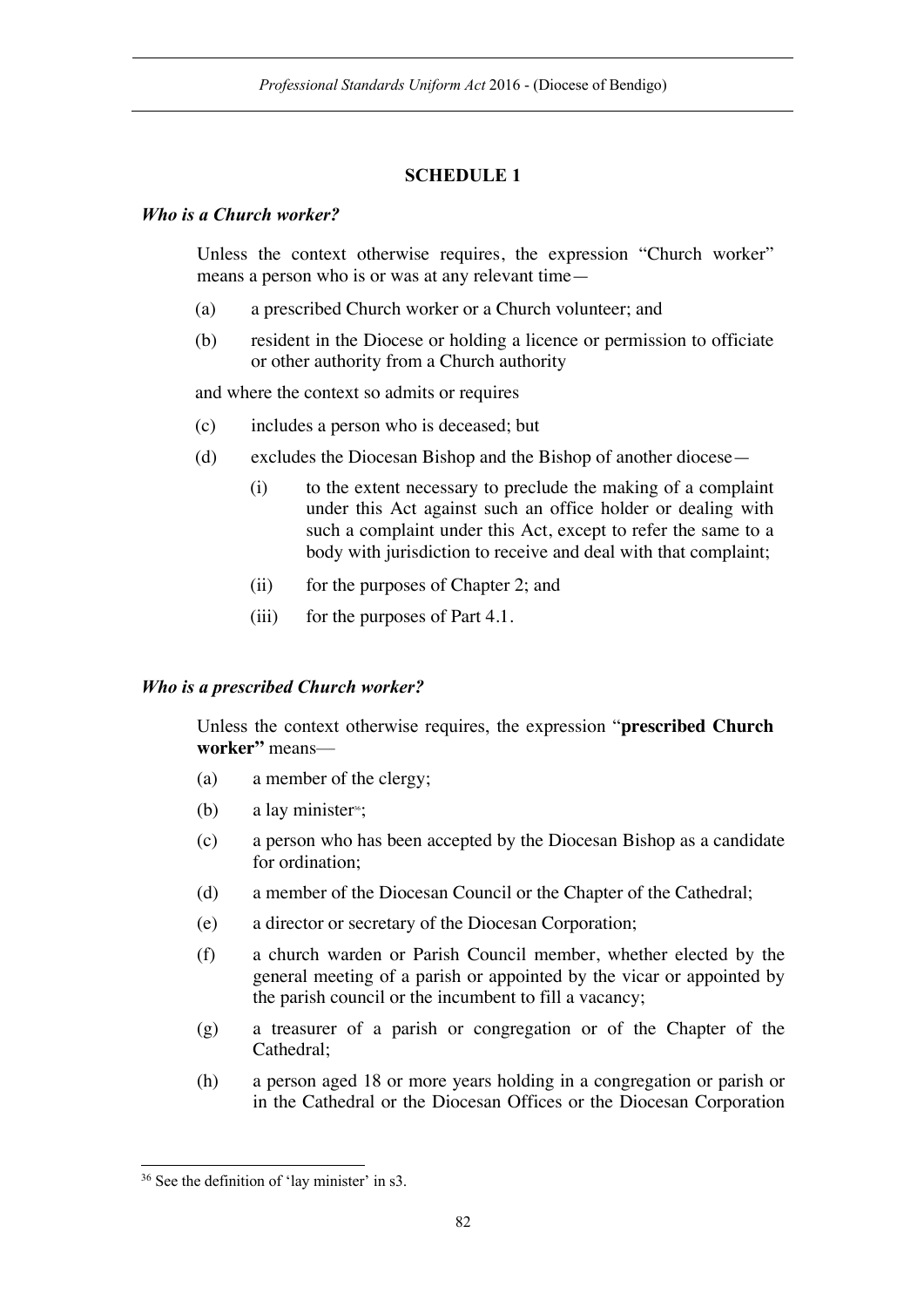the role position or office described below or carrying out in substance the duties inherent in that role position or office-

- (i) Children's group leader or co-ordinator;
- (ii) Creche leader or co-ordinator;
- (iii) Director or co-ordinator of the choir or other music group;
- (iv) Director or co-ordinator of music;
- (v) Organist or pianist;
- (vi) Home visit leader or co-ordinator;
- (vii) Aged care facility visit leader or co-ordinator;
- (viii) Salaried or otherwise remunerated lay person;
- (ix) Superintendent or other person in charge of a Sunday school or other educational programme;
- (x) Youth group leader or co-ordinator
- (i) a person deemed to be a Church worker pursuant to section 21(2) for the purposes of the complaint against them;
- (j) the holders of the following roles offices and positions within the Cursillo movement in the Diocese–
	- (i) Diocesan Co-Lay Directors
	- (ii) Diocesan Co-Spiritual Directors
	- (iii) Secretariat Member responsible for Pre-Cursillo
	- (iv) Secretariat Member responsible for Post-Cursillo
	- (v) Secretary
	- (vi) Treasurer
	- (vii) Ordinary member or members as needed
- (k) a person employed or appointed by a Church body (other than a person referred to in paragraph (e)) within a class of persons prescribed from time to time by the Diocesan Bishop in Council; or
- (l) any other person holding a position or performing a function, whether voluntarily or for payment with the actual or apparent authority of a Church authority or Church body, within a class of persons prescribed from time to time by the Diocesan Bishop in Council.

#### *Who is a Church volunteer?*

The expression "**Church volunteer**" means a person aged 18 or more years who is or was at any relevant time not a prescribed Church worker but the holder of a voluntary role office or position in a congregation or parish or in the Cathedral or the Diocesan Offices or in the Cursillo movement or otherwise in the Church in the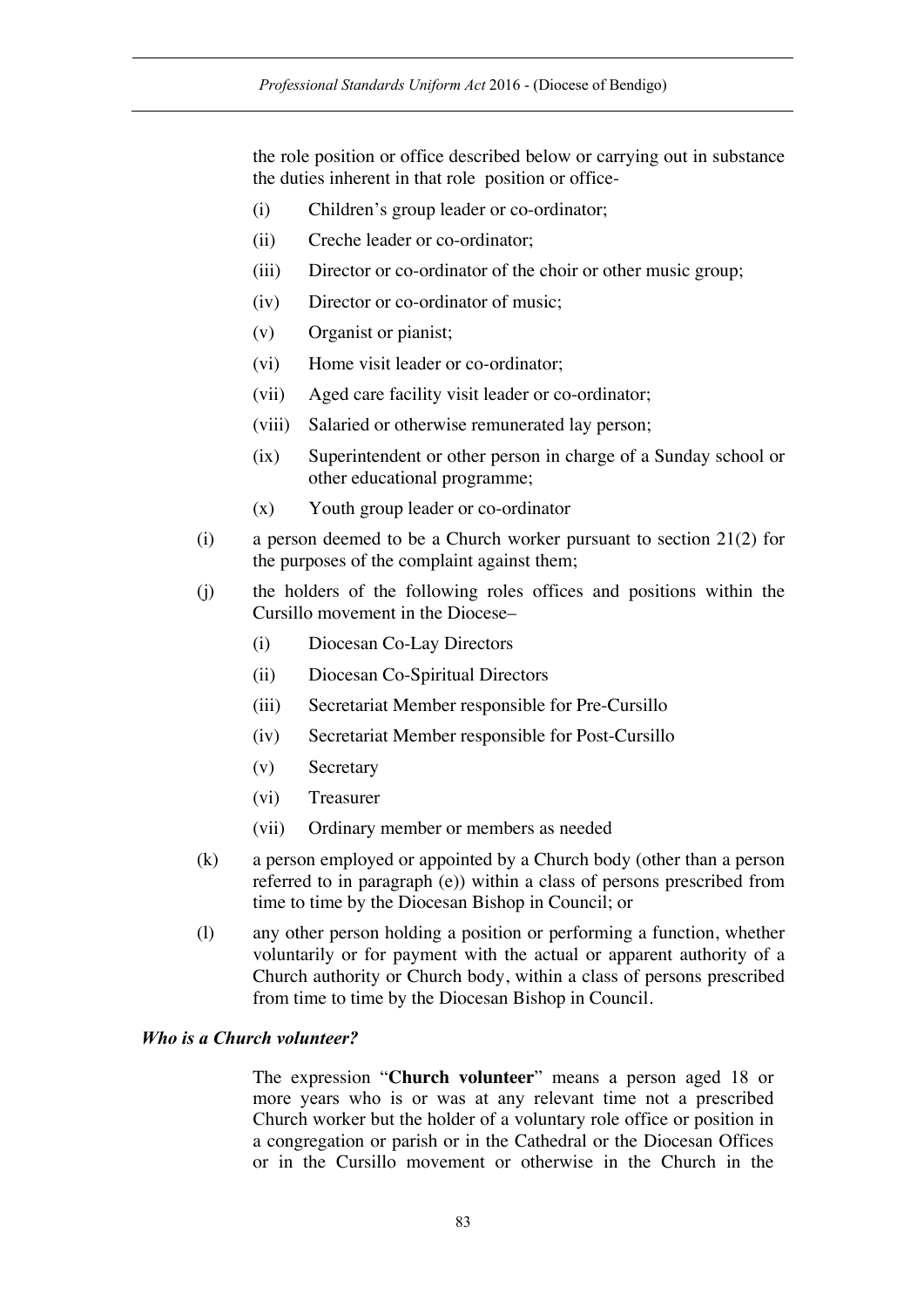*Professional Standards Uniform Act* 2016 - (Diocese of Bendigo)

 $\overline{\phantom{a}}$ 

Diocese.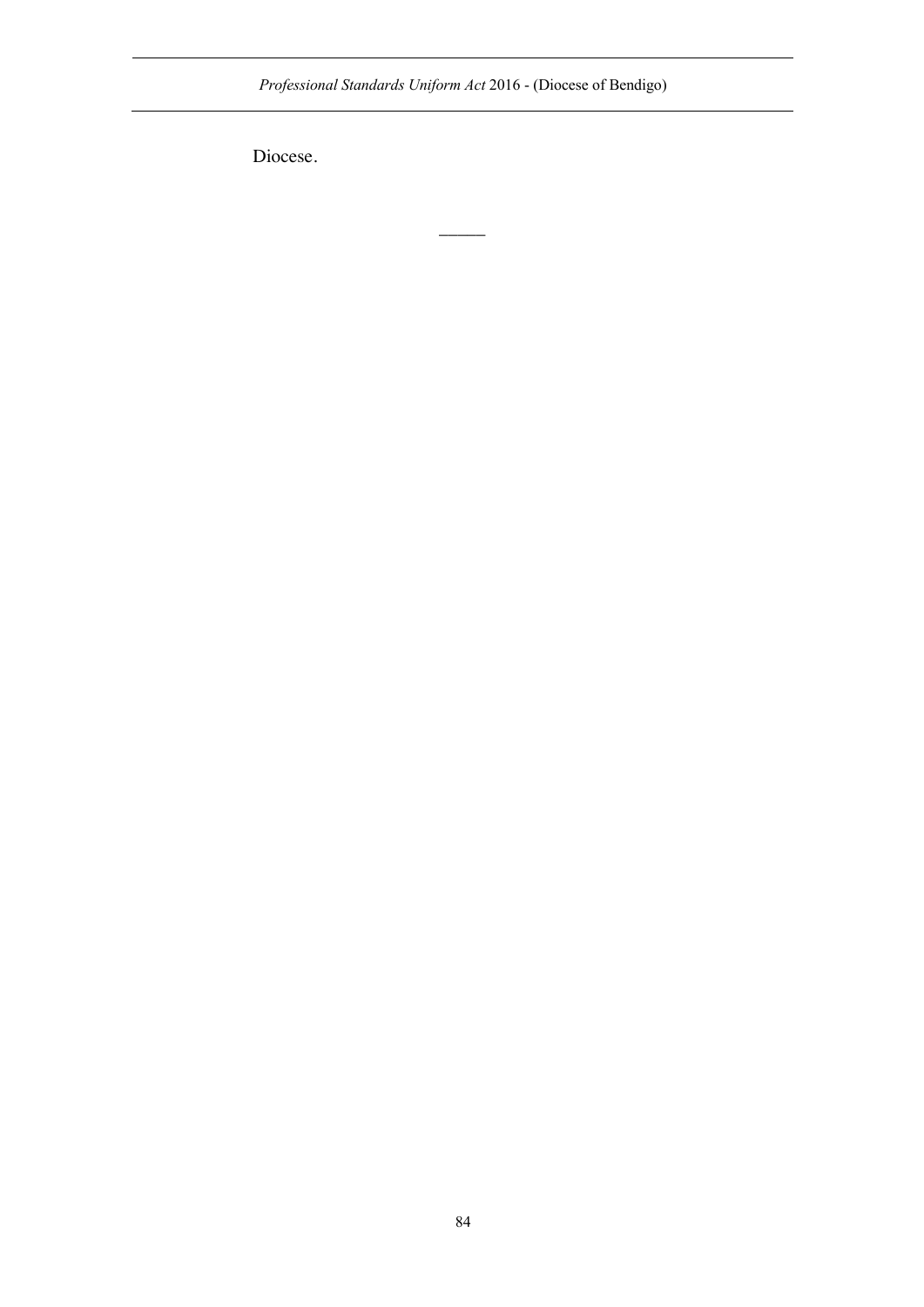## **SCHEDULE 2**

I, *[ARCHBISHOP/BISHOP OF XXXX or MEMBERS OF THE COUNCIL OF BISHOPS]* do by these presents hereby depose you from Holy Orders (particulars of which are set out below) in accordance with the recommendation of the Professional Standards Board of the *[Diocese of XXXX]*.

#### PARTICULARS OF HOLY ORDERS

FULL NAME AND ADDRESS:

|                         | ORDAINING BISHOP | PI ACF | <b>DATE</b> |
|-------------------------|------------------|--------|-------------|
| ORDINATION AS DEACON:   |                  |        |             |
| ORDINATION AS PRIEST:   |                  |        |             |
| CONSECRATION AS BISHOP: |                  |        |             |
|                         |                  |        |             |

DATED

TO: